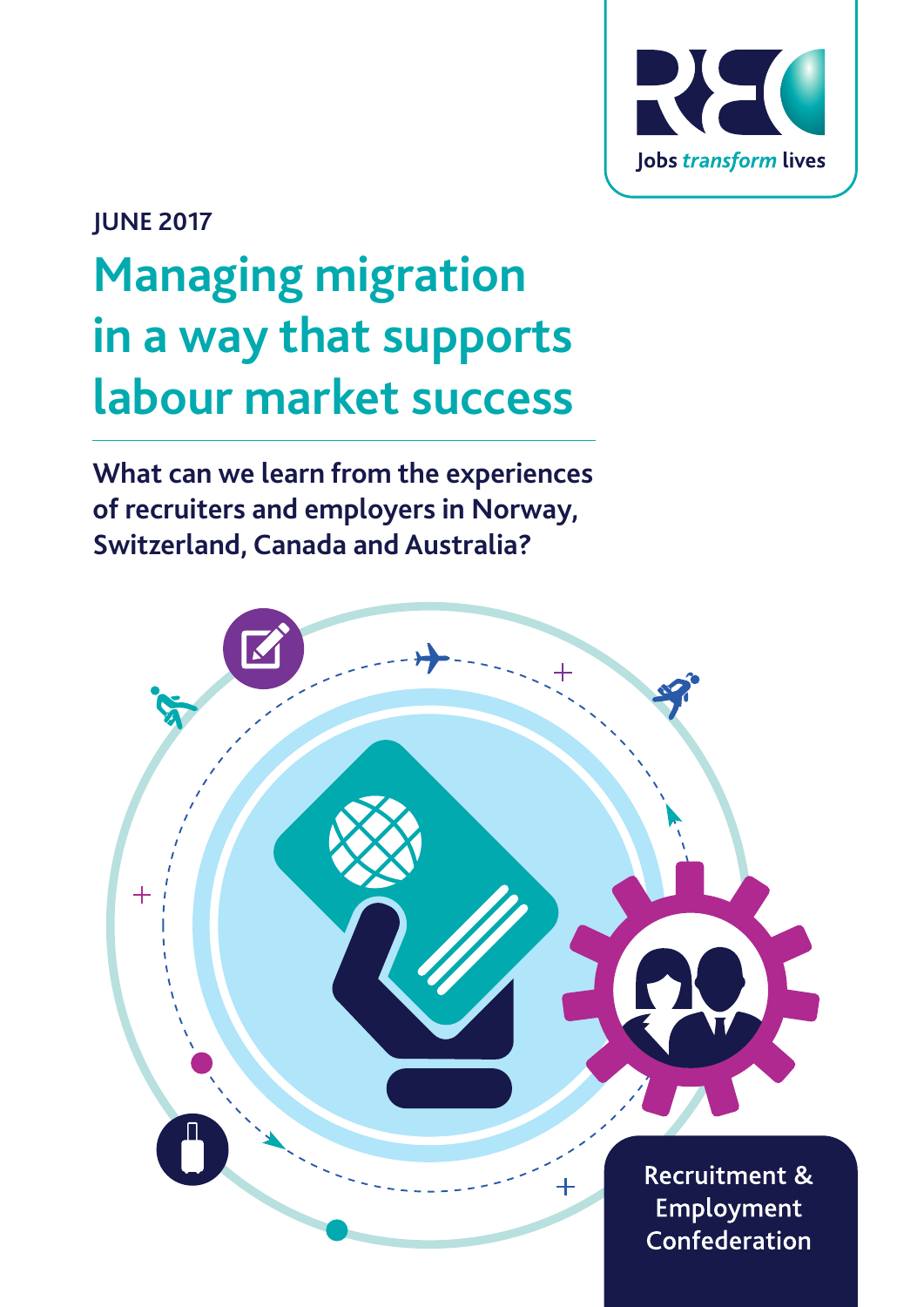# **Managing migration in a way that supports labour market success <b>by** @recpress **@** www.rec.uk.com **(** 020 7009 2100

# **CONTENTS**

|                     | <b>1. INTRODUCTION</b>                                                  | 3                        |  |  |  |  |
|---------------------|-------------------------------------------------------------------------|--------------------------|--|--|--|--|
| 1.1                 | Context for this paper                                                  | $\overline{3}$           |  |  |  |  |
| 1.2                 | Why this matters to the UK labour market                                | $\overline{\mathcal{L}}$ |  |  |  |  |
| 1.3                 | Methodology and structure of this report                                | 4                        |  |  |  |  |
| 1.4                 | Summary                                                                 | 5                        |  |  |  |  |
| 1.5                 | Overview of different programmes                                        | 6                        |  |  |  |  |
| 1.6                 | European Economic Area (EEA) and European Free Trade Association (EFTA) | 7                        |  |  |  |  |
| <b>2. NORWAY</b>    |                                                                         | 9                        |  |  |  |  |
| 2.1                 | <b>Background information</b>                                           | 9                        |  |  |  |  |
| 2.2                 | How does immigration work in Norway?                                    | 9                        |  |  |  |  |
| 2.3                 | How is migration perceived?                                             | 11                       |  |  |  |  |
| 2.4                 | Norway's view on options for the UK                                     | 14                       |  |  |  |  |
|                     | <b>3. SWITZERLAND</b>                                                   | 16                       |  |  |  |  |
| 3.1                 | Background information: how the migration system works in Switzerland   | 16                       |  |  |  |  |
| 3.2                 | How effective is the quota-based system?                                | 20                       |  |  |  |  |
| <b>4. AUSTRALIA</b> |                                                                         | 22                       |  |  |  |  |
| 4.1                 | Background information: how the migration system works in Australia     | 22                       |  |  |  |  |
| 4.2                 | How effective is the economic migration system (457 visa)?              | 24                       |  |  |  |  |
| <b>5. CANADA</b>    |                                                                         | 28                       |  |  |  |  |
| 5.1                 | Background information: how the migration system works in Canada        | 28                       |  |  |  |  |
| 5.2                 | How effective is Canada's immigration policy?                           | 30                       |  |  |  |  |
|                     | <b>6. INSIGHTS FROM UK EMPLOYMENT AND MIGRATION LAW EXPERTS</b>         | 31                       |  |  |  |  |
| 6.1                 | Views on the current UK migration system                                | 31                       |  |  |  |  |
| 6.2                 | Outlook following the EU referendum                                     | 32                       |  |  |  |  |
| 6.3                 | What has to happen next?                                                | 33                       |  |  |  |  |
|                     | <b>7. CONCLUSION</b>                                                    | 36                       |  |  |  |  |
|                     | Summary of key messages from other countries and immigration experts    | 37                       |  |  |  |  |
|                     | Key points raised by business organisations in Norway                   | 37                       |  |  |  |  |
|                     | Key points raised by business organisations in Switzerland              | 37                       |  |  |  |  |
|                     | Key points raised by business organisations in Australia                | 37                       |  |  |  |  |
|                     | Key points raised by evaluations of the Canadian migration system       | 38                       |  |  |  |  |
|                     | Key points raised by UK employment and migration legal experts          | 38                       |  |  |  |  |
| <b>APPENDIX</b>     |                                                                         | 39                       |  |  |  |  |
|                     | Switzerland                                                             | 39                       |  |  |  |  |
| Australia           |                                                                         |                          |  |  |  |  |
| Canada              |                                                                         |                          |  |  |  |  |

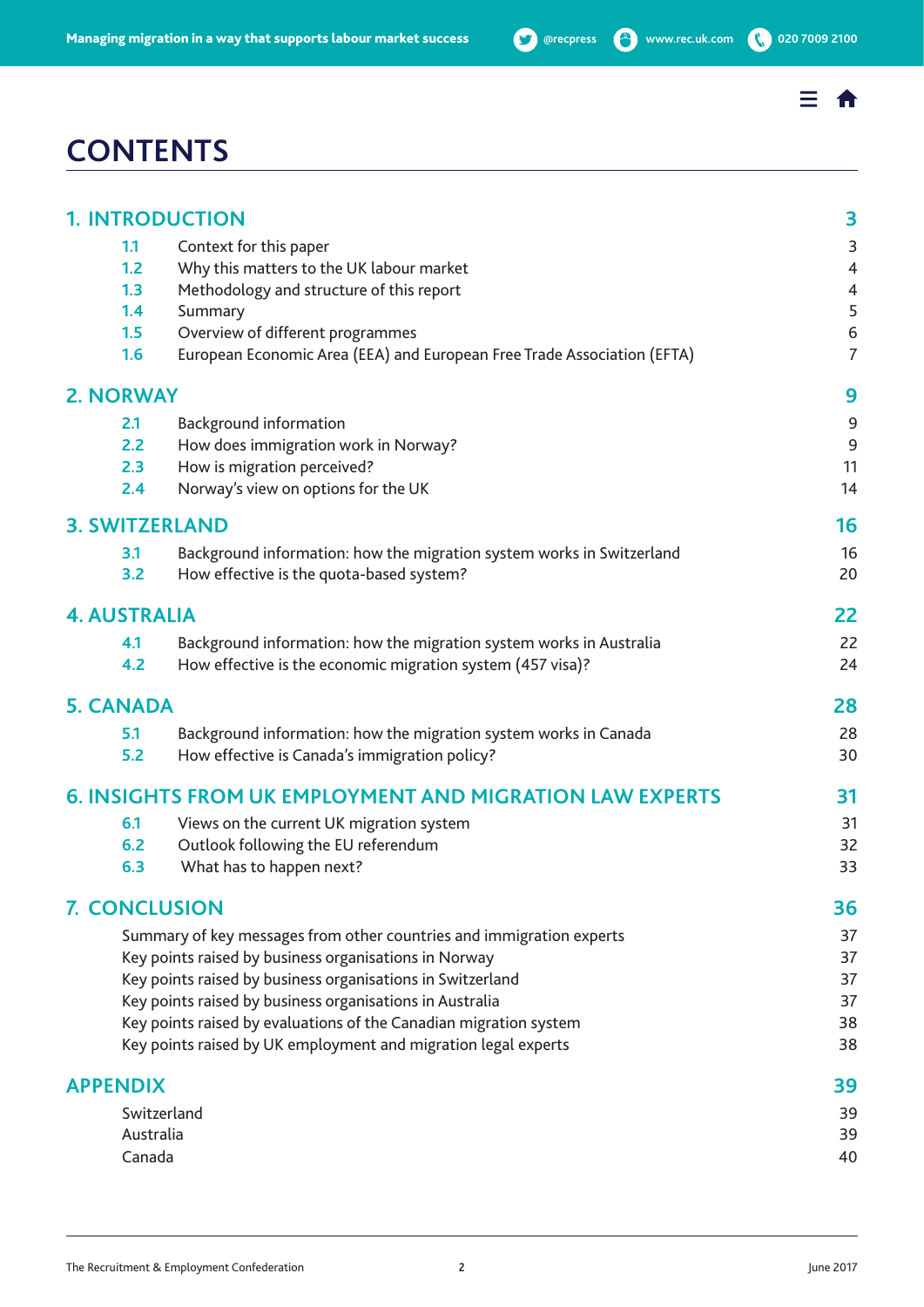# <span id="page-2-0"></span>**INTRODUCTION**

# **1.1 CONTEXT FOR THIS PAPER**

In light of the EU referendum result on 23 June 2016, the UK has to decide on its new relationship with the EU and the wider world in regards to both trade and immigration.

The government has not yet decided on its preferred immigration policy once the UK leaves the EU. Changes could have a significant impact on the UK labour market, British business and the recruitment industry. Although the government has made it clear that the intention is not to adopt an 'off-the-shelf' model, understanding how it works in practice elsewhere will help ensure that we are asking ourselves the right questions and have some evidence base when developing a bespoke migration solution for the UK. In that context, this paper reviews the models used by some of the countries that have been mentioned in the debate about immigration: Norway, Switzerland, Canada and Australia.

The following exploratory questions were posed to labour experts in those countries:

- How does your country's immigration policy address labour market needs?
- What attempts, if any, are made to attract migrants to specific sectors and/or geographic areas?
- What is public opinion regarding migration/migrants in your country? What are the policy levers the government can use on employment issues?
- Where do recruiters, their clients and candidates fit into the picture does the immigration model support labour market growth and development? How do recruiters in your country represent their interests, in relation to immigration, to government?

We also spoke to UK legal experts to try to understand what they feel could happen to the migration system as the Brexit negotiations proceed, particularly if the negotiations are not concluded within the two-year window commonly assumed, and how this could impact business.

We took the opportunity to ask the contributors to this report other questions regarding their relationship with the EU, including the relevance of EU regulations and European Court of Justice rulings that pertain to the labour market. Those contributions are not included in this report but can be shared if of interest to the reader.

This paper does not endorse one model over another, but sets out some of the perceived advantages and limitations of the models that are currently used, from the perspective of the experts to whom we spoke.

Given that this is not an exhaustive study of the immigration models in place, but instead a snapshot of just some of the issues raised, this paper is presented to help pose the right questions about where next for UK immigration policy. The paper sets out a short description of the most relevant immigration policies and highlights some of the benefits and restrictions of the policy in question.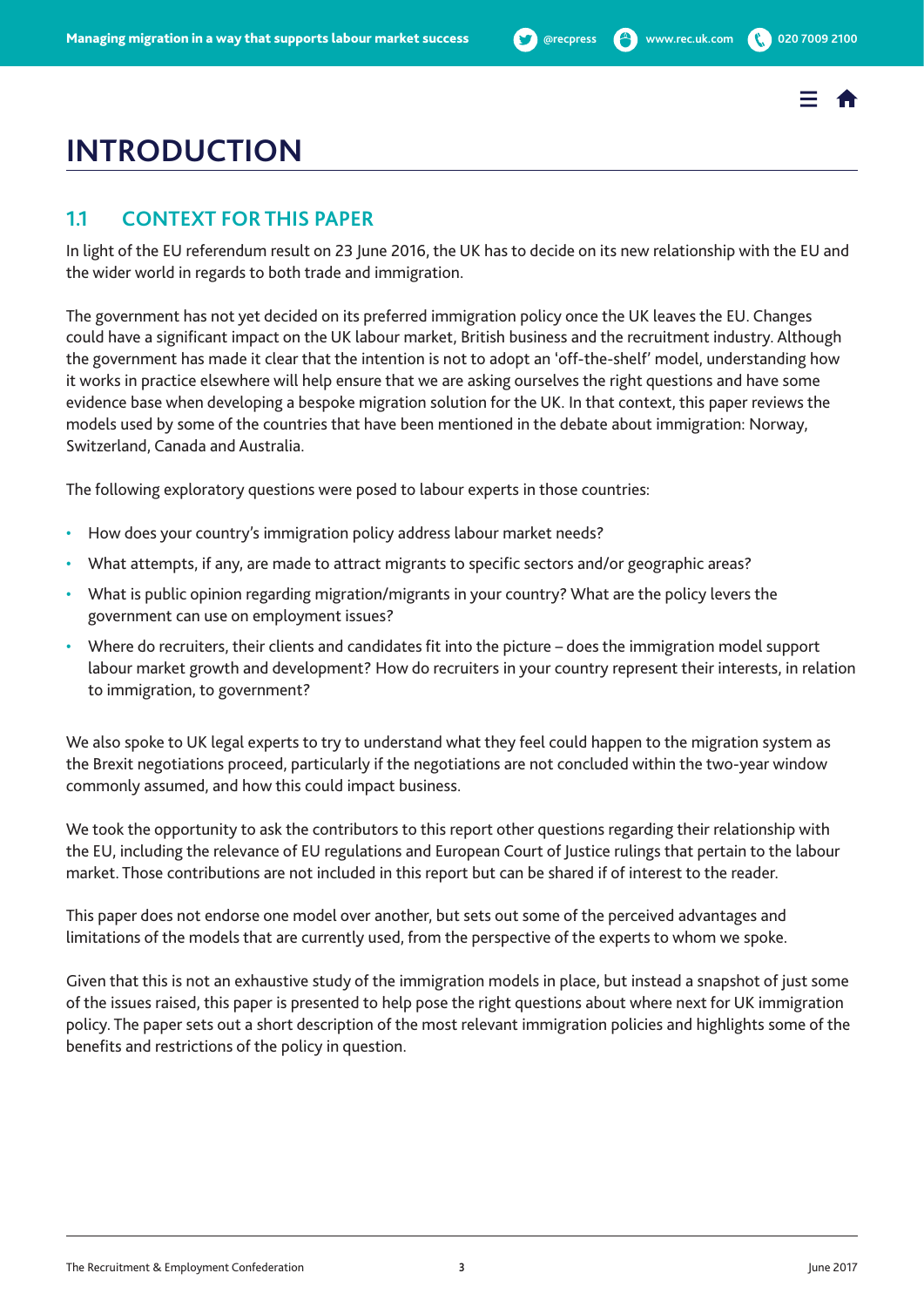

# <span id="page-3-0"></span>**1.2 WHY THIS MATTERS TO THE UK LABOUR MARKET**

The UK has one of the strongest labour markets in the world. We have an unemployment rate of 4.9% and 559,000 more people in work today than this time last year.<sup>1</sup> 2.7 million jobs have been created<sup>2</sup> and job vacancy rates have been growing monthly since the height of the recession in 2010.<sup>3</sup> In this context, employers have reported that finding people to do the jobs currently available is getting harder.<sup>4</sup>

Similarly, for many UK businesses, their potential to grow lies not just in the opportunities to trade and do business overseas, but also in their ability to attract foreign investment. There are some natural advantages to working in the UK – English remains the first language of business, the economy is mature, with a regulatory framework and taxation system which, while not perfect by any means, is seen to enable business development.

In the last year, it is estimated that net annual EU migration to the UK stood at 180,000, with the majority stating that they come for work.<sup>5</sup> It was widely reported during the EU referendum campaign that there were a total of 3.2 million EU citizens living and working in the UK in 2015. At the same time, 1.2 million UK citizens live elsewhere in the EU.6

The immigration system chosen by the government will not only have direct political and social consequences, but will also impact on how businesses hire and seek to grow in the future.

# **1.3 METHODOLOGY AND STRUCTURE OF THIS REPORT**

This paper is based on desk research and interviews with the following people:

- Christian Bendiksen, Solicitor, Brækhus Dege (Norway)
- Steven Bostock, Partner, Mishcon de Reya LLP (UK)
- Charles Cameron, CEO, Recruitment and Consulting Services Association (Austrailia)
- Alan Chanesman, Founder, Principal Partner and CEO, Lipman James (Australia)
- Jan Ole Gudmundsen, Senior Adviser, Ministry of Foreign Affairs, Norway
- Even Hagelien, Director, Norwegian Federation of Service Industries (Norway)
- Birgitte Stenberg Kravik, Lawyer, Norwegian Federation of Service Industries (Norway)
- Liselotte Lunde, Political Adviser at the Parliament for the Liberal Party (Norway)
- Brendan McAleese, Solicitor, Brabners LLP (UK)
- Henrik Munthe, Attorney-at-law, Norwegian Federation of Service Industries (Norway)
- Sigbjorn S. Mygland, Executive Director / Lawyer, Norwegian Federation of Service Industries (Norway)
- Tore Myhre, Director, International Relations and Politics, Norwegian Federation of Service Industries (Norway)
- Dr Marius Osterfeld, Economist, SwissStaffing (Switzerland)

<sup>1</sup> ONS. (2016) *UK Labour Market: September 2016*. London: Office for National Statistics.

<sup>2</sup> Ibid.

<sup>3</sup> IHS Markit / REC. (2016) *Report on Jobs* (monthly, latest report published 8 September 2016).

<sup>4</sup> Ibid. See also: CBI / Accenture. (2015) *The Path Ahead: CBI/Accenture Employment Trends Survey 2015*. London: CBI; and UKCES. (2016) *Employer Skills Survey 2015: UK results*. Evidence Report 97. May. London: UKCES.

<sup>5</sup> Full Fact. (2016). *EU Immigration to the UK*. Blog post, 25 August. Available at: <https://fullfact.org/immigration/eu-migration-and-uk/>

<sup>6</sup> Ibid.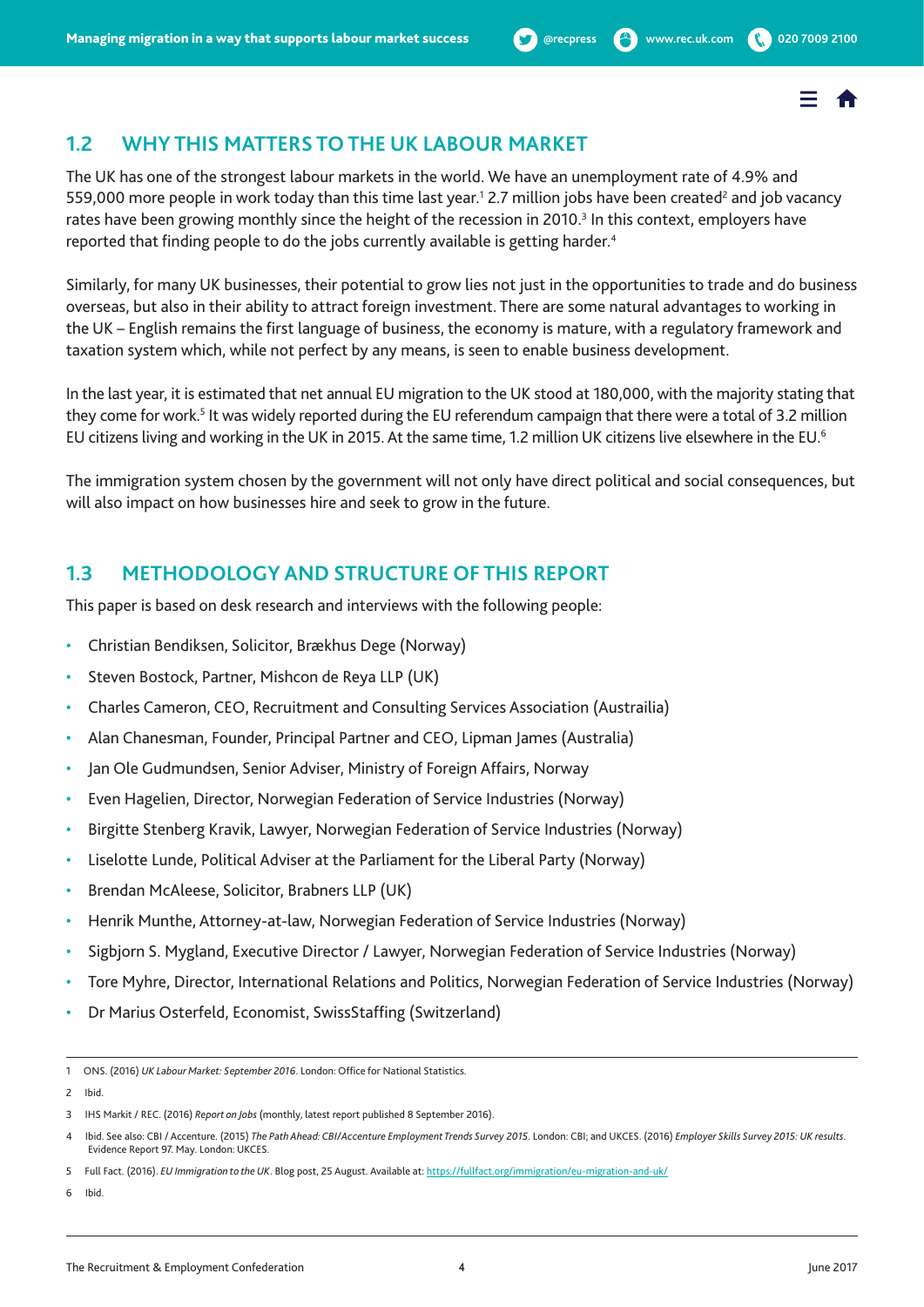

- <span id="page-4-0"></span>• Mari Owren, Assistant Director, International Relations and European Affairs, Norwegian Federation of Service Industries (Norway)
- Ian Robinson, Partner, Fragomen Global LLP (UK)
- Andy Robling, Vice President Client Development, Canada at Hays (Canada)
- Henrique Schneider, Chief Economist, Swiss Federation of Small and Medium Enterprises (Switzerland)

We would like to take this opportunity to thank each of the contributors for their time and insight. We would also like to thank our colleagues in Norway for giving their time so generously during our two-day visit to Oslo in August 2016.

The report has then been broken down into chapters: we first consider the countries within Europe (Norway and Switzerland) before looking at the systems in Australia and Canada. We conclude with a section on how the UK business and legal community has responded since the EU referendum result, and how they are preparing for what comes next.

## **1.4 SUMMARY**

The immigration policies of the countries in focus have been established in the last few decades and are still evolving. None of the countries have static policies, but instead they are modified to better meet labour market needs and to better align to public sentiment. Whatever immigration model is developed in the UK, it must be fluid and open for regular review.

There are clear distinctions between countries that have opted for a quota (primarily Switzerland) and those that opt for a points-based system which does not explicitly suggest a cap on the numbers (for example Canada and Australia's programmes for temporary workers). Where bilateral agreements are in place with the EU and in regards to immigration policy, there can be both a positive (for example Norway) and negative (for example Switzerland) interpretation of these arrangements and their impact on the labour market.

In addition, some of the immigration policies rely more on programmes for permanent permits for foreign workers (Canada), while others have a preference for using temporary work permits to access foreign workers who can then go on to apply for permanent permits once they have spent some time in the country (Switzerland, Norway and Australia). This will be a result of their historical and political context.

By looking at these other models and their criteria for a successful labour market, we can learn from them before trialling our own approach in the UK and embarking on the negotiations to leave the EU. This will help us to pose useful questions about how the UK's immigration policy can best be developed and the trade-offs involved.

Such questions could include the following:

- How effective is the policy in meeting (a) long-term and (b) short-term labour market needs? Is a differentiated approach needed to achieve the long-term and short-term goals?
- How responsive is the policy to (a) sectoral and (b) regional requirements? Does there need to be an occupational, as well as a sectoral, focus to ensure immigration policy is nuanced enough?
- Is the system cost-effective, fast, open and transparent for both employers and applicants?
- How does policy address skill deficits among workers in the host countries and how does the immigration system align with the broader industrial and skills policy being developed?
- Does the policy facilitate economic and cultural integration of foreign workers within the host country?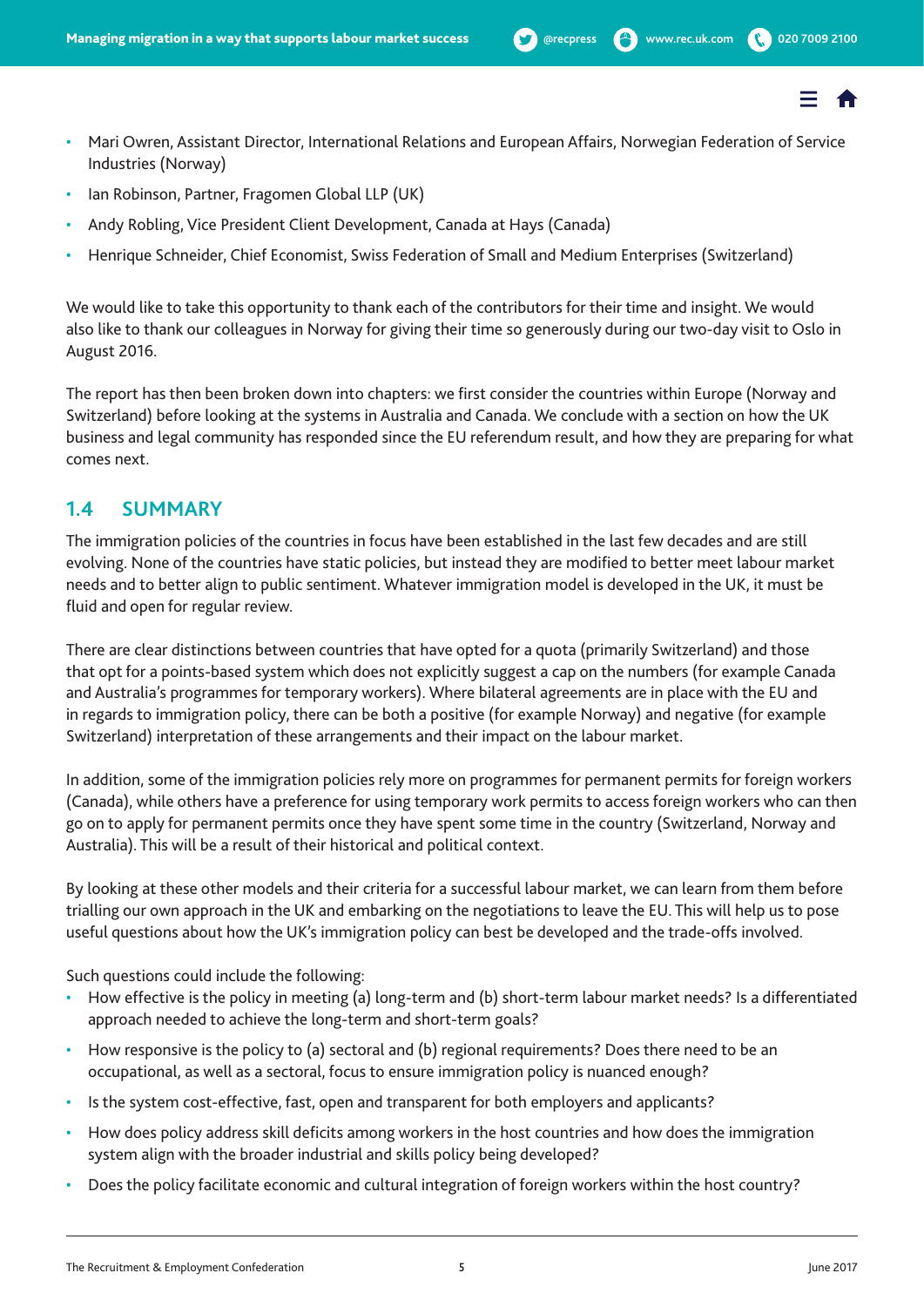

<span id="page-5-0"></span>These are just some of the questions that need to be considered to help reassure individuals and businesses that their concerns, no matter what their political allegiance, are being taken seriously.

# **1.5 OVERVIEW OF DIFFERENT PROGRAMMES**

#### **Below is an overview of the different programmes that are described in this paper.**

|                                                   | <b>Section 2:</b><br><b>Norway</b>                                                                                                                                                                                          | Section 3:<br><b>Switzerland</b>                                                                                                                           | <b>Section 4:</b><br><b>Australia</b>                                                                                                                                                                                                                                                                                                                                                                               | <b>Section 5:</b><br>Canada                                                                                                                                                                                                                 |
|---------------------------------------------------|-----------------------------------------------------------------------------------------------------------------------------------------------------------------------------------------------------------------------------|------------------------------------------------------------------------------------------------------------------------------------------------------------|---------------------------------------------------------------------------------------------------------------------------------------------------------------------------------------------------------------------------------------------------------------------------------------------------------------------------------------------------------------------------------------------------------------------|---------------------------------------------------------------------------------------------------------------------------------------------------------------------------------------------------------------------------------------------|
| European<br><b>Union</b><br>and EFTA<br>nationals | Free movement for EU<br>member states and part<br>of Schengen                                                                                                                                                               | Free movement for EU<br>member states and part<br>of Schengen<br>2014 referendum to<br>introduce a quota. To be<br>agreed with the EU by<br>February 2017. | No preferential<br>treatment                                                                                                                                                                                                                                                                                                                                                                                        | No preferential<br>treatment                                                                                                                                                                                                                |
| Foreign<br>nationals                              | Residence permits<br>(previously called a<br>work permit) required,<br>with some exceptions<br>for highly skilled<br>workers (those with<br>tertiary education<br>and/or professional<br>qualifications) in<br>short supply | Quota-based system<br>for temporary and<br>permanent migrants                                                                                              | Need to fulfil basic<br>requirements (health,<br>age, language, nominated<br>assessment, skills and<br>character assessment)<br>plus specific points-based<br>system for the following:<br>• Temporary Work<br>(Skilled) (subclass<br>457) visa<br>· labour agreement<br>• Employer Nomination<br>Scheme<br>• Regional Sponsored<br><b>Migration Scheme</b><br>• permanent residence<br>programme (quota<br>system) | Points-based system<br>• Federal Skilled Worker<br>Program (FSWP)<br>• Federal Skilled Trades<br>Program (FSTP)<br>• Canadian Experience<br>Class (CEC)<br>• Temporary Foreign<br>Worker Programme<br>• International Mobility<br>Programme |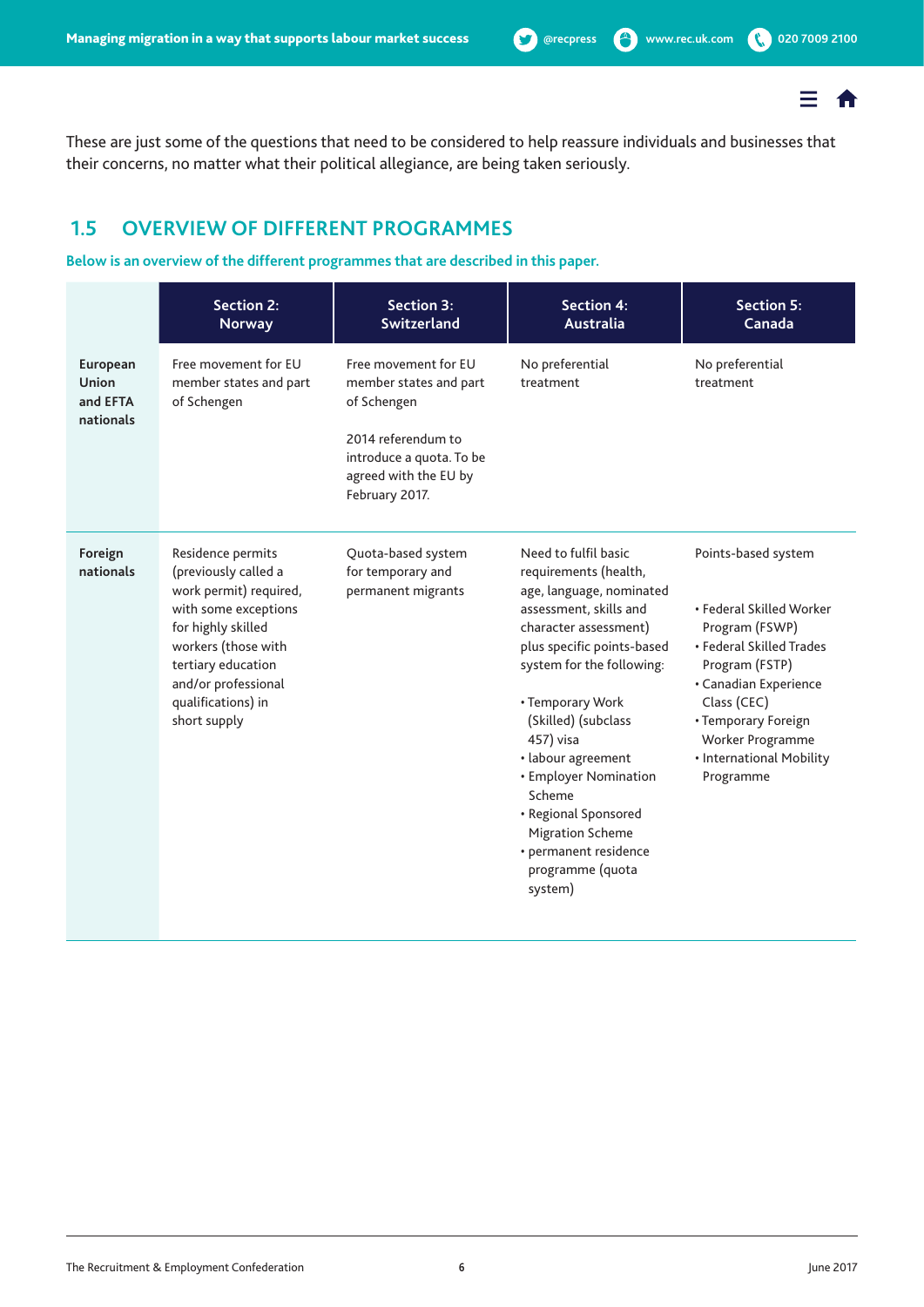

# <span id="page-6-0"></span>**1.6 EUROPEAN ECONOMIC AREA (EEA) AND EUROPEAN FREE TRADE ASSOCIATION (EFTA)**

The main agreements governing external trade in Norway are the EEA and the EFTA. Switzerland is only a participant of the EFTA. (Both countries are inside the Schengen area.) It is therefore useful to include a brief description of the two agreements before discussion on how they have been implemented within Norway and Switzerland.

## **EEA**

The EEA has 31 members and is formed of all EU countries as well as Norway, Liechtenstein and Iceland (three of the four EFTA countries). The area was brought into force by an agreement on 1 January 1994. The EEA legislation covers free movement of goods, persons and capital, as well as equal rights and obligations within the internal market for citizens and economic operators in the EEA. The market established by the EEA is referred to as the 'internal market'. As is also true in the EU, third-party country migration is not covered, so EEA members can make their own arrangements and set their own limits and conditions for migration from countries outside the EU.

The EEA is bound by participation in the internal market and its four freedoms: free movement of goods, persons, capital and services. Key areas that fall within the remit of the EU's single market but not covered by the EEA's internal market include: agriculture, fisheries, customs union, trade policy, foreign and security policy, justice and home affairs, and the euro. EU rules relating to areas relevant to the EEA need to be incorporated into the EEA via the EEA joint committee, comprising representatives from the EEA and the EFTA (the 'two-pillar system'). Part of that agreement is that there has to be legal homogeneity across the EEA so any disputes arising from EFTA members are handled by the EFTA court.

## **EFTA**

The EFTA has four members: Lichtenstein, Switzerland, Iceland and Norway. All ETFA members also belong to the EEA, apart from Switzerland. The EFTA was founded by the Stockholm Convention in 1960 and was seen as a counterweight to what was viewed as a politically driven European Economic Community. The aims of the EFTA are to promote free trade and economic integration to benefit its member states.

Member states of the EFTA do not have a right of access to the EU single market, and therefore individual states, for instance Switzerland, have had to establish individual agreements with the EU, which is managed by 15 committees.

The EFTA court is the supranational judiciary body which focuses on interpretation and application of the EEA agreement. The EFTA court has a similar function as the European Court of Justice (ECJ) does for the EU and generally follows the ECJ's rulings.

Figure 1 illustrates the interplay between the different agreements that regulate trade and trade-related activities in Europe.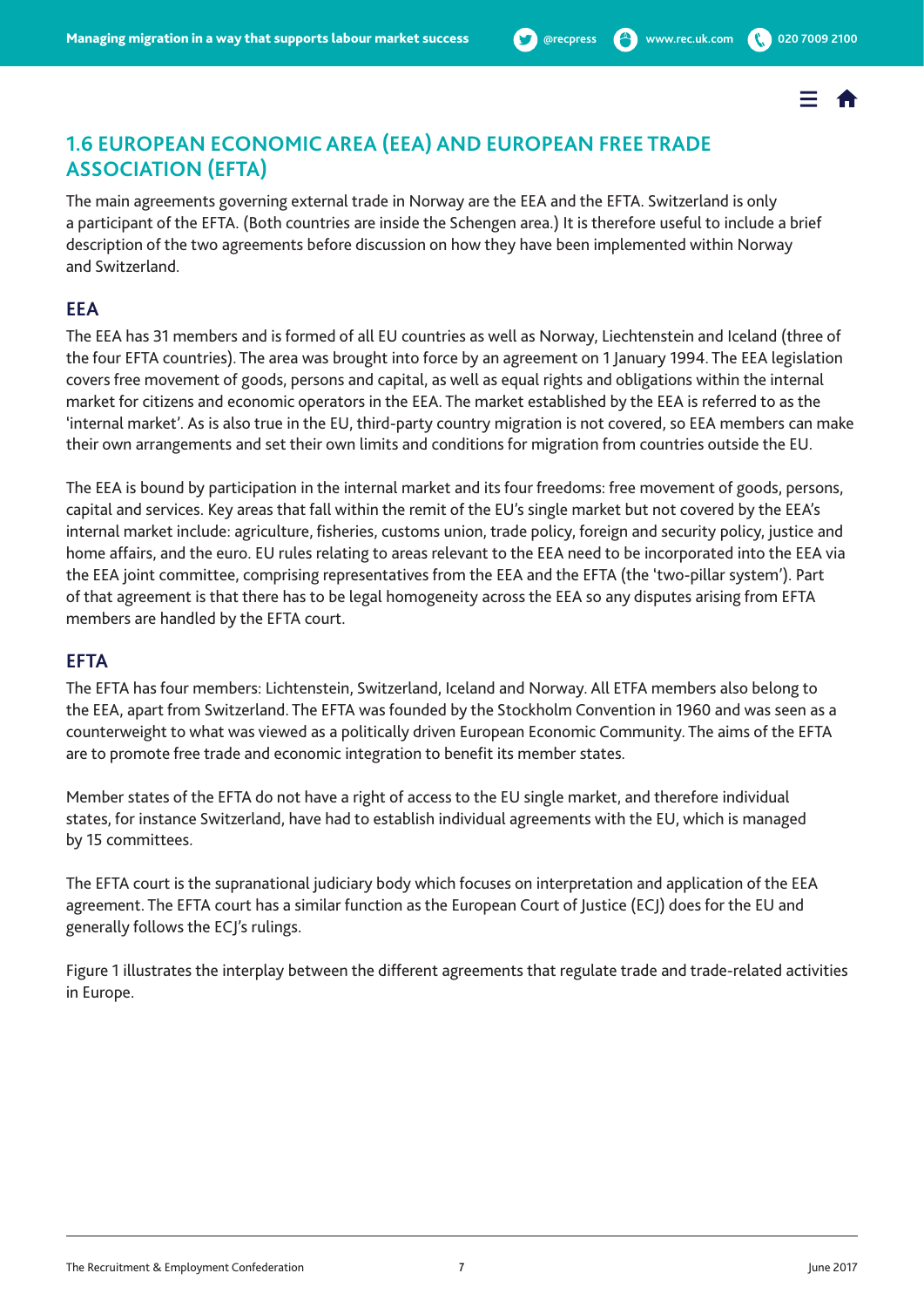$\equiv$   $\hat{\mathbf{n}}$ 

# **Figure 1: Who is in the EU, EEA, EFTA and Schengen?**

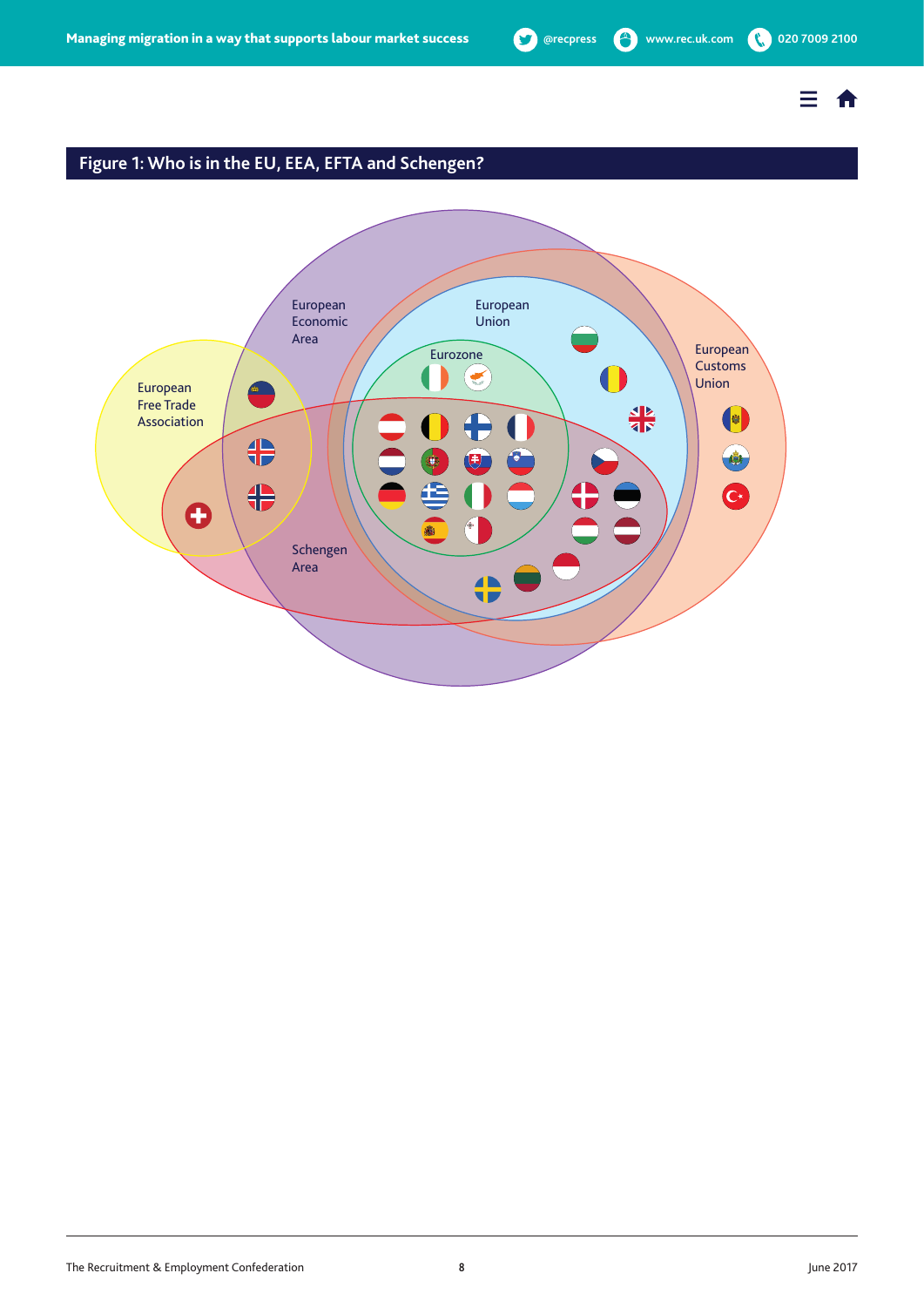# <span id="page-8-0"></span>**2. NORWAY**

# **2.1 BACKGROUND INFORMATION**

In 1994, Norway voted in a referendum not to join the EU. The 52% 'no' vote came as a surprise to the political elite. 'No' voters tended to be mainly rural and older people and, from a political perspective, support for the 'no' vote came from the left wing and unions representing agrarian interests. The fear was that the EU would undermine Norway's social agenda and lead to 'social dumping'. Trade unions suggested Norway should not allow free movement of people.

As part of the decision not to join the EU, Norway secured important exclusions from EU regulations – most notably for them, around agriculture and fisheries and trade policy.

# **2.2 HOW DOES IMMIGRATION WORK IN NORWAY?**

Norway's membership of the Schengen area is a bilateral agreement with the EU. Norway joined Schengen so citizens didn't have to show passports to get into Sweden, something they hadn't had to do since 1950.

Immigration to Norway is in the tens of thousands: in 2016, 49,000 people with non-Nordic citizenship immigrated to Norway, a country with a population of 5.2 million. In 2015, those immigrating for work totalled 18,000, a decrease of 16% compared with 2014. Labour immigrants from Poland made up the largest group, with 5,200. Lithuanian labour immigrants were next, with 2,500.

Migrants from outside the EEA are often highly skilled professionals. Norway's shortfall in engineers means that engineers from the Indian sub-continent are given work / resident permits. Lower-skilled workers will not get such permits.

## **Nordic nationals**

- Nordic nationals (that is, citizens of Sweden, Denmark, Iceland or Finland) do not need a residence permit to live in Norway.
- Nordic nationals who plan to live in Norway for more than six months must go to a tax office for an ID and must notify the authorities of their change of address no later than eight days after they arrive.

## **Non-Nordic EU/EFTA nationals7,8, 9**

- Norway is a member of the EEA, so EU/EFTA nationals are covered under the free movement of people.<sup>10</sup>
- EU and EFTA nationals have the same right to live and work in Norway as any other EEA national this includes employees, self-employed, students, pensioners, people with their own funds, and people not in paid employment (though registration schemes will differ).
- EU/EFTA nationals must register with the police if they intend to stay for more than three months.
- Those intending to stay for more than six months will be issued with a national ID number and those intending

<sup>7</sup> Norwegian Ministry of Foreign Affairs. (2011) *Norway and the EU: Partners for Europe*. Available at: [http://www.norway.gr/PageFiles/411711/NorwayandtheEU\\_2011.pdf](http://www.norway.gr/PageFiles/411711/NorwayandtheEU_2011.pdf)

<sup>8</sup> <http://www.skatteetaten.no/en/International-pages/Felles-innhold-benyttes-i-flere-malgrupper/Articles/Norwegian-national-ID-numbers/>

<sup>9</sup> <https://www.udi.no/en/want-to-apply/work-immigration/duty-to-report-for-job-seekers-who-are-eueea-nationals/>

<sup>10</sup> Differences between being an EU member and a non-EU EEA member (as far as the rights of citizens are concerned) relate to issues that aren't directly related to immigration and employment (for example common agricultural and fishing policies, EU customs union, common foreign and security policies, European Court of Justice and European Commission directives).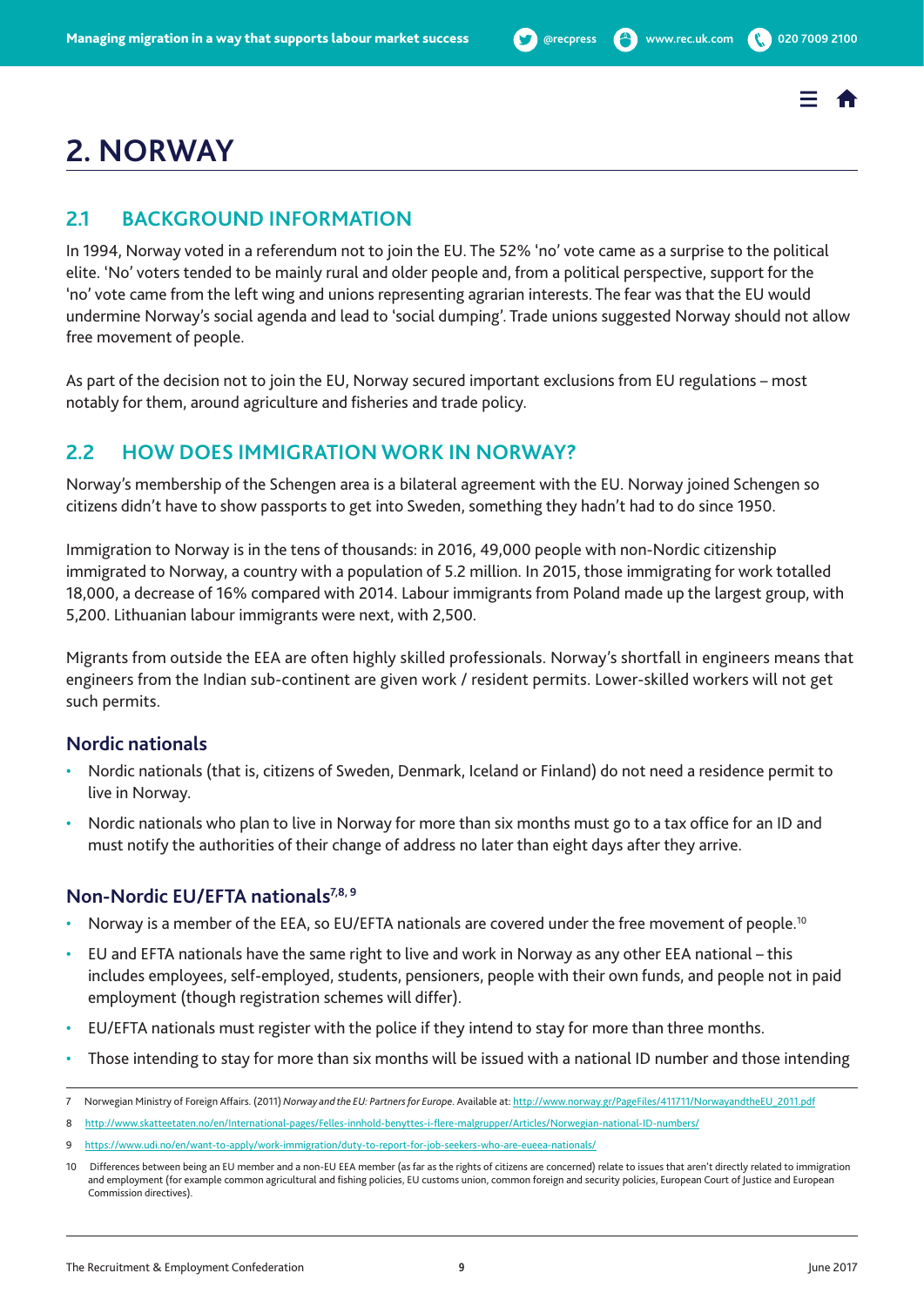

to stay for less than six months will be issued with a temporary number. This number is essential for working in Norway, as well as other activities such as identifying yourself to the authorities and registering for a bank account.

- Jobseekers from EEA countries are entitled to stay in the country for up to six months they must report to the police and register as a jobseeker no later than three months after their arrival.
- Once a jobseeker gets a job, they must register as an EEA national (see above).
- If a jobseeker fails to find a job, they must leave Norway but are then entitled to return for another period of up to six months after they leave.

### **Non-EU/EFTA nationals**

All non-EU/EFTA nationals who intend to work in Norway for more than three months require residence permits, as do some that will be working for less than three months. There is a system of residence permits for work purposes covering numerous different personal circumstances, including skilled workers, seasonal workers and jobseekers, among others.

Residence permits for skilled workers who are working for a Norwegian company are offered for one to three years at a time. Applicants must have a concrete job offer from a specific employer that is at least 0.8 full-time equivalent (FTE). The job must require certain qualifications which the applicant must hold, such as university degrees, higher-level vocational qualifications of at least three years in length, and special qualifications gained through work experience equivalent to high-level vocational training. Families of people with a skilled workers residence permit are usually able to apply to come and live in Norway. After three years on one of these residence permits, a person can apply for Norwegian citizenship.<sup>11</sup>

Residence permits for seasonal work can also be granted to non-EU/EFTA nationals. Seasonal residence permits allow workers to stay in Norway for up to six months. A person cannot stay in Norway for more than six months in any twelve-month period if they are on a seasonal work residence permit. Applicants must have a concrete job offer with pay and working conditions no worse than is normal for Norway. Applicants must also meet the Norwegian government's definition of seasonal work, which includes professions such as forestry, agriculture and the leisure industry but excludes carpentry and other trades.<sup>12</sup>

Jobseekers from outside of the EEA/EFTA are typically not eligible to apply to live in Norway. One exception is for those that have recently graduated in Norway who may be granted a residence permit for a maximum of one year. Another is for jobseekers from one of the 60 non-EEA countries that have an agreement for visa-free visits with Norway. Citizens of these countries can apply for a skilled jobseeker residence permit that lasts for six months. They are only permitted to look for skilled work and must possess relevant qualifications. If the holder does not find work within the six months of their permit, they must live outside Norway for a year before reapplying for the same permit again.<sup>13</sup>

<sup>11</sup> <https://www.udi.no/en/want-to-apply/work-immigration/skilled-workers/>

<sup>12</sup> <https://www.udi.no/en/want-to-apply/work-immigration/seasonal-workers/>

<https://www.udi.no/en/want-to-apply/work-immigration/job-seekers/>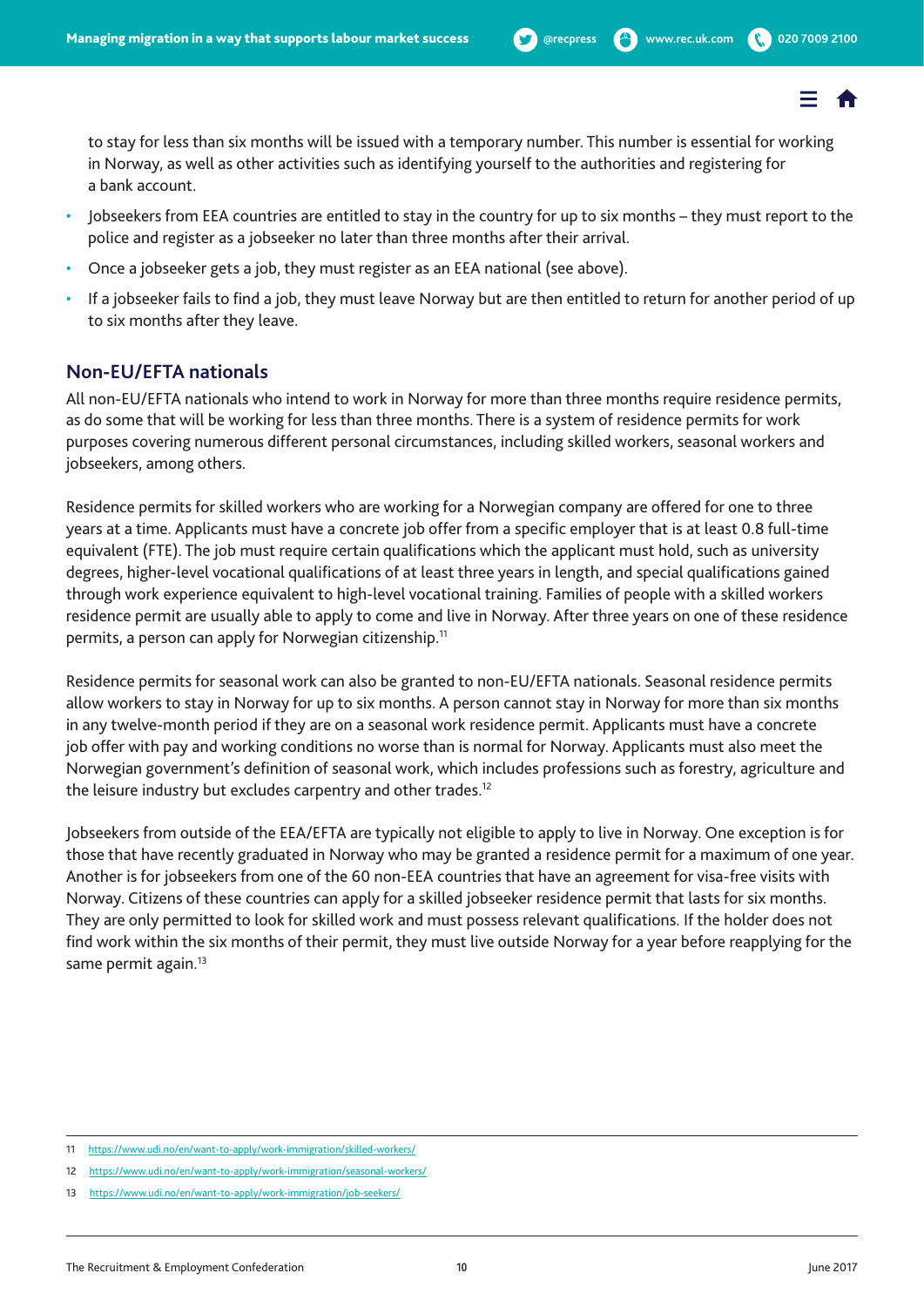

|           | 2015   | Change in per cent | <b>Total immigration</b> |            |
|-----------|--------|--------------------|--------------------------|------------|
|           |        | 2014 - 2015        | 2005 - 2015              | since 1990 |
| Total     | 49,043 | $-1.9$             | 104.7                    | 737,588    |
| Labour    | 18,010 | $-15.9$            | 180.0                    | 248,216    |
| Family    | 16,580 | 2.0                | 58.5                     | 266,749    |
| Refuge    | 9,221  | 31.2               | 134.3                    | 141,312    |
| Education | 4,950  | $-1.45$            | 63.2                     | 76,794     |
| Other     | 246    | $-1.2$             | 141.2                    | 3,762      |
| Unknown   | 36     | $\bullet$          | $\bullet$                | 755        |

#### <span id="page-10-0"></span>**Table 1: Non-Nordic immigrants to Norway by reason for immigration, 1 January 2016**

Labour was the reason for immigration for 37% of non-Nordic immigrants in 2015, and one third were family immigrants. Nineteen per cent were refugees and 10% were students. Poles were still the largest group among labour and family immigrants that immigrated in 2015, while Syrians constituted the largest group of refugees last year. Among those who immigrated because of education or cultural exchange, many were from the Philippines. Statistics Norway<sup>14</sup>

# **2.3 HOW IS MIGRATION PERCEIVED?**

During the Agency Workers Directive (AWD) debate in Norway, trade unions campaigned around concerns about migration and a fear of 'social dumping'. (The AWD was an EU directive which essentially enshrined the principle of equal treatment for agency workers while calling on national governments to review restrictions on agency work.)

The government conducts information campaigns targeted at non-EU migrants, to try and attract them to come and work in Norway – primarily focused on attracting people with skills in IT and engineering.

Employers also sometimes seek to proactively recruit from overseas. For instance, Norwegian staffing agencies have offices set up in Sweden to recruit Swedish nurses to make up for a skills shortage at home. Swedes are prepared to come because the rates of pay for nurses in Norway are traditionally better than in Sweden. The skills shortage is caused by factors similar to those experienced in the UK, namely: not enough nurses are trained; some who complete training do not stay in the job because private sector pay rates are more attractive; many nurses are women and want to reduce their hours after having children; and night shifts mean jobs don't offer a good work– life balance. Nursing unions prioritise collective labour agreements (CLAs) and would oppose attempts to address the pay issue via increments or performance-related pay and it would be very expensive to lift pay for the whole nursing workforce.

In construction, Polish builders coming to Norway has mostly been seen as positive, particularly as it is accepted that domestic workers may not want to work on sites during the harsh Norwegian winters. However, recently unions have charged the recruitment industry with undermining the building trade for Norwegian construction workers. The Confederation of Norwegian Enterprise, in Norwegian *Næringslivets Hovedorganisasjon (NHO),*  refutes this claim and says that the Norwegian builders themselves do not support their own trade bodies' attacks on the agency sector.

Participants in our discussions spoke about how important migration is to Norway: 'without a Polish builder, there is no one to fix your house.' Many felt this is because the Norwegian economy is strong, Norwegians have high

<sup>14</sup> <https://www.ssb.no/en/befolkning/statistikker/innvgrunn>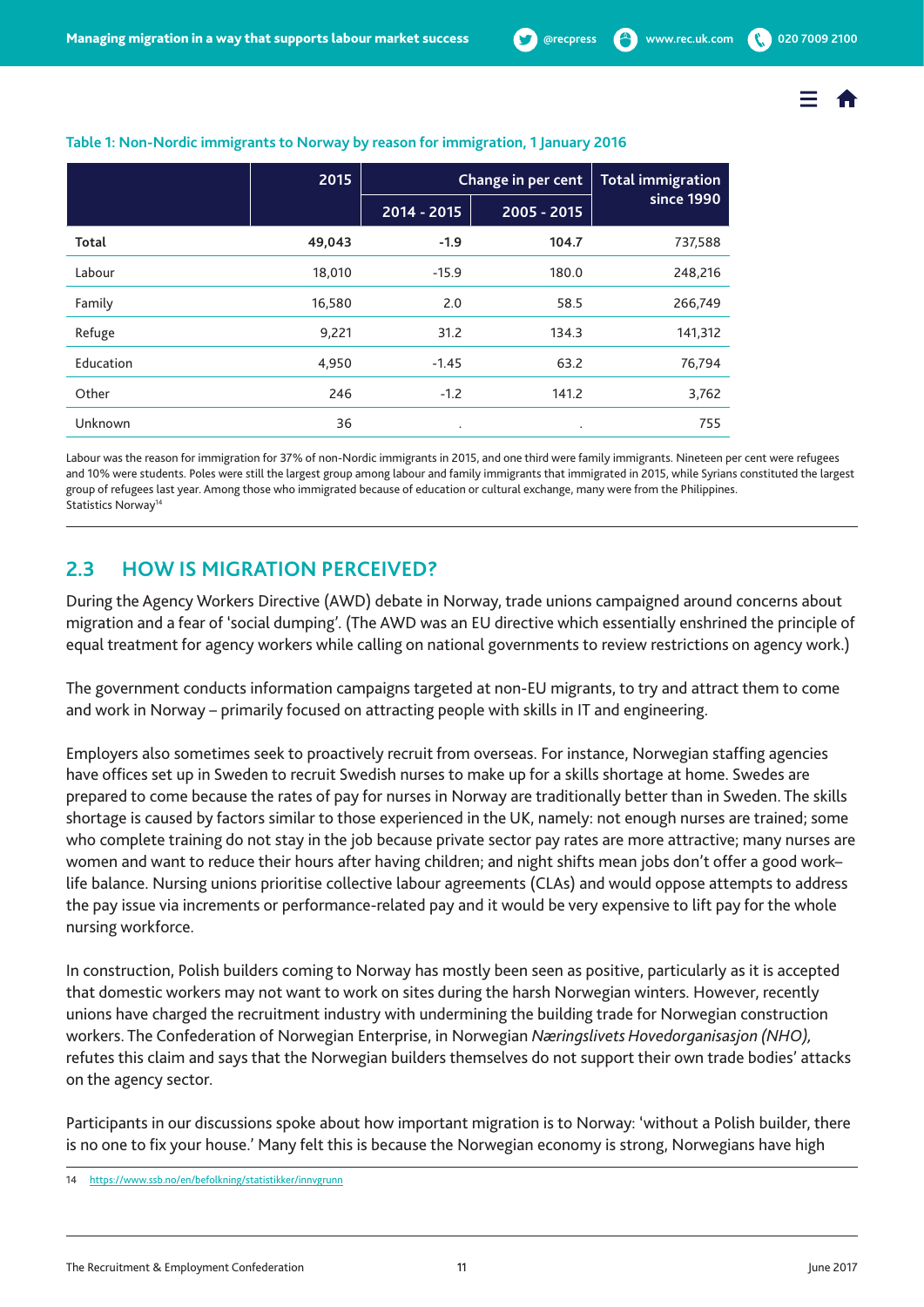

expectations from work and for their salaries, and migrants will do the work at prices that locals will not. This is not seen as problematic.

## **Relationship with the EU**

Opposition to ceding sovereignty to the EU was a major factor in the 1994 referendum and, as the constitution doesn't allow Norway to cede powers to an agency it doesn't belong to, this was a means of leaving formal sovereignty intact: Norway is not actually bound by EU directives, instead it adheres to EEA regulation and EFTA court rulings, although in practice it does not diverge from the EU and ECJ rules on the topics that are relevant to the EEA.

During implementation of regulations Norway may seek derogations, but both requesting and receiving such exceptions is extremely rare: out of 11,000 legal acts, Norway has derogation from 56. These include rules related to fish oil in supplements and the angle of the curve in tunnels. None are on issues with major political implications.

The EEA agreement was seen as a way of reducing red tape at the time, but in reality the handbook for EU member states is half the length of the one for EEA partners. While agriculture and fisheries are outside the scope, food safety is part of the EEA – and opens the door to Norway having to implement policy affecting agriculture in order to trade (for example around methods of sheep-rearing). Lawyers at the NHO, the Norwegian equivalent of the UK's CBI, commented that 99% of EEA legislation is relevant to Norway and necessary to transpose into Norwegian law.

If you think that choosing the EEA over full EU membership would lead to a bonfire of red tape – that really wouldn't happen!

**BIRGITTE STENBERG KRAVIK, NHO SERVICES**

Responsibility for EEA membership sits with the Norwegian Department for Foreign Affairs, which then liaises with relevant departments on an issue-by-issue basis. Norway has no decision-making powers within the EU and must rely on its ability to shape decisions before they are taken. This is referred to as its 'democratic deficit'. Norway influences discussion and debates in Brussels by engaging with the main EU member domestic governments – France, Germany, Denmark, and so on. Close relationships with other Nordic countries in particular help Norway to have influence in the EU.

For the most part, Norwegians see their engagement with the EU as far more effective than that of Switzerland – where a negotiation and possible referendums need to take place before implementation of significant new directives, for example on the posting of workers.

Not participating in the EU means there is limited EU knowledge among Norwegian civil servants and ambassadors about the goings-on within Brussels behind doors closed to their government officials. Consequently, business groups such as the NHO, because of their links with stakeholders across the continent, have become essential for informing government.

These informal channels are also important for influence because of the simple fact that the government changes every four years, which means it struggles to build deep relationships to help towards 'decision-shaping' in Brussels.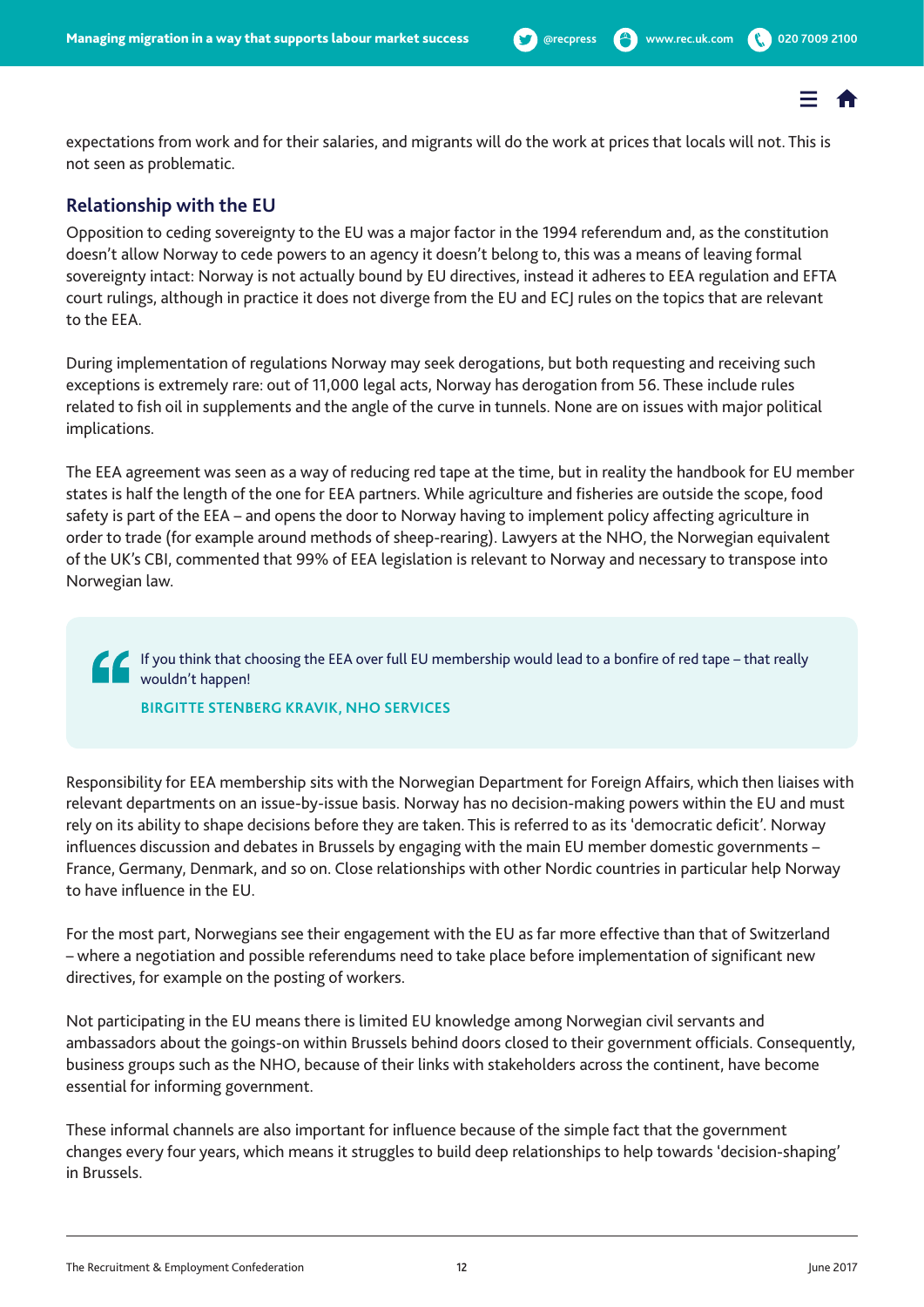### **Labour market**

Unemployment is currently 4.8% in Norway (May–July 2016). This is the highest it has been in ten years and reflects a recent upward trend – it was just over 3% in 2014. There are 2.6 million people in work, an employment rate of 67.4%.15

Despite not being involved in their development, Norwegian business bodies do not believe that implementing employment policy deriving from the EU is a problem. They believe that their domestic standards are already so high that in reality it requires little change, and that the EU actually looks to copy their laws.

In Norway employers are only permitted to hire agency staff for temporary projects or jobs. Temporary workers are employed permanently but not paid if not on assignments.

Norway has 25,000 agency workers out on assignment on any given day, approximately 1% of the working population (compared with the REC's estimate of 1.2 million in the UK, which is equivalent to 3% of the working population). Agency workers tend to be on assignment for just three to four months at a time and generally go on to get permanent work. In the UK in 2014/15, 64% of agency worker and contractor assignments secured via agencies were for 16 weeks or longer (though only 4% were for a year or more).<sup>16</sup> However, it's thought quite possible that the restrictions on the use of agency workers are not strictly enforced all of the time, though there is no data to illustrate to what extent this might be happening.

There is no minimum wage in Norway but it does have collective labour agreements which, as well as covering all of the public sector and over half of the private sector, are specifically extended to areas of the labour market where there are high proportions of foreign workers and the government is worried about 'social dumping'.<sup>17</sup>

The Norwegian government has defined social dumping as the act of offering foreign workers wages and other conditions which are unacceptably low compared to what Norwegian workers normally get, or when other conditions like working hours, living quarters and working environments don't live up to existing rules or the expected standard.

**BJÖRN LINDAHL, NORDIC LABOUR JOURNAL18**

## **Politics**

Sovereignty and self-determination were the big factors in both of the Norwegian referendums on EU membership in 1972 and 1994, having only gained independence from Sweden in 1905. But all sides understood the need for business to be a member of the single market. Membership of the EEA was seen as a good way to compromise – a temporary compromise that has never been progressed further.

In public debate all parties, including the media, treat Schengen, refugees and economic migration as distinct issues and do not conflate them.

<sup>15</sup> <https://www.ssb.no/en/arbeid-og-lonn/statistikker/akumnd/maaned/2016-08-24>

<sup>16</sup> REC. (2015) *Recruitment Industry Trends Survey 2014/15.* November. London: REC.

<sup>17</sup> <http://www.worker-participation.eu/National-Industrial-Relations/Countries/Norway/Collective-Bargaining>

<sup>18</sup> <http://www.nordiclabourjournal.org/i-fokus/in-focus-2013/social-dumping/article.2013-04-15.4323513408>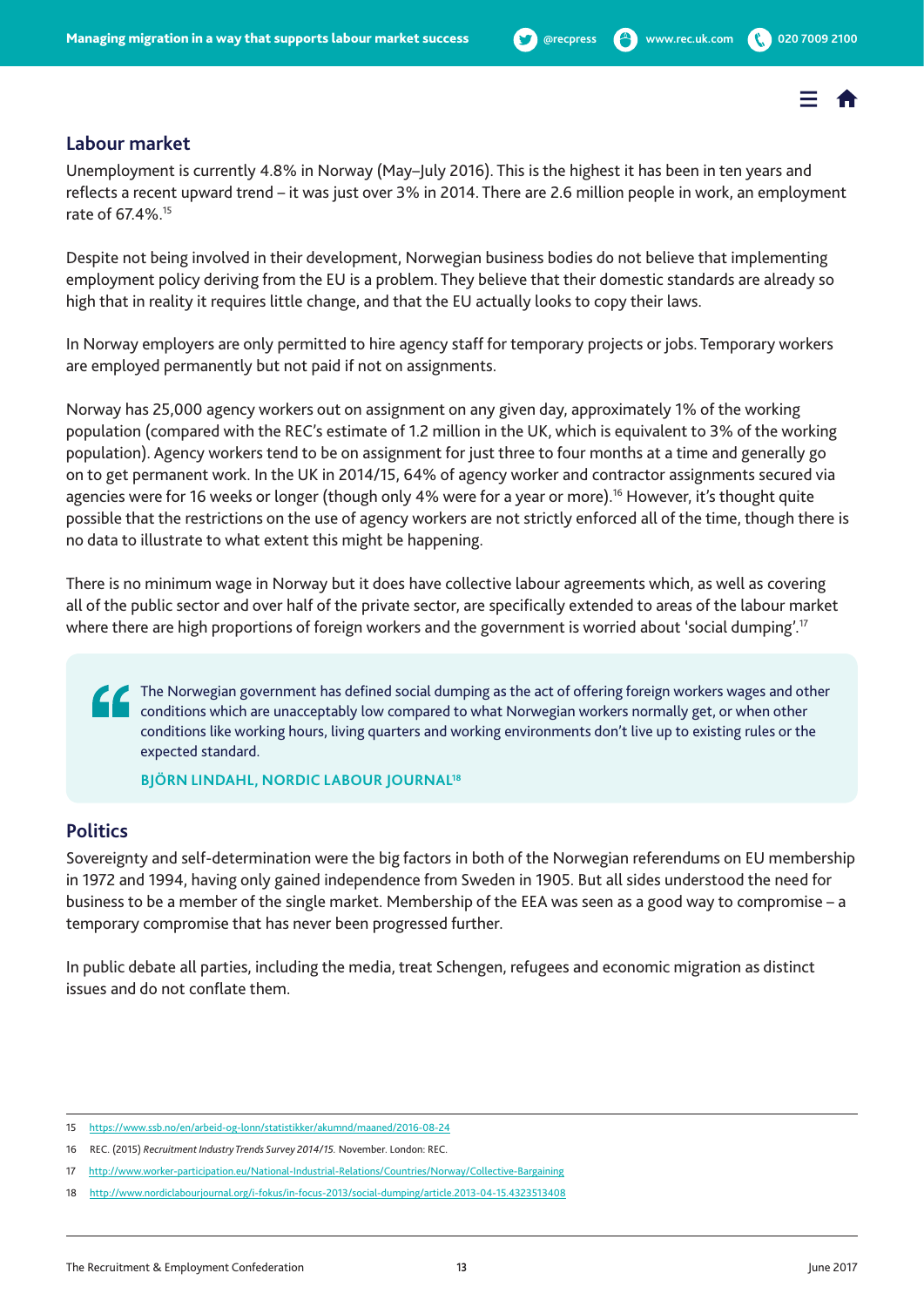

<span id="page-13-0"></span>Our press aren't as anti-EU as yours. **TORE MYRHE, DIRECTOR OF INTERNATIONAL RELATIONS AND POLITICS, NHO**

There is some discussion about child benefits being sent back to migrants' home countries, but the debate is not about any perceived strain on public services or housing. Those concerns do arise around non-EU/EEA migrants, though. The business body representatives we spoke with in Norway insisted that there is generally no perception that migrants take jobs from Norwegian workers. Perhaps counterintuitively, the discrepancy in pay between native workers and immigrants in some sectors is what makes Norwegian workers feel that Poles, for instance, are not a threat: their wages are too low for Norwegians to feel they are competing with them.

Everyone knows that Polish workers benefit the economy. People accept that. **JAN OLE GUDMUNDSEN, SENIOR ADVISER, MINISTRY OF FOREIGN AFFAIRS**

Considering why there is less negativity towards immigrants in relation to impact on employment, wages and public services in Norway compared with in the UK, the NHO felt that differing government responses to the global economic crisis could have played a part. The Norwegian government has not cut benefits since the global financial crisis and is able to increase benefits without raising taxes because they have sufficient funds from oil reserves. Further, the Norwegian average wage is higher than in the UK,19 and the span of wages – from lowest to highest earners – is smaller.

We don't have so many people who feel left behind. **JAN OLE GUDMUNDSEN, SENIOR ADVISER, MINISTRY OF FOREIGN AFFAIRS**

## **2.4 NORWAY'S VIEW ON OPTIONS FOR THE UK**

The Norwegian Ministry of Foreign Affairs had already formed its own Brexit unit in August 2016 to address the impact that the referendum result will have on their country and its relationship with the EU. They have been contacted by the UK's embassy in Norway, other embassies and the British press, who are interested in learning about the Norway model.

When the UK leaves the EU, Norway will lose both a like-minded ally and a contact within Brussels. When the Norwegian government and its business community want to lobby on a specific issue, they often turn to their British counterparts to help – for instance, around topics where they know there is a shared, economically liberal outlook, such as reducing red tape. As a country that generally seeks market-based solutions, Norway is disappointed about the prospect of the UK's exit reducing the number of EU members with that attitude.

Norway feels it is the 'superpower' of the EEA and that, were the UK to join, it would dominate the group and Norway would then have less relative power. There is also concern that in the EEA the UK would exercise its 'right

<sup>19</sup> Average (gross) monthly earnings, excluding overtime pay, were NOK43,400 in the third quarter of 2015, equivalent to £3,980 at the current exchange rate. [https://ssb.no/en/](https://ssb.no/en/arbeid-og-lonn/statistikker/lonnansatt) [arbeid-og-lonn/statistikker/lonnansatt](https://ssb.no/en/arbeid-og-lonn/statistikker/lonnansatt)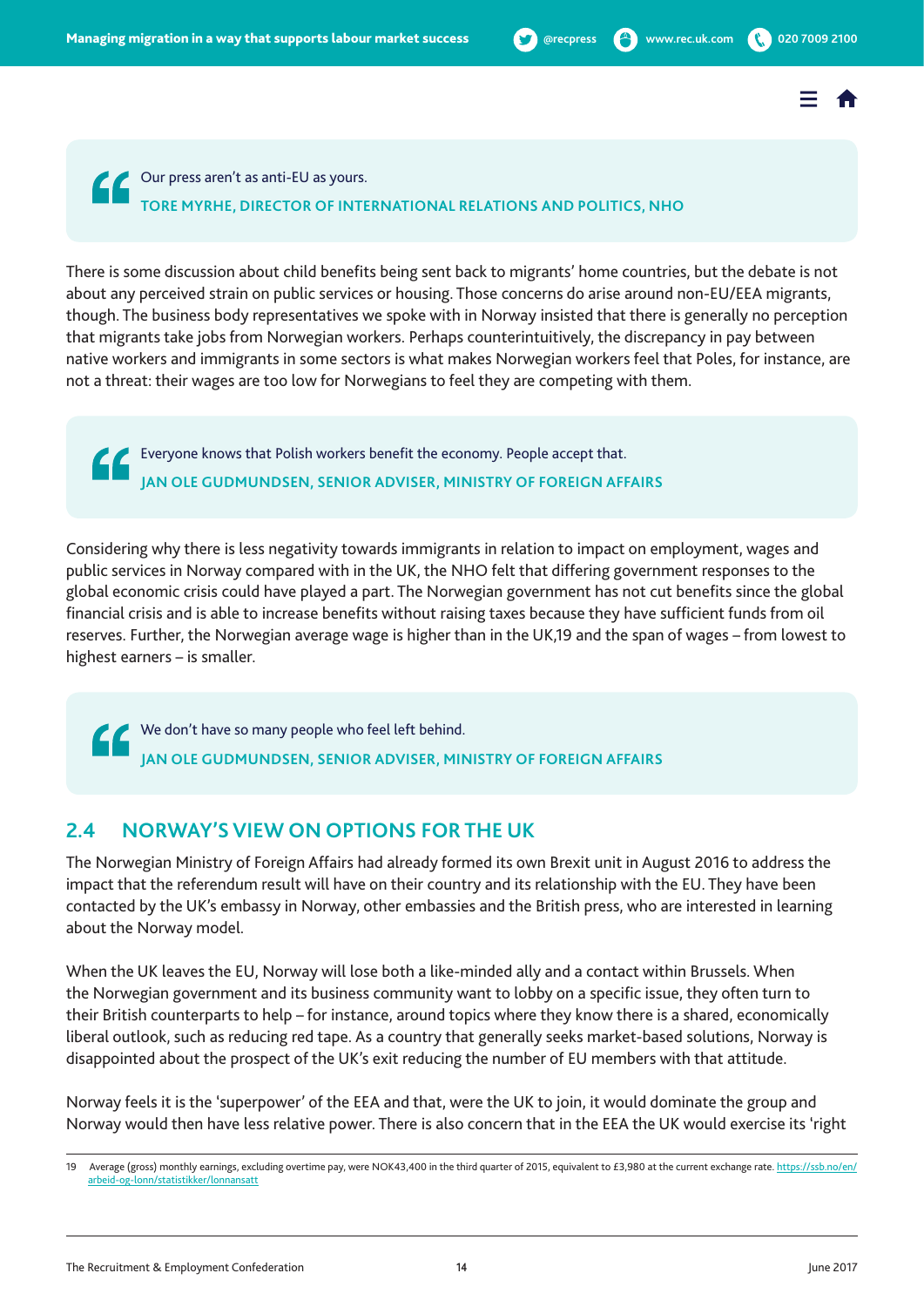to reserve<sup>'20</sup> more often (Norway has never actually exercised its 'right to reserve'), which would result in the suspension of parts of the EEA agreement – which Norway doesn't want to happen.

We don't want you in the EEA; you'll delay implementation of things by having long internal UK debates about everything.

#### **LISELOTTE LUNDE, POLITICAL ADVISER, LIBERAL PARTY**

On the other hand, the UK being outside the EU may present an opportunity for Norway to partner with the UK for decision-shaping. The expectation is that Westminster will be able to apply greater resources to this task than Norway is currently able to do. However, this would rely on the UK remaining in the single market.

No one we spoke to expects the UK to be able to secure any kind of opt-out from the free movement of people. Politically, it is clear that any concessions on free movement for the UK would open that debate in other countries – and this is unwanted, both by the Norwegians and, they feel, by other EU governments.

Lisalotte Lunde of the Norwegian Liberal Party (Venstre), which holds 9 out of 169 seats in the Storting, outlined what she sees as the arguments on both sides of the UK joining Norway in the EEA that the British should now be weighing up:

#### **Norwegian Liberal Party perspective on pros and cons of EEA membership as a choice for the UK**

| <b>Benefits</b>                                           | <b>Drawbacks</b>                          |
|-----------------------------------------------------------|-------------------------------------------|
| Right to sit in and comment on some committees            | No vote                                   |
| Member of the single market                               | No limit on freedom of movement           |
| UK citizens maintain right to live and work across the EU | It costs the same as EU membership        |
| No commitment to work towards 'ever closer union'         | It could damage the UK's financial sector |

#### **Key points raised by business organisations in Norway:**

- **•** In Norway's strong economy, migrant workers are less of a political issue; though in industries that are declining, workers are more sensitive to the presence of migrant workers.
- **•** Migrant workers are not perceived as a problem by native workers if (a) the native workers are confident their own wages will not be affected by migrant workers accepting lower-paid jobs, (b) migrant workers are doing jobs that native workers would not want to do themselves, and (c) funding for public services is perceived to be sufficient.
- **•** National debates about immigration are politically easier when the different causes such as refugees and migrant workers – are discussed separately.
- **•** Even in a country where sovereignty was a key determining factor in deciding whether or not to join the EU, it was deemed a step too far to require passport controls at the border with a neighbouring country with strong historical ties and no language barrier.
- **•** Skills shortages mirror those in the UK and across Europe engineering, healthcare, IT meaning demand for these skills is not limited by a country's membership of any particular customs union or free trade area.

<sup>20</sup> Sometimes, incorrectly, referred to as a 'veto' over EEA adoption of regulations.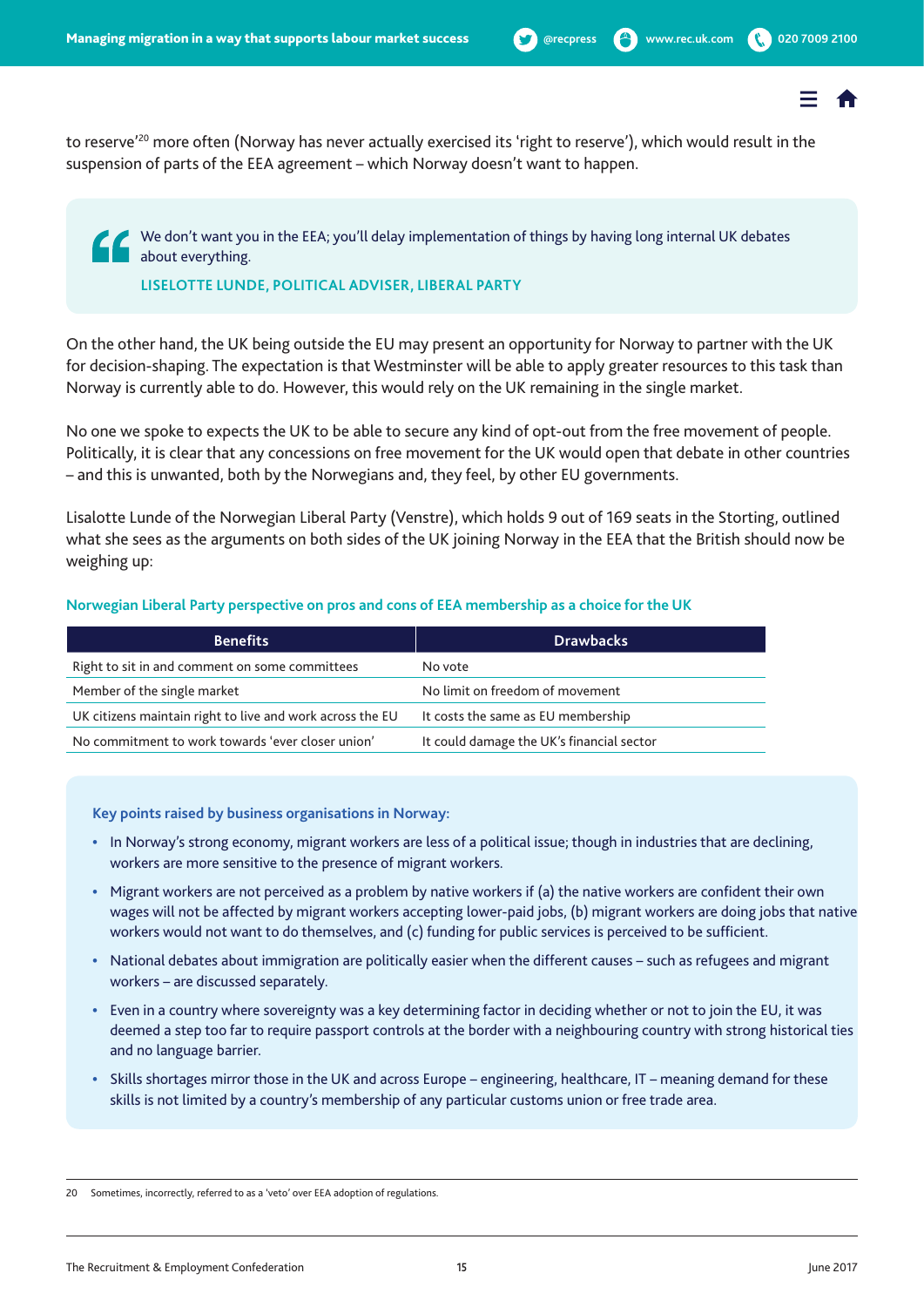

# <span id="page-15-0"></span>**3. SWITZERLAND**

# **3.1 BACKGROUND INFORMATION: HOW THE MIGRATION SYSTEM WORKS IN SWITZERLAND**

### **EU and EFTA member states**

A citizen from an EU or EFTA member country can participate in the Swiss labour market under freedom of movement. Currently, a resident from an EU or EFTA member state can access the Swiss labour market irrespective of whether they have a job offer or specific qualifications. Switzerland joined the Schengen border-free area in 2008.

An EU/EFTA national can be issued with a permit and stay in Switzerland for up to a year without a job, so long as they provide evidence that they are actively looking for a job. As a starting point, EU/EFTA nationals are entitled to stay in Switzerland for three months. They can extend their stay with a special short-term permit, up to six months in the first instance and up to a year if registered at a regional employment centre, which is a public service akin to Jobcentre Plus.

Bulgarian and Romanian nationals were subject to a limited quota system which restricted the number of residence and short-term permits they were issued with. This applied until 31 May 2016.

 EU migrants are not regulated at all. They can come in and out and we don't regulate them. In principle it is no problem to get a permit for EU migrants. The permit is granted almost automatically.

**HENRIQUE SCHNEIDER, CHIEF ECONOMIST, SWISS FEDERATION OF SMALL AND MEDIUM ENTERPRISES**

The unemployment rate (by the ILO definition) in Switzerland is 4.5%.<sup>21</sup> In terms of skill shortages, in the 2015 Manpower survey, 41% of employers stated that they were struggling to find workers with the right skills. In total, half of employers (50%) stated that they could not find workers with the right technical skills, up from 36% the previous year.<sup>22</sup>

Nonetheless, as Table 2 shows, the proportion of foreign workers that fall within 'professions and upper management' or 'supreme management' has largely remained the same in the years between 2011 and 2015. In fact, only 'unskilled workers and employees' has fallen, from 18.5% in 2011 to 15.4% in 2015.

<sup>21</sup> <http://www.bfs.admin.ch/bfs/portal/en/index/themen/03/03/blank/key/erwerbslose0/struktur.html>

<sup>22</sup> <https://www.manpower.ch/en/press-room/talent-shortage/>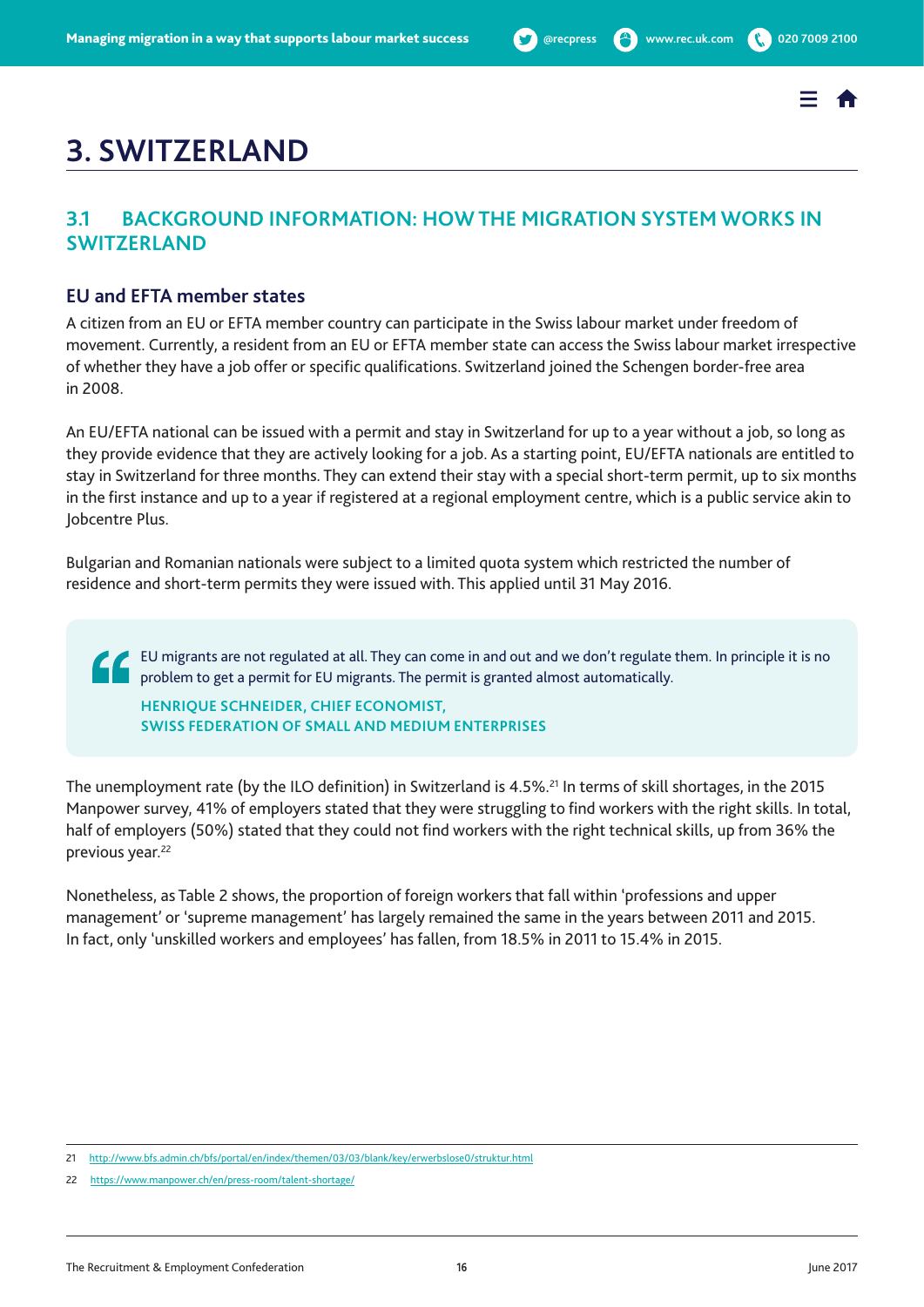

| Proportion of foreigners (%)     | 2011 | 2012 | 2013 | 2014 | 2015 |
|----------------------------------|------|------|------|------|------|
| Supreme management               | 2.4  | 2.1  | 2.1  | 2.0  | 2.0  |
| Free and equivalent professions  | 1.7  | 1.7  | 2.1  | 2.1  | 2.1  |
| Other self                       | 5.7  | 6.5  | 6.0  | 5.8  | 5.0  |
| Professions and upper management | 19.6 | 20.5 | 21.9 | 22.8 | 23.7 |
| Intermediate professions         | 23.7 | 23.0 | 23.0 | 23.7 | 24.3 |
| Qualified non-manual occupations | 15.7 | 15.9 | 15.3 | 15.1 | 15.1 |
| Skilled manual occupations       | 8.8  | 8.6  | 8.5  | 8.5  | 8.3  |
| Unskilled workers and employees  | 18.5 | 18.3 | 17.0 | 15.7 | 15.4 |
| Apprentices                      | 3.6  | 3.7  | 4.1  | 4.0  | 3.9  |
| Not divisible                    | 0.3  | 0.3  | 0.2  | 0.3  | 0.3  |
| Total                            | 100  | 100  | 100  | 100  | 100  |

#### **Table 2: Distribution of foreign workers in Switzerland across skill/management levels**

### **Referendum in 2014**

In Switzerland, any law or legislative act of parliament can be contested in the event that within 100 days 50,000 eligible voters sign a request for a referendum. A simple majority is sufficient to accept or reject a law or legislative act. A referendum can be held if a minimum of 8 out of Switzerland's 26 cantons request it.

Before the referendum in 2014, several referendums were called which set out to limit immigration, all of which were unsuccessful in eliciting a sufficient proportion of votes to pass. In 1988, there was a vote 'for the limitation of immigration' (aiming for a 'one in, one out' system for permanent foreign residents and limitations on temporary permit numbers).23 Twelve years later, in 2000, there was a referendum 'for regulation of immigration' (aiming to limit the number of foreign nationals in the resident Swiss population to 18%).

In 2012, there was a referendum to 'stop overpopulation – to secure the natural foundations of life' (aiming to limit population growth due to immigration to an average of 0.2% over a three-year period and fund family planning initiatives abroad).<sup>24</sup>

Before the referendum in 2014, a safeguard clause existed. The clause allowed the reintroduction of quotas (which were relaxed after the transitional period for free movement of travel of EU nationals) up until May 2014. In the case of Bulgarian and Romanian nationals, the transitional period is in place until 2019.

On 9 February 2014, a referendum posed the question, *'Do you accept the federal popular initiative "against mass immigration"?'* This time just over half of the Swiss voting population (50.33%) voted 'yes'. This led to a change in the constitution, which has yet to be operationalised into the Swiss legal framework. A fundamental consequence of the referendum is that the repeal of free movement of people automatically results in the lapse of the bilateral agreement between the EU and Switzerland, unless a compromise is reached. The question of the quota has to be resolved by February 2017.<sup>25</sup>

<sup>23</sup> https://www.admin.ch/ch/d/pore/va/19881204/det355.html

<sup>24</sup> https://www.admin.ch/ch/d/pore/va/20000924/det467.html

<sup>25</sup> https://www.admin.ch/ch/d/pore/va/20141130/det588.html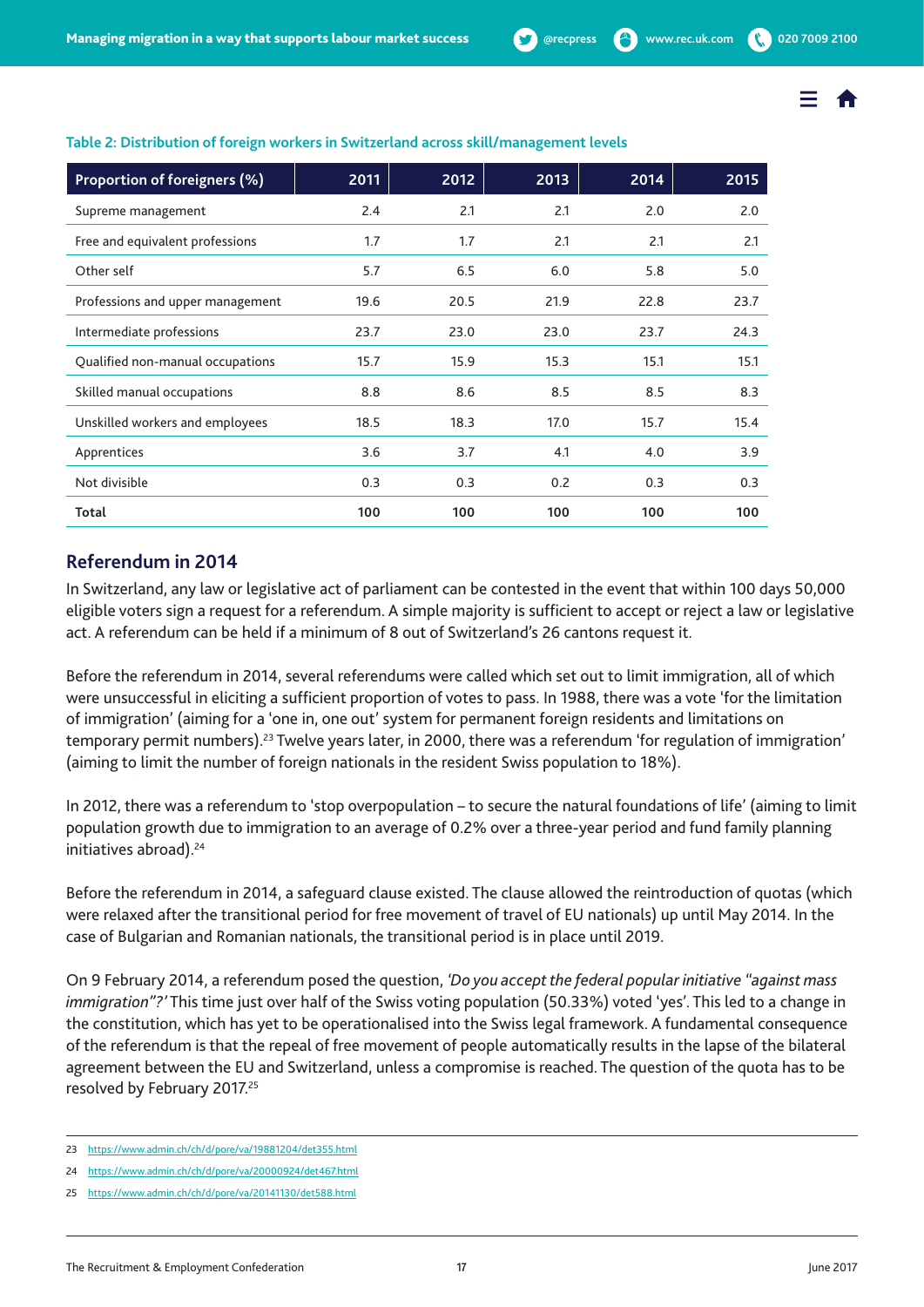One possible outcome will be that the EU and the EFTA will become subject to the same restrictions as third-state nationals (see 'Third-state nationals' below).

The thing that Europeans didn't understand is that the referendum wasn't about xenophobia. Swiss people just have a desire to be alone; it was felt that there were just too many people in the country. There was a general sense that there are too many people living here. This was the only logical thing to do.

 Switzerland has demonstrated that it can integrate people without problem. We have the highest rate of foreigners in Switzerland: about 27%26 of the population is foreign born.

**HENRIQUE SCHNEIDER, CHIEF ECONOMIST, SWISS FEDERATION OF SMALL AND MEDIUM ENTERPRISES**

There are a number of proposals on how the constitutional change will be operationalised. What is almost certain is that EU migrants will be subject to a quota-based system. The two main proposals suggest a tightening on the burden of proof for employers to show that no suitable domestic candidate exists, and that EU nationals will have to show that they have a job on arrival.

As of September 2016, the Swiss government has proposed a solution of 'locals first for jobs' which would give residents, including EU nationals with residence permits, first preference on jobs. It also requires jobs to be advertised in Switzerland first but does not set a fixed cap on EU migration.

According to Henrique Schneider from the Federation of Small Businesses, Switzerland could introduce a quotabased system, but it will remain flexible, such that employers can still access EU high-skilled workers. Alternatively, a strict quota system could be put in place which will annually reduce the numbers of EU workers permitted to work. These proposals are due to be discussed in the Swiss Parliament in late September 2016.

 We have seen a change in the number of migrants since the decision in the referendum. There is a claim in the media that it is difficult to attract them now. But it is difficult to identify causality – the German economy is stronger now and the Swiss economy is going through some troubles.

Migration has fallen about 20% since last year.<sup>27</sup> There is a fall in migrants coming from the neighbouring countries and those that are highly qualified. The share of unqualified workers has increased.

**DR MARIUS OSTERFELD, ECONOMIST, SWISSSTAFFING**

At the same time, it is important to recognise that the referendum outcome in Switzerland caused some consternation in the EU, with EU diplomat Maciej Popowski stating in 2015 that a new referendum is 'inevitable, probably at the end of 2016'.28

<sup>26</sup> The foreign permanent and non-permanent resident population as a percentage of total permanent population is 25.8%. The foreign permanent and non-permanent resident population is 2,145,200: http://www.bfs.admin.ch/bfs/portal/en/index/themen/01/07/blank/key/01/02.html. The total permanent population is 8,327,100: http://www.bfs. admin.ch/bfs/portal/en/index/themen/01/02/blank/key/bevoelkerungsstand.html

<sup>27</sup> The proportion of non-permanent foreign nationals from the EU28 that work in trade and industry fell by 19.9% between June 2015 and June 2016; the proportion from the EU17 countries in this sector fell by 15.2%, and from the EU8 countries it fell by 47.2%. https://www.sem.admin.ch/dam/data/sem/publiservice/statistik/auslaenderstatistik/ monitor/2016/statistik-zuwanderung-2016-06-q2-f.pdf

<sup>28</sup> https://euobserver.com/institutional/128281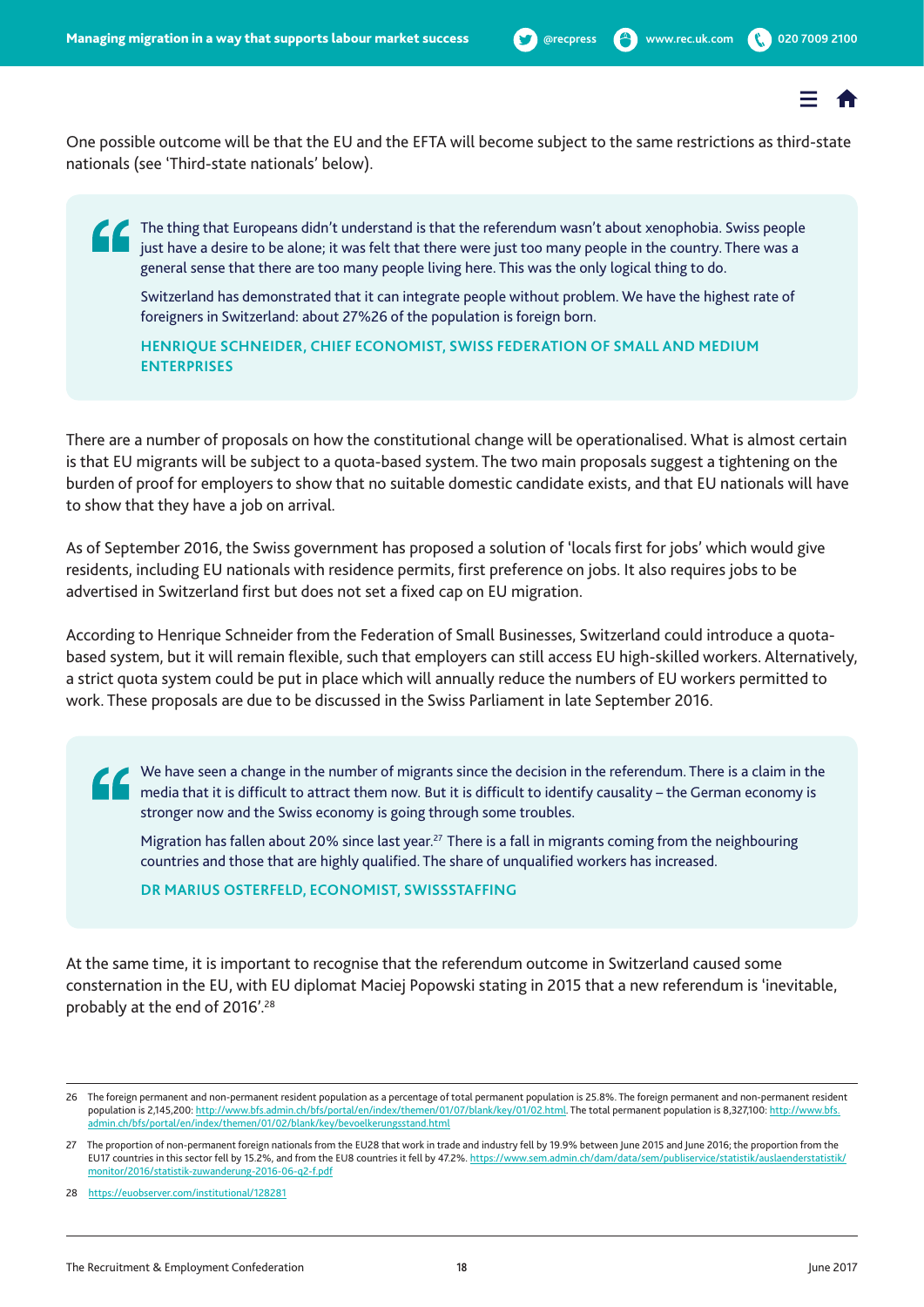## **The EU and ECJ**

Switzerland has never been part of the European Union and is therefore not compelled to adhere to EU legislation or ECJ judgments. In fact, with regard to EU labour regulation, Switzerland has a different set of rules. As Henrique Schneider pointed out: 'We don't have paternity leave, we have a shorter maternity leave. Our labour safety standards are self-regulatory. There is no oversight. We want to keep it as flexible as possible.'

## **Third-state nationals**

We have free movement of EU workers. The government has become much stricter with migrants from third countries; the government is aware that they can limit the numbers here and have said 'there we can do something'.

**DR MARIUS OSTERFELD, ECONOMIST, SWISSSTAFFING**

A third-state national can only access the labour market with a visa. An employer must satisfy the requirement that they have taken intensive efforts and are not able to find a suitable candidate who is a Swiss national, a foreign national who is a permanent or long-term resident, or from an EU or EFTA member state.

A third-state national must have a work contract and the necessary work permit before they arrive in the country. A third-state national is granted a work permit if:

- It is considered in the general economic interest.
- The established quotas have not been used in that year.
- There is no one with equivalent qualifications in Switzerland or in an EU/EFTA member state.
- They are managers, specialists or other qualified workers. This is primarily people who are holders of higher education qualifications and who have specific technical expertise and professional experience.
- They can demonstrate they are able to adjust to a new occupational and social environment, which will account for factors such as language skills and age.
- Salary and working conditions are equal to those that apply to Swiss nationals.

Table A1 in the appendix sets out the steps required for a third-state national to access the Swiss labour market.

Switzerland's Federal Council set out the quotas for third-state citizens, which are divided between each canton based on their needs. In 2016, the Council opted to maintain the same level of quotas as 2015, which represented a decrease when compared with 2014.

From 1 January to 31 December 2016, the Federal Council made 2,500 work authorisations for long-term (valid for up to five years) 'B permits' and 4,000 work authorisations for short-term (three to twelve months) 'L permits'. B permits can be extended for five more years as long as the worker has an employment contract. Each of the 26 cantons is then apportioned a set number of permits, with Zurich, Bern and Vaud receiving the most.<sup>29</sup>

<sup>29</sup> www.santaferelo.com/news-and-blog/Switzerland-Immigration-Update-Swiss-Federal-Council-sets-quotas-for-third-country-citizens-and-EU-seconded-employees-for-2016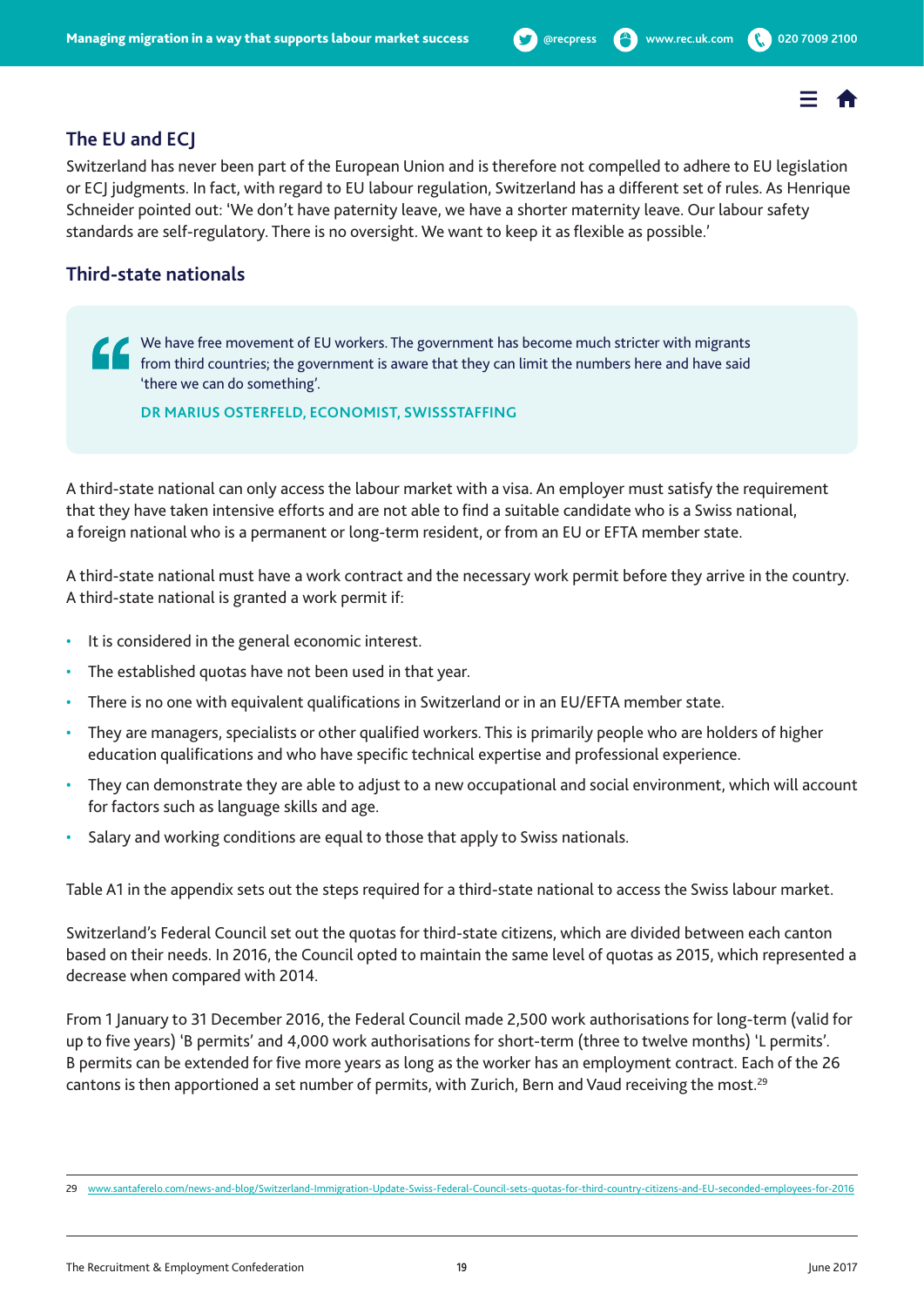# <span id="page-19-0"></span>**3.2 HOW EFFECTIVE IS THE QUOTA-BASED SYSTEM?**

The tightening of the quota system is clearly having an impact on the number of permits issued. A blog on the Deloitte website notes the following:

Due to the reduction of quotas and the upcoming changes to the immigration law based on the Mass Immigration Initiative, we have observed that in many cases Swiss authorities have become stricter when reviewing work permit applications. As a consequence, work permit applications for profiles that have been approved in 2014 might have a lower approval rate with the authorities in 2015. A common rejection reason is the lack of economic relevance for the Swiss market.

Work permit applications have a much higher success rate for highly qualified employees with a very specific skillset. We have noticed that for employees on lower salaries it is becoming increasingly challenging to obtain a work permit.

As a consequence, Deloitte recommends that employers should plan and initiate assignments two to three months in advance, use short-term permits (120-day or four-month permits), which are not subject to quotas, and evaluate the chance of a successful application before proceeding with a request.<sup>30</sup>

However, for other organisations, the quota system is sufficiently flexible to respond to need, particularly in sectors with skills shortages such as life sciences and manufacturing:

As it is now, it is pretty good. It is flexible enough to absorb EU migrants. They tend to be cheaper than the Swiss workforce. There are some sectors – for instance we have a shortage of particular types of technicians – where there is no domestic labour market. Therefore they need EU people.

 For third-state nationals there is a sense that if you want to bring people from other countries, you should be offering a package to come here. The quota system only reproduces – takes the reality and produces it on a regulatory level. The quotas are based on past experience.

 We work pretty well with this system. From our employer point of view, it allows us to bring people that we need. Pharmaceutical, food processing, cement industry, the plastics industry – they need people from outside. From the employee perspective, the system can create friction. We not only import high skilled; we have an influx of skilled people who are not too comparable with our [Swiss] skill. We import them because they are cheaper. This strata of people, we can see that this import generates downward pressure on wages.

**DR MARIUS OSTERFELD, ECONOMIST, SWISSSTAFFING**

<sup>30</sup> http://blogs.deloitte.ch/tax/2016/03/swiss-immigration-challenges-for-business-travellers-what-you-should-know.html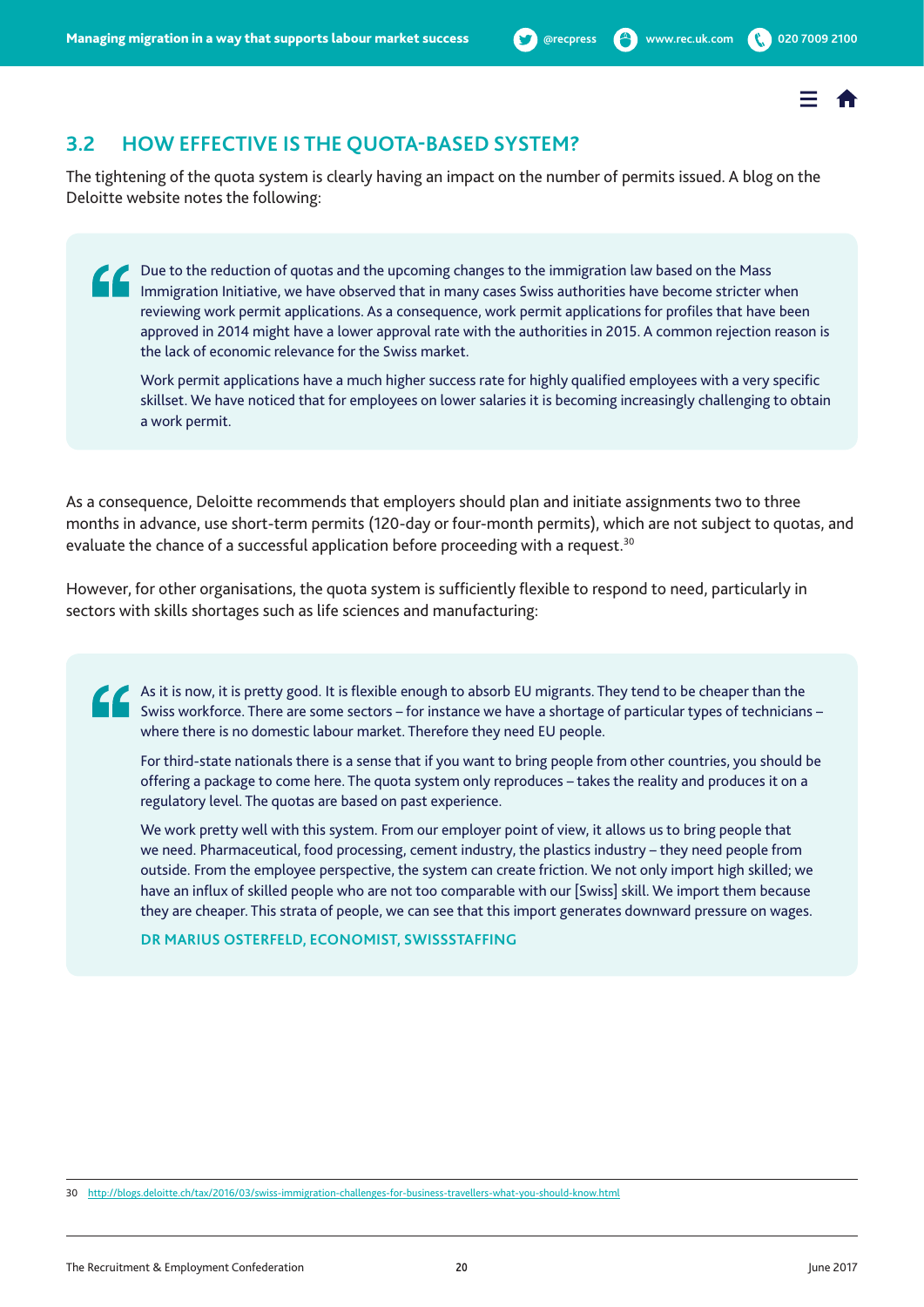

**Key points raised by business organisations in Switzerland:**

- **•** The number of permits issued has tightened in recent years, even before the referendum result, which has yet to be put into law.
- **•** Following the referendum result, the number of permits issued will most likely tighten further as a clear response to public and political perceptions of migration.
- **•** Businesses are now being advised to plan further ahead if they need to recruit from overseas or to use short-term / temporary permits, which are not subject to the same quotas.
- **•** Despite this, business groups are happy with the system. They feel it provides enough flexibility to bring in the skills that are not available in the domestic labour market.
- **•** The sectors where this international need is felt to be particularly high are life sciences and manufacturing.
- **•** But while businesses are comfortable with the system, individuals are not always as happy. It is acknowledged that international labour could be recruited more cheaply and this can cause friction.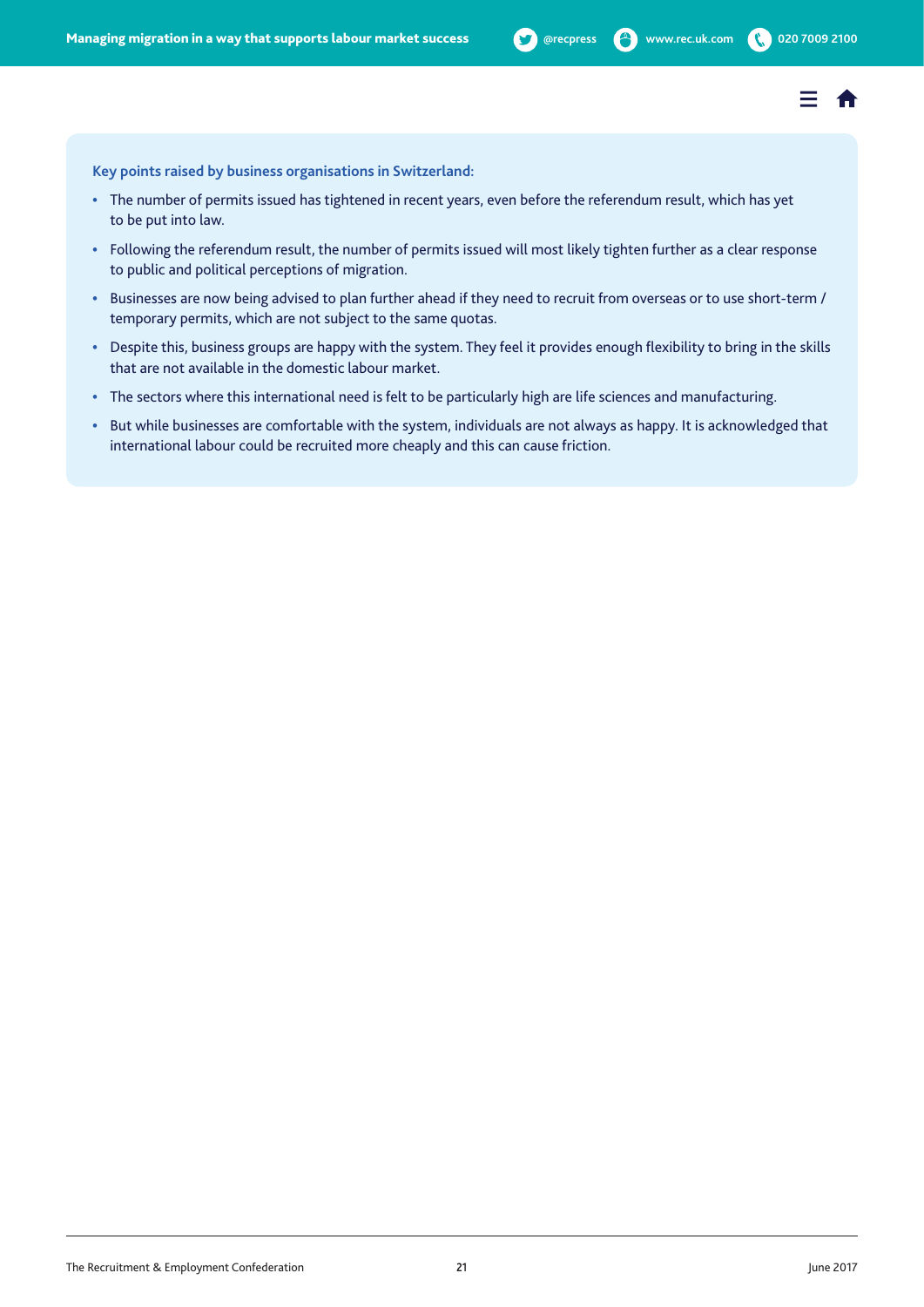

# <span id="page-21-0"></span>**4. AUSTRALIA**

We acknowledge that the adoption of an Australian points-based system has already been discounted by the UK government. However, some of the specific immigration measures in place and the feedback from business representatives can still be instructive as we develop a bespoke solution for the UK labour market.

# **4.1 BACKGROUND INFORMATION: HOW THE MIGRATION SYSTEM WORKS IN AUSTRALIA**

# **Temporary Work (Skilled) (subclass 457) visa**

A central feature of the Australian immigration system is the Temporary Work (Skilled) (subclass 457) visa, more generally referred to as the 457 visa. The aim of this programme is to:

- manage a demand-driven skilled migration programme
- support foreign investment and trade through relocation of workers of multinationals, and
- encourage businesses to bring in skilled workers.

The 457 visa was introduced in 1996.

Employers can sponsor a skilled worker from overseas when they are unable to find a domestic worker. Overseas businesses seeking to relocate to Australia can also transfer their workers.

A 457 visa is valid for four years. A worker can reapply for a temporary visa at the end of the four years or start an application for a permanent visa on arrival in Australia.

The occupations that are covered by 457 visas are listed in the Australia and New Zealand Skilled Occupation (ANZSCO) list, which is published by the Australian Bureau of Statistics. The occupations take account of skill level, qualifications and training. The listed occupations are reviewed annually, with this year's list published on 1 July 2016.

Listed occupations are generally broad, which can mean that it is difficult to filter out low-skilled applicants. An income threshold therefore indicates that a role is suitably skilled to qualify for the 457.

It goes down to hairdressers, cooks and chefs and then up to GPs. There has to be an identifiable agreement. You have to prove that there is a gap in the market.

**ALAN CHANESMAN, FOUNDER, PRINCIPAL PARTNER AND CEO, LIPMAN JAMES**

The threshold should not impact on market rate of pay but is a signal that the position is a skilled position.

Table 3 compares the number of applications received in the last two years.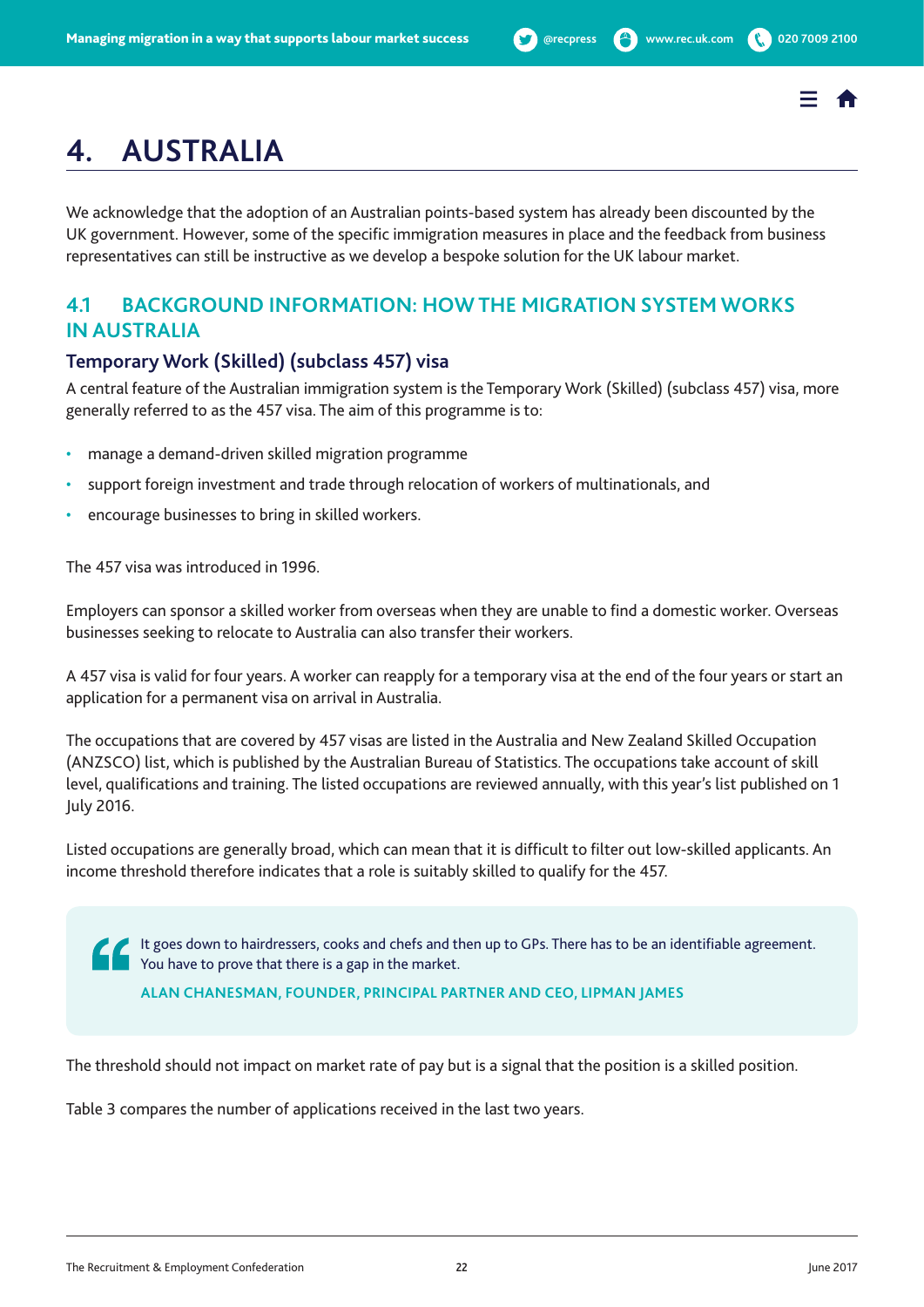

#### **Table 3: Applications to 457 visa scheme, Australia31**

|                                   | 2014-15 at<br>31 March 2015 | 2015-16 at<br>31 March 2016 | % difference |
|-----------------------------------|-----------------------------|-----------------------------|--------------|
| Primary applications lodged       | 40.870                      | 40.100                      | $-1.9%$      |
| Primary applications granted      | 38,130                      | 33.340                      | $-12.6%$     |
| Primary visa holders in Australia | 106.750                     | 97,770                      | $-9.2%$      |

In March 2016, the top three occupations for which a 457 visa was awarded were:

- **1.** cook (5.3%)
- **2.** developer programmer (4.3%)
- **3.** café or restaurant manager (4%).

The top three citizenship countries were India (24.9%), the UK (17.2%) and China 6.2%.

 The 457 visa is the only legitimate working visa. The overarching position is that this programme is seriously geared to skilled provision. Eighty-five per cent of foreign workers would come through this route.

 The assumption is that they will transition to permanent residency. It is structured in a way that either you remain with your original employer for two years and then you apply for residency after two years, or someone who does not want to wait to two years can submit an application for permanent residency if they fulfil other criteria, such as language.

**ALAN CHANESMAN, FOUNDER, PRINCIPAL PARTNER AND CEO, LIPMAN JAMES**

The system in Australia is still evolving. As recently as 10 September 2016, changes were being made to the points-based system, awarding five extra points for students from Australian institutions with a doctorate or master's in science, technology, engineering and mathematics, or information and communication technology.32 On 12 September, the Productivity Commission, which provides independent research and advice to the Australian government, recommended that future policy should prioritise younger, skilled, English-speaking migrants and thereby 'raise the bar' in terms of the entry requirements for permanent migrants. The report specifically recommends better integration of migrants and that there is an independent review into the employer training requirements under 457 visas by 2020.33

32 http://migrationblog.border.gov.au/

<sup>31</sup> <https://www.border.gov.au/ReportsandPublications/Documents/statistics/457-quarterly-report-2016-03-31.pdf>

<sup>33</sup> www.pc.gov.au/inquiries/completed/migrant-intake/report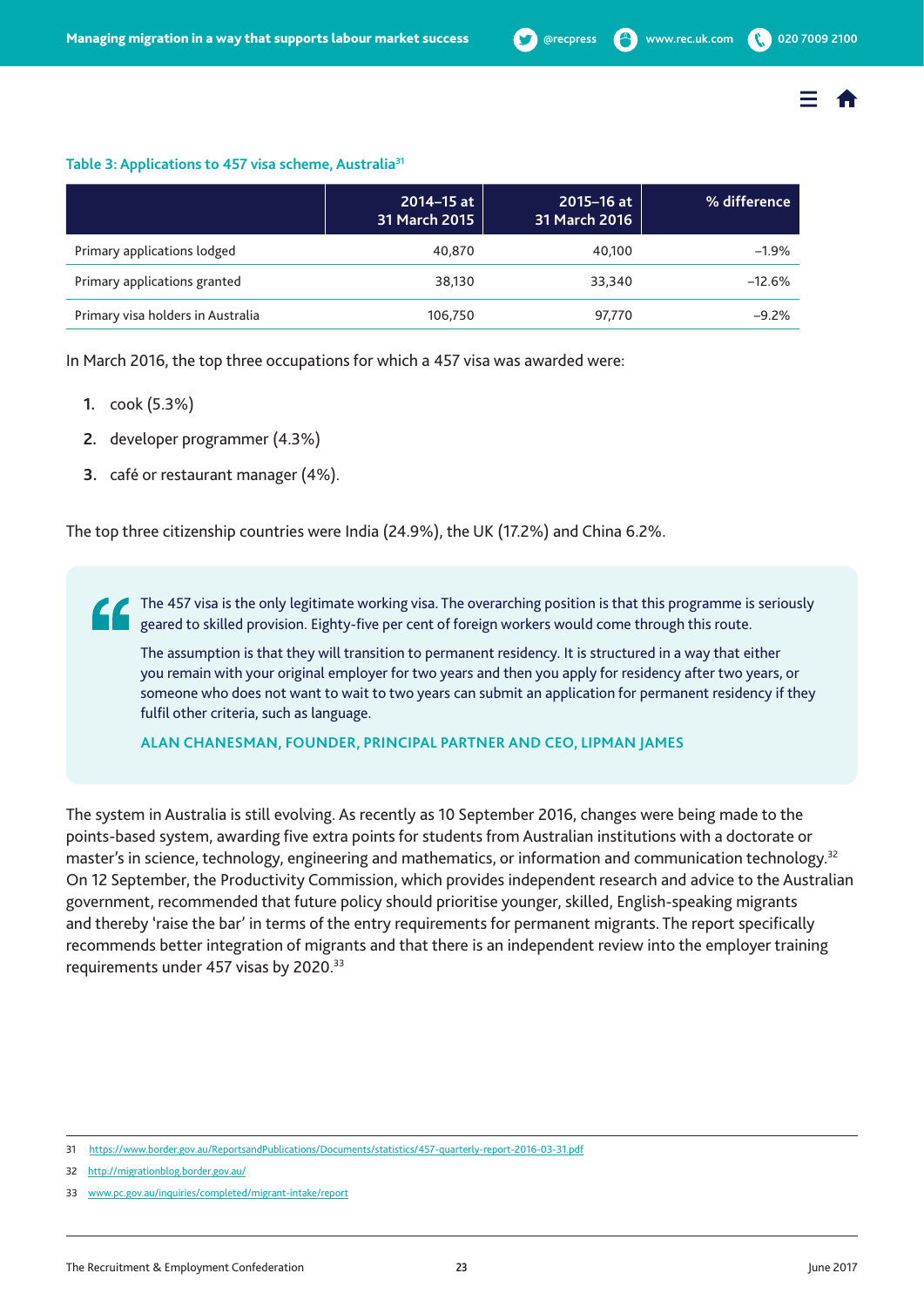

# <span id="page-23-0"></span>**Other routes to access foreign labour**

#### **Labour agreement**

A labour agreement is a formal arrangement between an Australian employer or industry association, the Australian government and the Department of Employer and Workplace Relations. It provides an arrangement for employers and sectors with specific skill shortages and sets out the prerequisite skills, qualifications and language level that workers must satisfy. The candidate does not need to satisfy the points-based system, but does have to meet the basic skills requirements for skilled migration.

 There was discussion for a route for semi-skilled and sub-skilled. They dropped this idea when they had the labour agreement.

**ALAN CHANESMAN, FOUNDER, PRINCIPAL PARTNER AND CEO, LIPMAN JAMES**

#### **Regional Sponsored Migration Scheme**

This is a permanent residence visa programme for skilled migrants who intend to work in specific regional areas of Australia. Eligibility is based on the following criteria:

- nomination by an employer for a job in regional Australia (excludes the Gold Coast, Brisbane, Newcastle, Sydney, Woollongong and Melbourne)
- below the age of 50, unless exemption applies
- meets skills, qualification and English language requirements.

#### **Permanent residence programme**

This year, 190,000 permanent residence places were available (for the year 2015–16). The number of allocated places is reviewed on an annual basis. The Department for Immigration and Border Protection website states that the cap is set following consultation, which takes account of 'community views, economic and labour force forecasts, international research, net overseas migration and is informed by economic and fiscal modelling'.34

For more details on Australia's permanent residence programme, please see the appendix.

# **4.2 HOW EFFECTIVE IS THE ECONOMIC MIGRATION SYSTEM (457 VISA)?**

The 457 visa has changed since its inception in 1996. For instance, in July 2013, a review resulted in a tightening of the language requirements, the employer having to demonstrate that they have a vacancy and commit to training local workers. In 2013–14, the number of grants issued fell by 22%.

The report Filling the Gaps: Findings from the 2012 survey of subclass 457 employers and employees (2012) identified strengths and limitations of the 457 visa:

- Applicants for the 457 are typically young and had a higher level of English proficiency than required to qualify for the visa.
- Visa holders had a high income. As of May 2012, the median gross annual income was \$77,000 (£43,434) per annum and 43% earned more than \$80,000 (£45,126).

<sup>34</sup> http://www.border.gov.au/about/corporate/information/fact-sheets/20planning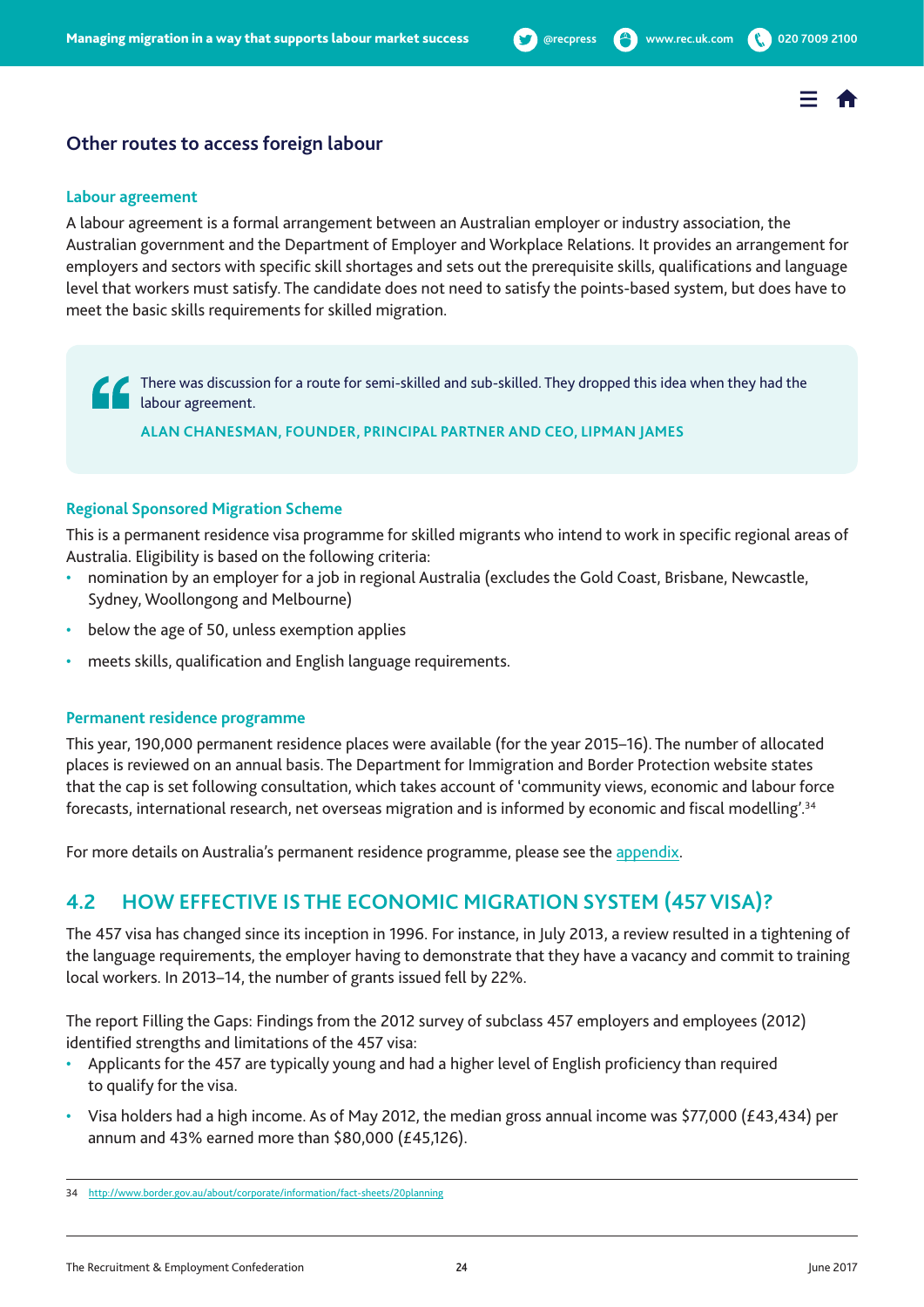- 
- The 457 programme was increasingly used as a vehicle for permanent residence, with 72% of visa holders intending to submit an application for permanent residence.
- The majority (86%) of visa holders were satisfied with the programme.
- But 14% stated that they had not been provided with the same rights and benefits available to Australians.
- Other issues identified included allowing visa holders to work for more than one employer and to terminate their contract with sponsors that mistreat them.
- In terms of employer feedback, the survey found that:
- The majority of sponsors (59%) were small or medium-sized companies (fewer than 50 employees).
- Approximately half of sponsors employ only one 457 visa holder, and 63% had a workforce comprising less than 10% of 457 visa holders.
- 28% of employers felt that 457 visa holders were of a higher standard when compared with their Australian employees.
- 98% of those employers surveyed stated they were satisfied with the 457 visa.
- But 20% felt that the process was too long, and 20% stated that the process was too complex. In addition, 12% suggested that the process should be simplified and 10% stated that the process should be faster.

The last point chimes with some of the concerns raised by our interviewees:

Business has no choice but to participate, even if it is a cost to the business. The cost of employing someone from overseas is calculated at 30% above the domestic source. This is all very well for businesses that are flushed with funds or geared to the international market. But a garage in a town, who can't get an apprentice? Most people can't access this cost.

 The number of businesses that use the system is very small because of the admin costs and the labour costs. It affects the products we produce and how competitive we are.

If you put in an application for a 457 it takes months and months.

**ALAN CHANESMAN, FOUNDER, PRINCIPAL PARTNER AND CEO, LIPMAN JAMES**

 There would be a lot more demand for foreign labour if there was a removal of bureaucracy. The rules are there to avoid the stress of being lazy and dependent on foreign labour. But this slows our rate of growth to respond in a global economic environment.

**CHARLES CAMERON, RECRUITMENT & CONSULTING SERVICES ASSOCIATION AUSTRALIA AND NEW ZEALAND**

The interviewees also felt that political considerations heavily influence the design of the 457 visa, to the detriment of meeting the labour needs of the country. There is some concern that the political desire to reduce the number of foreign workers has shaped the way in which Australia's policy is implemented.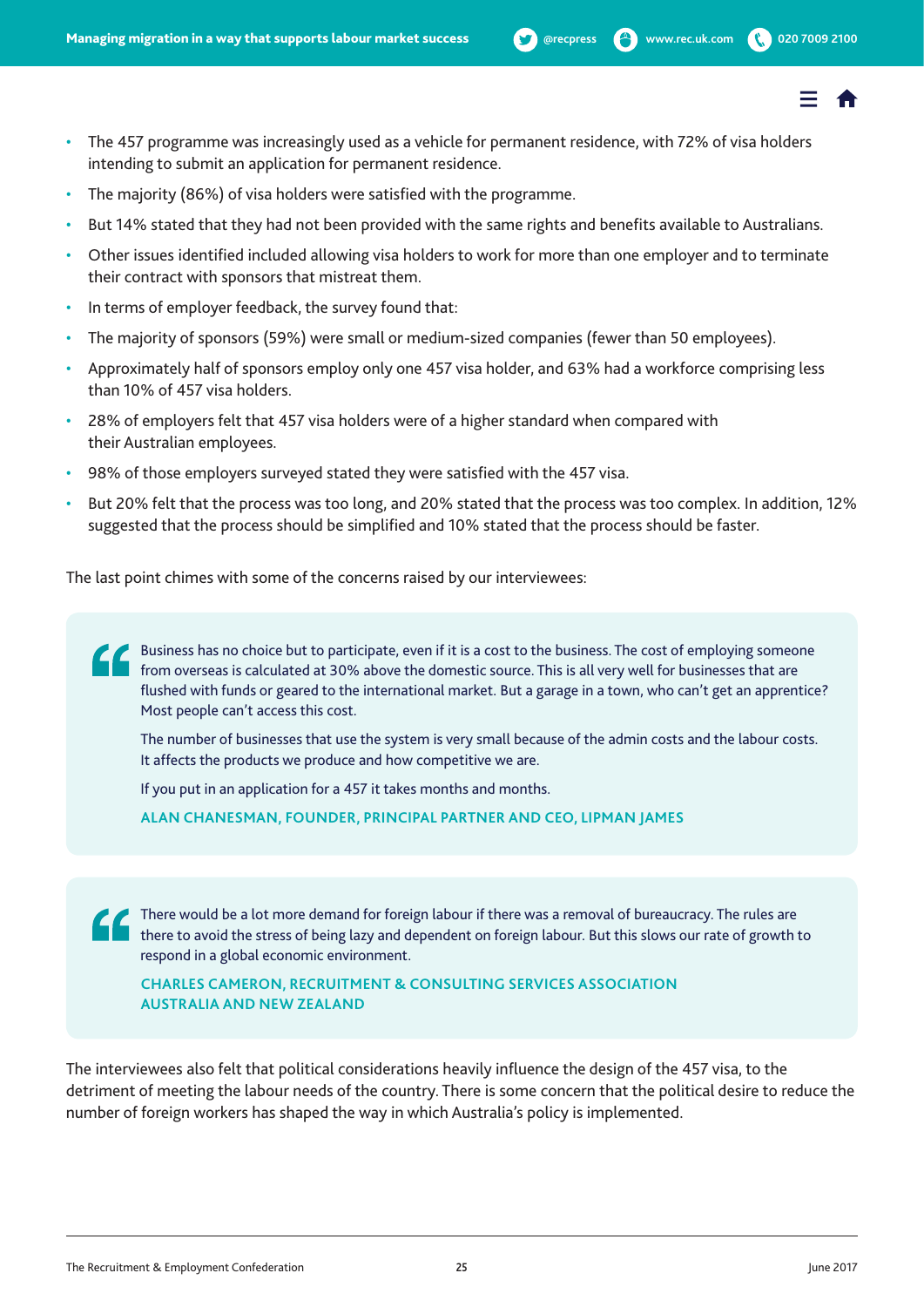We are a relatively small connected economy, we are reliant on a number of factors. The number of positions available far outweighs the labour force. Our wages system is lower, it is much more attractive to go to Canada or the US, particularly in IT and engineering. We have a challenge attracting migrants. You would [have] normally made the migration programme easier, but it's one of the toughest in the world. It is easier to get a [US] green card.

**ALAN CHANESMAN, FOUNDER, PRINCIPAL PARTNER AND CEO, LIPMAN JAMES**

Each government has tinkered with the visa system, following a government review, and they have never made it easier.

**CHARLES CAMERON, CEO, RECRUITMENT AND CONSULTING SERVICES ASSOCIATION**

They are keen to stress that the Australian points-based system is not capped and this is right on the face of it. But they are ramping up the requirements so much that they control the numbers by setting the requirements as high as they can.

 If I was designing a skilled migration process from scratch, the model I would use is New Zealand. They have come to terms with migration for economic success – bringing economic migrants to the country to develop other industries away from dairy.

**ALAN CHANESMAN, FOUNDER, PRINCIPAL PARTNER AND CEO, LIPMAN JAMES**

The interviewees also mentioned rural discrepancies, given that it is often easier to encourage applicants to the metropolitan areas.

We live in a big country with the population living around our borders. Where it affects the labour market the greatest is in the rural needs of there is and area futured. greatest is in the rural needs. If there is one area [where] we need more people … it is rural Australia. **ALAN CHANESMAN, FOUNDER, PRINCIPAL PARTNER AND CEO, LIPMAN JAMES**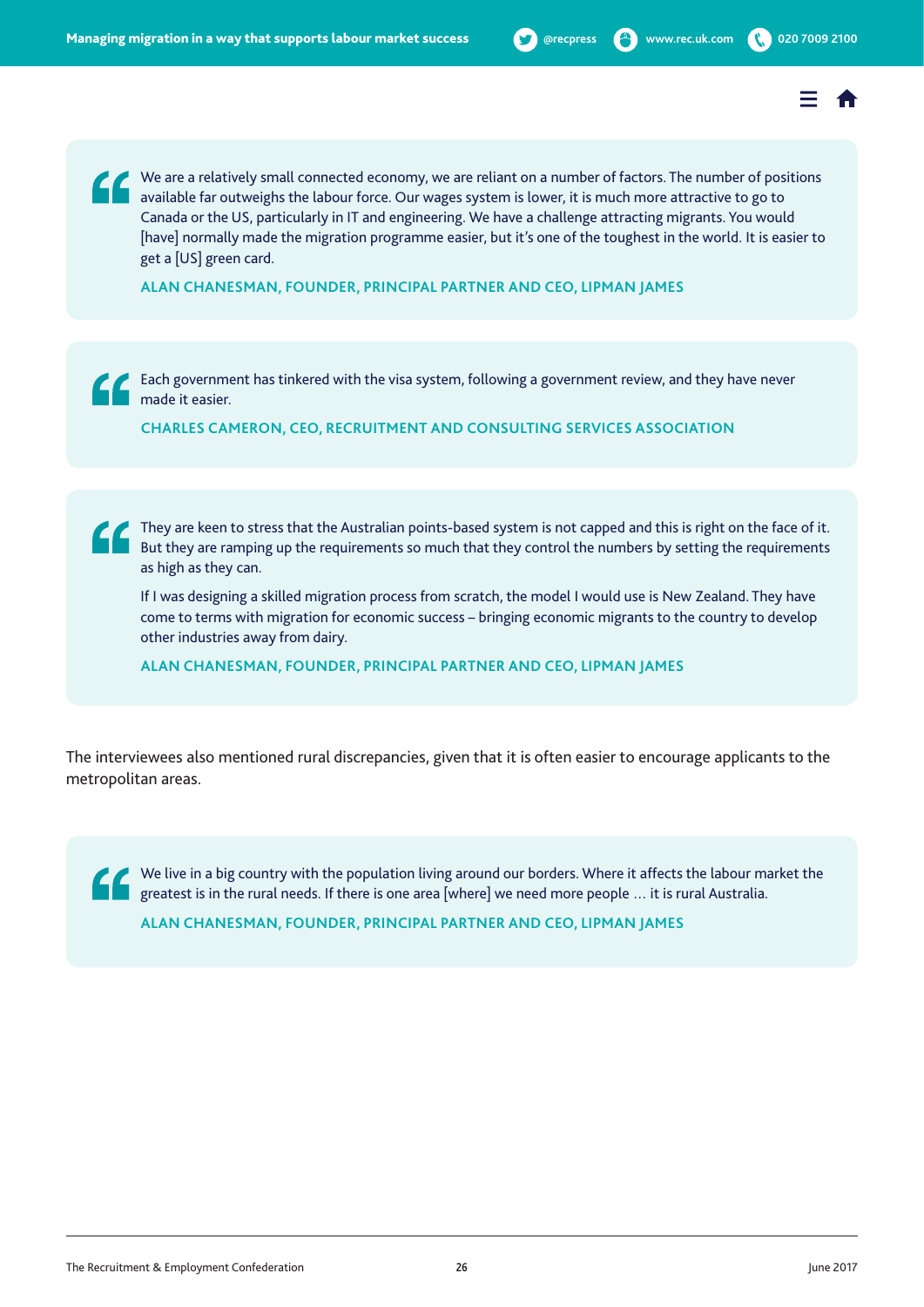**Key points raised by business organisations in Australia:**

- **•** The migration system and associated policy in Australia is felt to be unduly strict. This has come about as a direct result of the public and political perception of migration.
- **•** The public / political perception of migration is not felt to necessarily align with the perceived needs of business and the labour market.
- **•** The rigidity of the system leads to a sense of it being bureaucratic and costly.
- **•** This, alongside the lower wage rates nationally in comparison with other English-speaking countries, means businesses believe Australia is not viewed as an attractive destination by migrants.
- **•** Like many other countries, Australia looks to its nearest neighbours and international competitors to see if there is anything they can learn from other systems. In their case, the business groups view the grass as being much greener in New Zealand and, surprisingly perhaps, in the USA.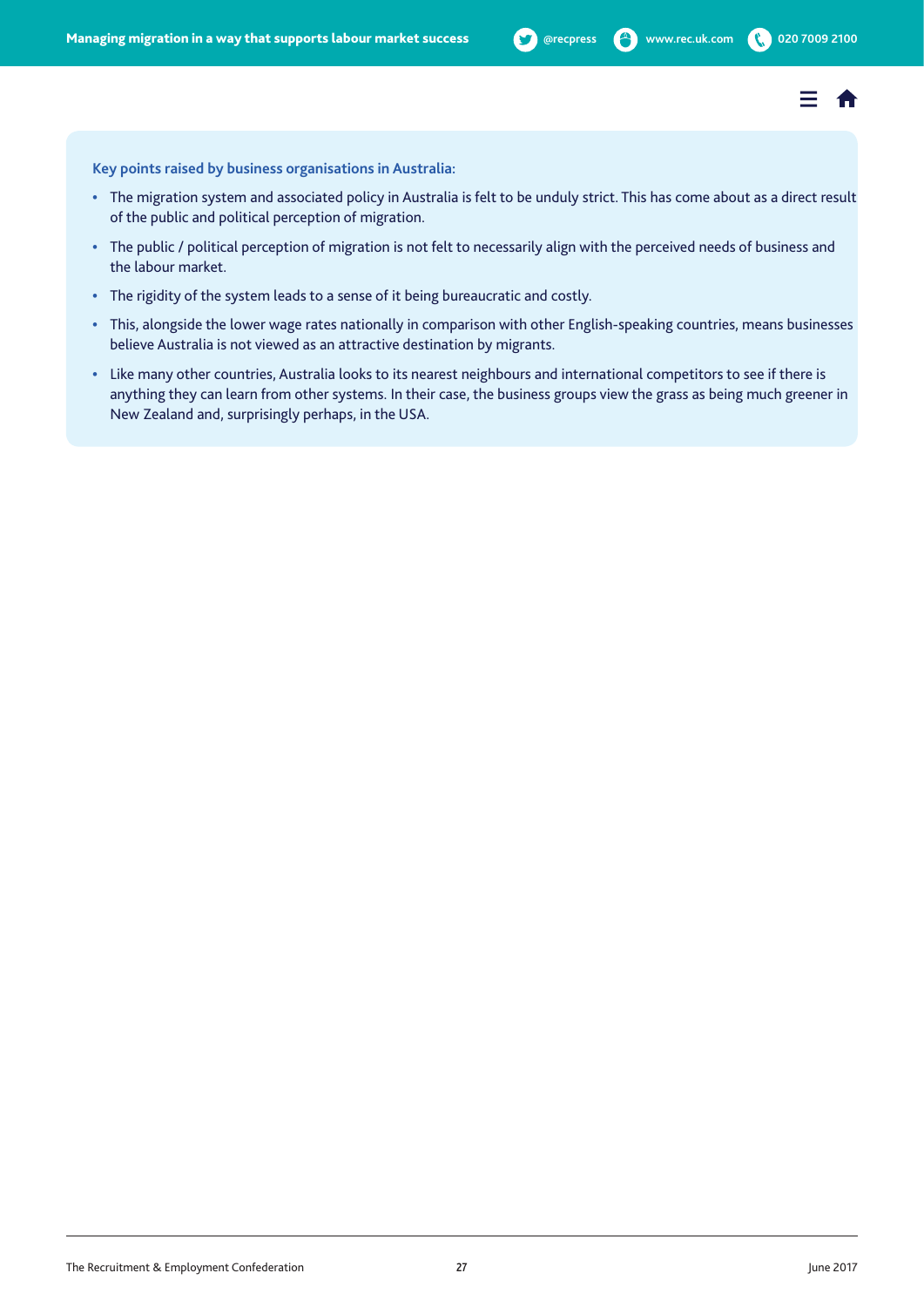

# <span id="page-27-0"></span>**5. CANADA**

# **5.1 BACKGROUND INFORMATION: HOW THE MIGRATION SYSTEM WORKS IN CANADA**

#### **Permanent residence programmes**

Canada uses two main mechanisms to grant permanent residence: the Family Class and the Economic Class. In the Economic Class – the programme for skilled migration – applicants are assigned points for factors such as age, education, language proficiency and work experience. The educational requirements are low, but additional points are awarded where an applicant has qualifications.

The following programmes fall within the Economic Class:

- Federal Skilled Worker Program (FSWP): more than 80% of all admissions fall within this programme, which is designed to attract high-skilled workers; the FSWP is capped
- Federal Skilled Trades Program (FSTP)
- Canadian Experience Class (CEC).

In March 2016, the Canadian government announced a target of between 280,000 and 305,000 new permanent residents, of which 160,600 were classed as 'economic'.35

A centralised online application system, called Express Entry, has been in place for all permanent residence applications since 2015. All applicants use this online platform and they are filtered out if they are not eligible for one of the three programmes above. Those that are eligible are entered into the pool of candidates, where they are then ranked. Those that are ranked above a specific threshold are then granted an 'Invitation to Apply', in which they have 60 days to apply for one of the three programmes.

The Express Entry system allows the most appropriate applicants to be pooled and have faster processing times, with the target of processing 80% of applications within six months.

### **Temporary residence programmes**

There are two routes for temporary residence for skilled workers. The first route is the Temporary Foreign Worker Program (TFWP), which has both a high-wage and a low-wage stream. The majority of applicants are in the lowwage stream. Applicants must have a job offer and a positive Labour Market Impact Assessment (LMIA).

For those applying under the high-wage stream, employers must obtain a positive LMIA to prove that the worker is needed for a particular position. An impact assessment costs an employer CAD1,000 (c. £571) and is valid for six months. In addition, employers must produce a Transition Plan, which will set out how they plan to recruit and train Canadians and how they will support the foreign workers to become permanent residents. A temporary worker will use the impact assessment to support their application for a work permit.

The second route is the International Mobility Program (IMP) (see the appendix).

Figure 2 sets out the change in volume of foreign workers between 2001 and 2014.

<sup>35</sup> www.cic.gc.ca/english/department/media/notices/2016-03-08.asp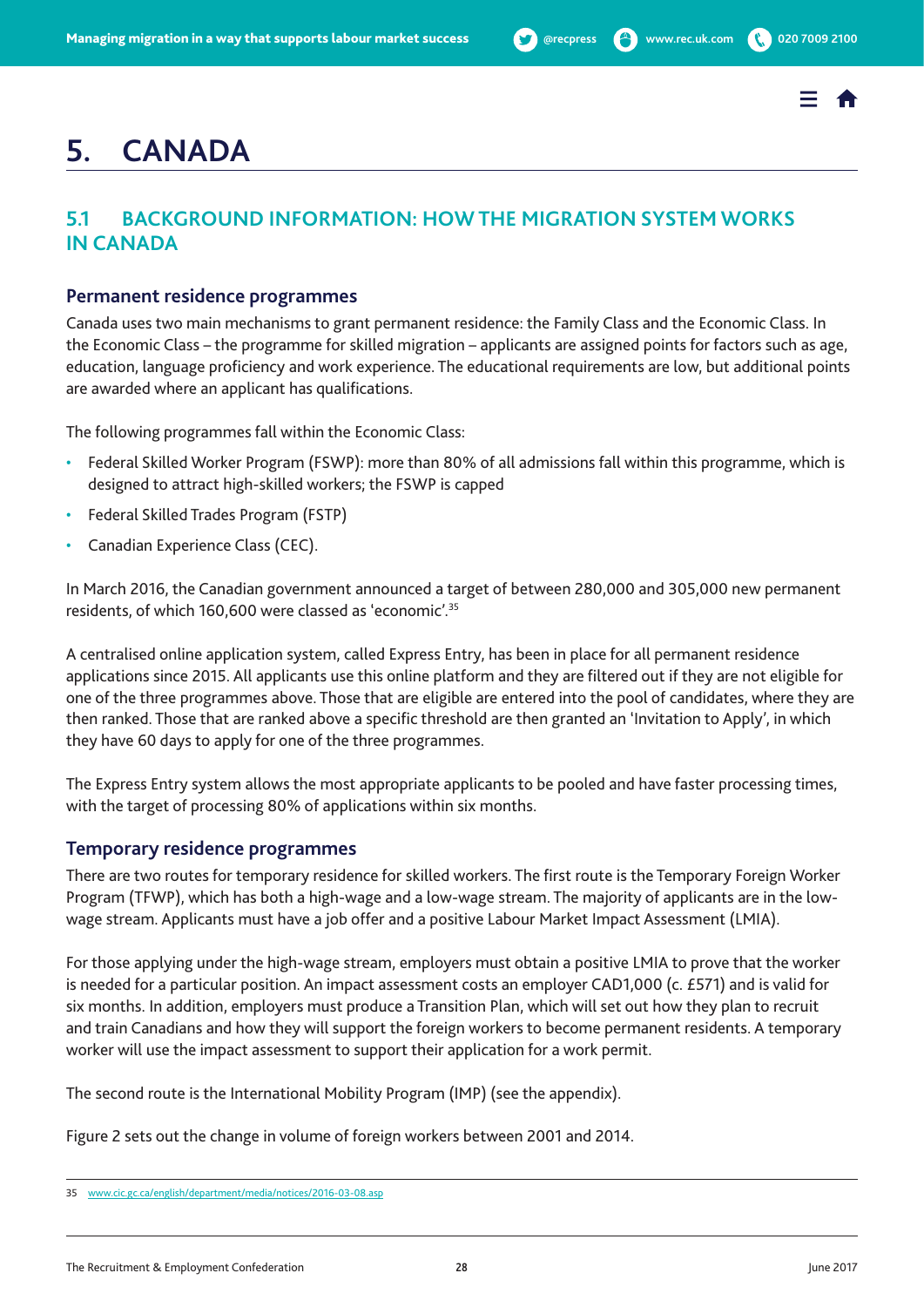#### **Figure 2: Number of foreign workers in Canada, 2001–1436**



The TFWP allows Canadian employers to hire foreign nationals to fill temporary labour and skill shortages in the event that there are no suitably qualified Canadian citizens or permanent residents. The TFWP is designed to support temporary gaps in the labour market, and therefore foreign workers using this programme are restricted to a four-year period before they have to return to their country of origin. $37$ 

Until 2012, temporary foreign workers could be paid 15% less than the average wage paid to domestic workers. Following concerns raised by labour groups that the pay differential would depress wages for all, in 2013 the government stated that temporary foreign workers should be paid minimum wage.

#### **Employment / unemployment rates**

As of August 2016, Canada had 60.9% employment and 7.0% unemployment.<sup>38</sup> In terms of immigration of permanent residents in 2014 there were 9,645 managerial, 28,225 professional, 22,847 skilled and technical, 6,538 intermediate and clerical, 2,103 elemental and labourers.39 Table 4 sets out the number of temporary residents by skill level, the highest number sitting within intermediate and clerical.

<sup>36</sup> www.cic.gc.ca/english/resources/statistics/menu-fact.asp

<sup>37</sup> www.cic.gc.ca/english/resources/publications/employers/temp-foreign-worker-program.asp

<sup>38</sup> www.statcan.gc.ca/tables-tableaux/sum-som/l01/cst01/lfss01a-eng.htm

<sup>39</sup> www.cic.gc.ca/english/resources/statistics/facts2014/permanent/22.asp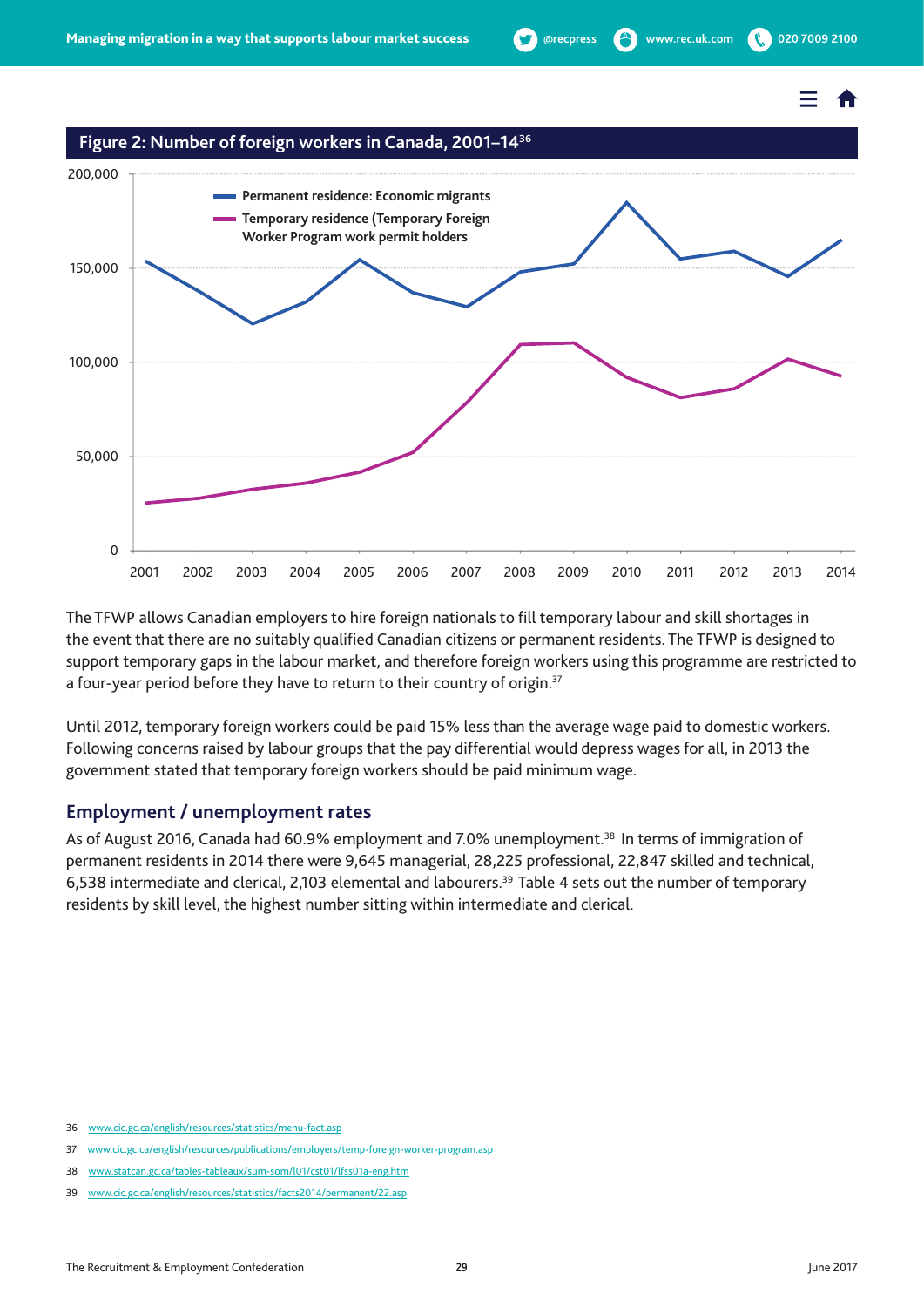

| <b>Occupational skill level</b> | 2005   | 2006   | 2007    | 2008    | 2009    | 2010    | 2011    | 2012    | 2013    | 2014   |
|---------------------------------|--------|--------|---------|---------|---------|---------|---------|---------|---------|--------|
| 0 - Managerial                  | 1,840  | 2,004  | 2,400   | 2,851   | 2,439   | 2,748   | 3,000   | 3,327   | 2,879   | 1,565  |
| A - Professionals               | 18,059 | 19,426 | 19,824  | 18,983  | 16,779  | 16,392  | 12,301  | 11,300  | 9,787   | 6,388  |
| B - Skilled and Technical       | 14,122 | 16,011 | 23,103  | 28,124  | 23.428  | 22.535  | 27,771  | 33,202  | 33,099  | 19,573 |
| Higher-skilled                  | 33,631 | 37,174 | 45,107  | 49,702  | 42,410  | 41,393  | 42,754  | 47,592  | 45,533  | 27,465 |
| C - Intermediate and Clerical   | 41,494 | 46,793 | 58,617  | 58,595  | 52,616  | 50,421  | 51,751  | 49,317  | 50,573  | 52,042 |
| D - Elemental and Labourers     | 1,925  | 4,029  | 10,834  | 20,491  | 15,986  | 14,102  | 17,937  | 20,639  | 23,098  | 15,646 |
| Lower-skilled                   | 43,404 | 50,810 | 69,346  | 78,760  | 68,318  | 64,354  | 69,343  | 69,610  | 73.202  | 67,496 |
| Other occupations               | 268    | 442    | 379     | 470     | 383     | 367     | 572     | 523     | 550     | 382    |
| Total unique persons            | 77.131 | 88.281 | 114.626 | 128,384 | 110.745 | 105.649 | 111.833 | 116.781 | 117.996 | 95,086 |

#### <span id="page-29-0"></span>Table 4: Temporary Foreign Worker Program work permit holders by occupational skill level<sup>40</sup>

# **5.2 HOW EFFECTIVE IS CANADA'S IMMIGRATION POLICY?**

Much like elsewhere, Canadian policy is one in evolution. For instance, the TFWP has undergone recent changes. This includes phasing in a cap on the proportion of low-wage foreign employees that any one organisation can bring in – in 2016, the cap was frozen at 20% despite discussion that the cap would be reduced to 10%. The Express Entry system was also modified to speed up the filtering process. But in a report by the C.D. Howe Institute, the authors highlighted some possible unintended consequences:

- It is harder for international students at Canadian universities to become permanent residents.
- It has shifted competition for jobs from temporary foreign workers to new permanent migrants.
- The permanent immigration policy takes a short-term view by prioritising labour market needs as they currently stand, rather than anticipating long-term needs.<sup>41</sup>

In terms of the public perception of migration, a report from Focus Canada published in spring 2015<sup>42</sup> found that:

 The public continues to believe that immigration is good for the economy, and are more confident than before about the country's ability to manage refugees and potential criminal elements.

 Multiculturalism continues to be seen as one the country's most important symbols, and this view has strengthened since 2010. The most significant ongoing public concern is about immigrants not adopting so-called Canadian values, but this sentiment has diminished in strength since 2012. Moreover, there is now broad consensus that someone born abroad is every bit as likely to be a good citizen as someone born in the country.

<sup>40</sup> http://www.cic.gc.ca/english/pdf/2014-Facts-Figures-Temporary.pdf, p13.

<sup>41</sup> Beine, M., Boadway, R.W. and Coulombe, S. (2016) Moving Parts: Immigration Policy, Internal Migration and Natural Resource Shocks. Commentary No. 446. Toronto: C.D. Howe Institute.

<sup>42</sup> www.environicsinstitute.org/uploads/institute-projects/environics%20institute%20-%20focus%20canada%20spring%202015%20survey%20on%20immigrationmulticulturalism%20-%20final%20report%20-%20june%2030-2015.pdf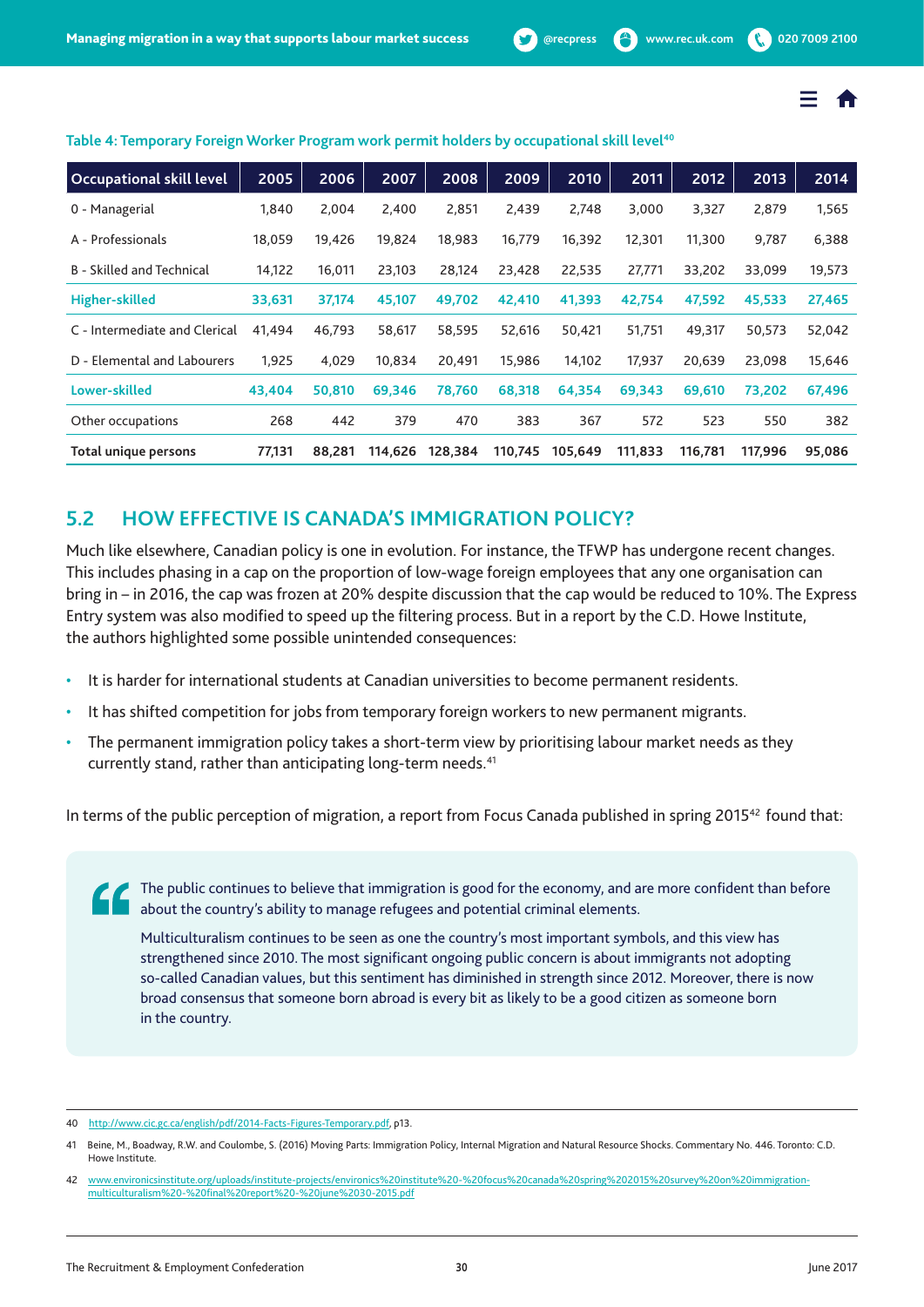

# <span id="page-30-0"></span>**6. INSIGHTS FROM UK EMPLOYMENT AND MIGRATION LAW EXPERTS**

It is also important to think about the context in which any new or updated UK immigration system will be implemented. With this in mind, we took the opportunity to speak with employment and migration legal experts in the UK.

# **6.1 VIEWS ON THE CURRENT UK MIGRATION SYSTEM**

The interviewees gave varying views on the success of the migration system in the UK to date. Some said that if you have the right paperwork and can make the business case for overseas recruitment, it can be a slick process. Anecdotally, some said they feel that the system can be easier to navigate than those in many other countries. At the same time, there can be problems – particularly as the UK rules can appear to change frequently – but this is felt to be more a question of policy developments and politics than process.

The Home Office does a good job in managing the processes for businesses. In many respects we have one of the most effective business immigration systems in the world; the problem is it changes too often. It creates a structural uncertainty because business know that sooner or later it will change, sometimes with only a little notice.

**IAN ROBINSON, PARTNER, FRAGOMEN**

Approving a visa application can appear to be a long and bureaucratic process. The lawyers said it is important to factor in enough time when starting the process and planning the expected start date of the appointee to a role. While a turnaround time of four to six weeks for a sponsorship licence may not seem that long, it can go beyond this, and you also need to factor in time for the Resident Labour Market Test (28 days).

It's not easy to come to the UK. There's a disconnect between what people think and the reality. **STEVEN BOSTOCK, PARTNER, MISHCON DE REYA**

There are also particular concerns about the recent and mooted policy changes, including the immigration skills surcharge of £1,000 per person per year, increases in the wage thresholds for migrants, the removal of the skills transfer route and a new step where case workers apply subjective tests to applicants.

In 2013 the government decided to keep the Tier 1 (Entrepreneur) visa, but suggested that it was being abused by some applicants. So a new requirement was introduced – a 'genuine-ness test'. Now it's possible to meet all the criteria for the visa but still be refused. Approval rates are very low for this visa in China and other parts of the world.

**STEVEN BOSTOCK, PARTNER, MISHCON DE REYA**

Each of these changes are felt to have made it harder for businesses to recruit non-EEA nationals, throwing up hurdles for people who would have previously met Home Office criteria comfortably. There is an appreciation that, as a first stage, businesses have to exhaust the possibilities among the domestic labour market before hiring from overseas.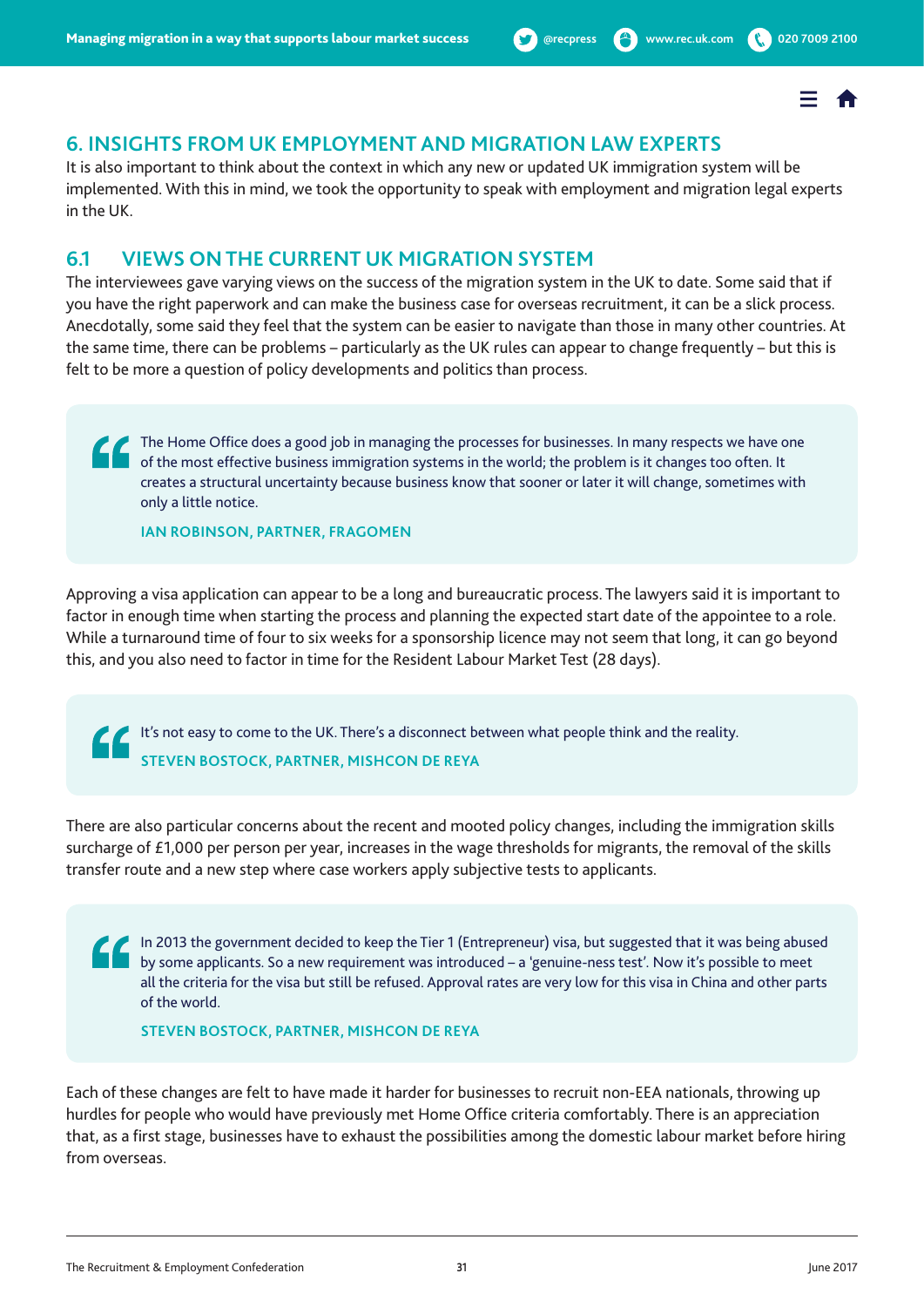

<span id="page-31-0"></span>**Key points raised by evaluations of the Canadian migration system:**

- **•** The migration system is still evolving and this makes it difficult to know what the longer-term impact of the system will be on the jobs market.
- **•** The focus of the system has shifted onto permanent economic migrants, rather than temporary.
- **•** By some reports, the recent changes have limited the sectors / regions for which migrants can be recruited.
- **•** A key point is that the system has not been future-proofed and is not adequately looking ahead to the labour market needs in the longer term.

# **6.2 OUTLOOK FOLLOWING THE EU REFERENDUM**

Businesses didn't really plan for the EU referendum result. In a survey of their clients, Fragomen found that only 17 per cent of businesses had prepared a plan for their immigration strategy in the event of the UK voting to leave the EU, and since 23 June, only a quarter (26 percent) of all their clients have developed a plan.<sup>43</sup> These figures are so low largely because of the fact that employers are unsure of what they need to do next and they don't know what to prepare for.

Every company feels they should be doing something, but it is still not clear what this is. **IAN ROBINSON, PARTNER, FRAGOMEN**

Where businesses are planning their first step, it has often been to reassure: telling staff and customers that nothing has changed, free movement of labour is ongoing and all the existing regulations and laws continue to apply. Where it is appropriate, they can also tell their EU national staff about the available residency permits.

Employers can say rights remain the same. They can also make employees aware of their rights to apply for citizenship, subject to restrictions.

**BRENDAN MCALEESE, SOLICITOR, BRABNERS**

Lawyers have also been advising their clients to audit their databases to see if they actually know who is an EU national in their workforce. One told us that one client has an employee base of around 20,000, but only 100 were listed as EU nationals – something they know to be incorrect. This is because the database defaulted any employee not listed as non-EEA to the UK setting.

Planning is made more difficult because it is impossible to know what system will be introduced. Most of the interviewees expect the final deal to include an end to free movement of labour. They also referenced the clear steer from the prime minister that a points-based system will not be right for the UK. Their own views on the plusses and minuses for each system include:

<sup>43</sup> Fragomen Worldwide (2016), Immigration benchmarking report: Helping business prepare for Brexit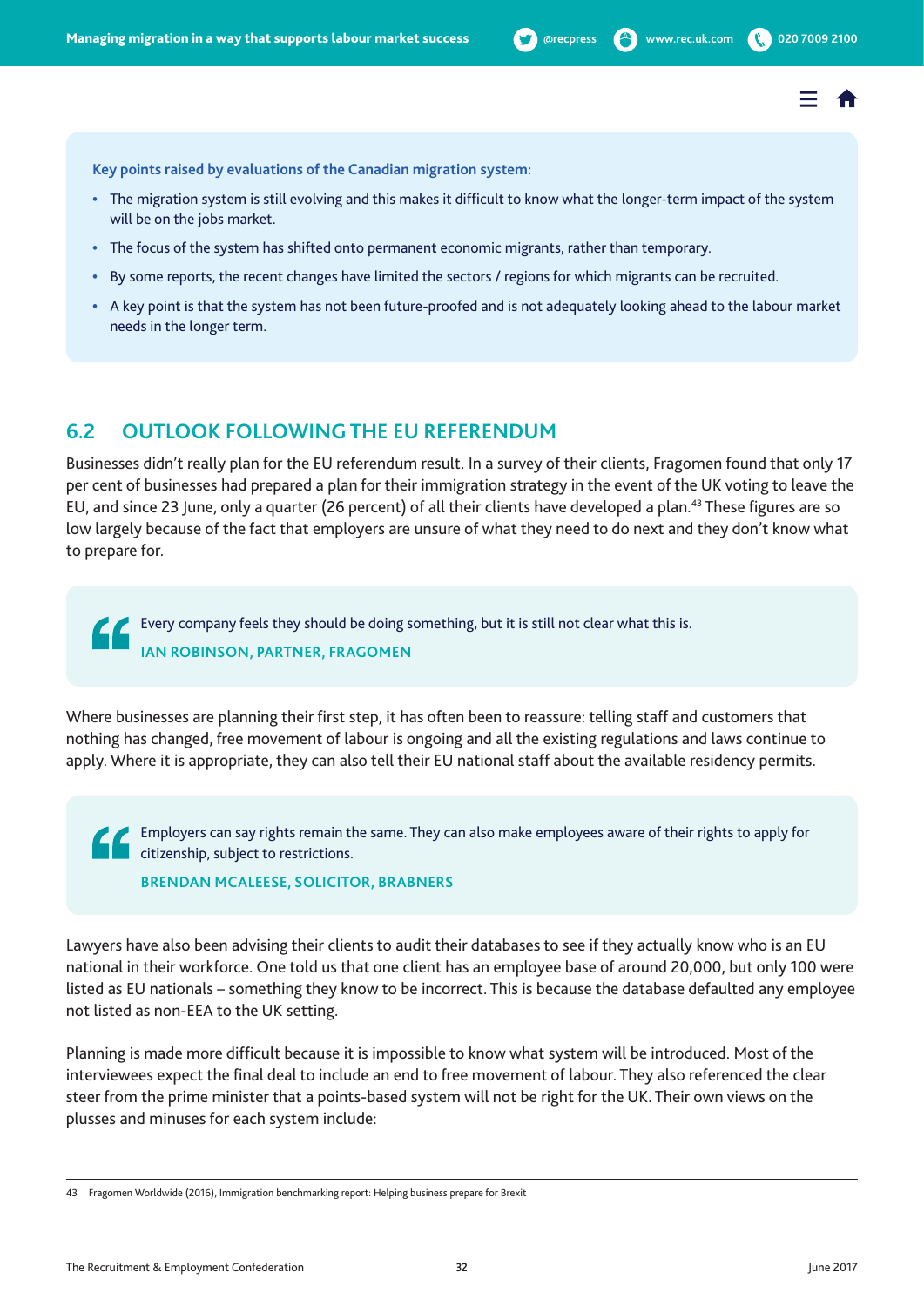- <span id="page-32-0"></span>• Each Swiss canton applies their own approach – meaning there is not one single national system; if UK rules were to vary by region, this could present particular challenges to designing a coordinated and coherent system.
- The use of a points-based system can provide businesses and candidates with certainty on whether they meet the requirements, but at the same time, it has been judged to be more supply- than demand-led.
- One expert also characterised our current system as 'essentially a points-based system', so wondered what it means that the prime minister suggested that it was not her preferred way forward.
- The American system is felt to be a unique approach which is heavily geared towards getting the green card.
- To some experts, the Norwegian system is largely felt to respond to the particular economic and social circumstances in Norway, with a focus on ensuring exploitation is avoided.

# **6.3 WHAT HAS TO HAPPEN NEXT?**

### **Clarity for current EU nationals in the UK and UK nationals working in Europe**

Many employers have expressed concerns about how they can prepare for what happens to EU nationals currently on staff or their UK workforce based in EU/EEA member states. This is important not just for those migrants who have been living and working this way for some time, but also for EU nationals who may be considering coming to the UK in the near future.

Particularly in terms of recruitment, they [employers] say they are having difficulties now because EU nationals have no guarantee they can stay beyond the negotiations.

**BRENDAN MCALEESE, BRABNERS**

 It feels there is almost a cruelty that people still don't know if they will be able to continue the life they have built in the UK or if they will have to go home.

**IAN ROBINSON, FRAGOMEN**

At this stage, clarity would be good – starting with the status of EU nationals already in the UK. Any EU citizens currently living here are already wondering 'what's my future?' We've had a huge increase in cases of EU nationals applying for permanent residency or British passports.

**STEVEN BOSTOCK, PARTNER, MISHCON DE REYA**

### **A new process for EU nationals**

To keep pace with labour market needs, there is a sense that there needs to be some reform of the current migration system before it is expanded to encompass EU nationals, rather than just extending existing processes. It can take up to six months for an EU national to be supplied with a residence card from the point of application, and this would be unworkable in the future.

It may be that the Tier 2 visa system (currently for skilled migrants from non-EEA countries) is an appropriate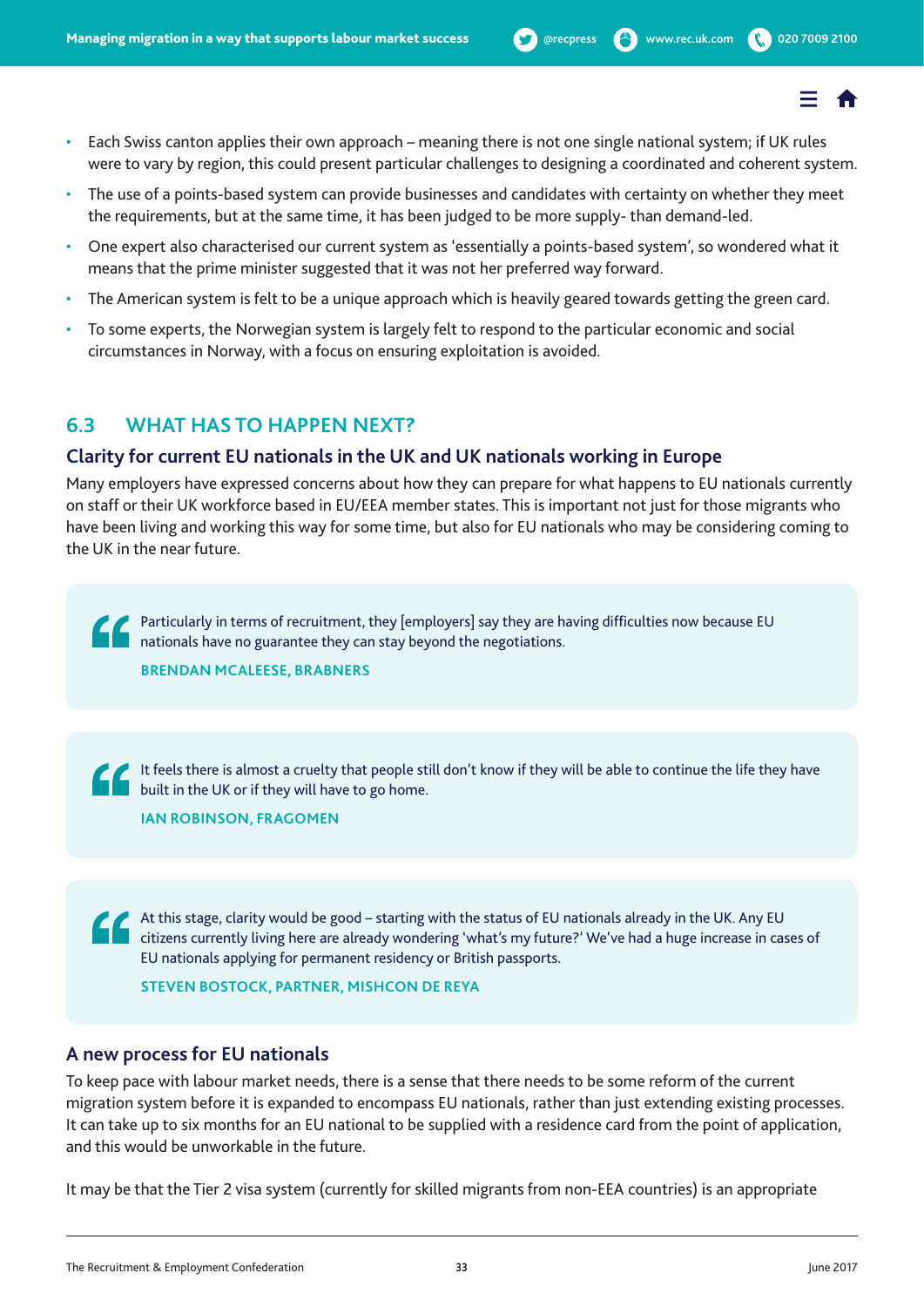framework to begin with. But this immediately raises a question about whether the Home Office and government agencies would have the resources to police all future applications from every EU/EEA country coming in through this route. Instead, it may be more feasible to work with lead partners, particularly those who already act as sponsors (for example for migrant interns):

What we could do is allow companies to sponsor EU workers and take responsibility that their clients comply with immigration rules. If they do, brilliant; if they don't and they haven't put in place proper controls, they lose their licence – and so it's only a small number who are policed, rather than every company/country.

**IAN ROBINSON, FRAGOMEN**

Many business bodies and law firms say they have been asked for a date when the new rules may apply and will be seeking as much clarity from government as possible over coming weeks.

## **If we run out of time for the negotiations, we need to maintain the status quo or factor in enough time to introduce a temporary solution.**

No one is comfortable predicting what could happen on immigration if a deal is not stuck within the two-year window for negotiation.

No one knows – this hasn't happened before. The UK and EU need to make this work, so I'd be very surprised if we don't get a deal within the two years after Article 50 is invoked. If we don't, the government would have to introduce some transitional measures while the details are ironed out – but this is complete speculation!

#### **STEVEN BOSTOCK, PARTNER, MISHCON DE REYA**

The experts we spoke to are clear that there should not be a 'cliff edge' and that, at the very least, businesses would need to be assured of an interim system.

For some, the best option would be to maintain the status quo while the negotiations continue and are concluded – with EU nationals treated just as they are now under the current UK visa and immigration system and as if the UK is still a member of the EU. The worst possible option was judged to be stopping EU nationals coming in entirely or trying to automatically extend parts of the existing system for non-EEA nationals:

 Don't just pull up the drawbridge or apply Tier 2 visas. **IAN ROBINSON, FRAGOMEN**

The experts are equally categorical that the WTO obligations would not enable the permanent economic migration required by the UK labour market either now or in the future. The categories covered by the WTO rules apply only to business visitors, intra-company transferees, and contractual service suppliers. While this may be adequate for short- to mid-term placements, they would not serve for permanent recruitment needs.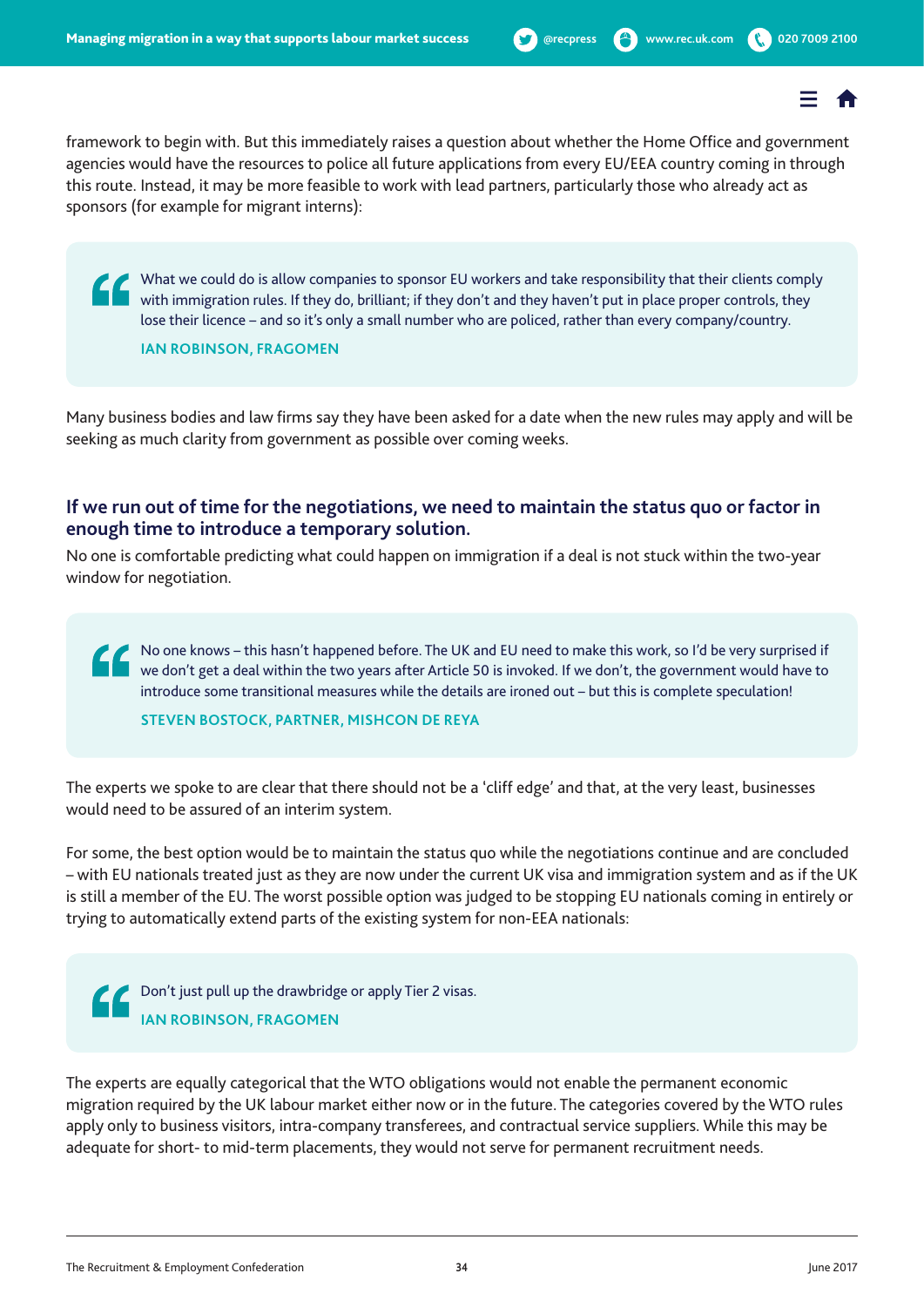There is particular concern that the impact would be felt most by those businesses reliant on lower-skilled migration to fulfil peaks in demand and those looking for permanent appointments to address existing skills shortages in their domestic workforce.

Again, this makes it all the more important to have a contingency plan in place well in advance of the two-year deadline.

 I'd anticipate that some time-limited arrangement will be agreed prior to that point – whether it is on a piecemeal basis or not. So any EU national can remain and any UK citizens can stay (as is now) – this will be extended so they can get permanent residence or, if not done in time, they will have to leave.

**BRENDAN MCALEESE, BRABNERS**

**Key points raised by UK employment and migration legal experts:**

- **•** The migration system we have now is not perfect, but it could be the basis for broader reform to include EU nationals – which would be important rather than starting again from scratch.
- **•** Simply extending the current approach would require significant resource from government and its agencies, and so it will need to be informed and supported by experts in the labour market and migration policy.
- **•** A clear message is that EU nationals living and working in the UK, and UK nationals living and working in Europe, are already facing uncertainty and the sooner this can be addressed, the better.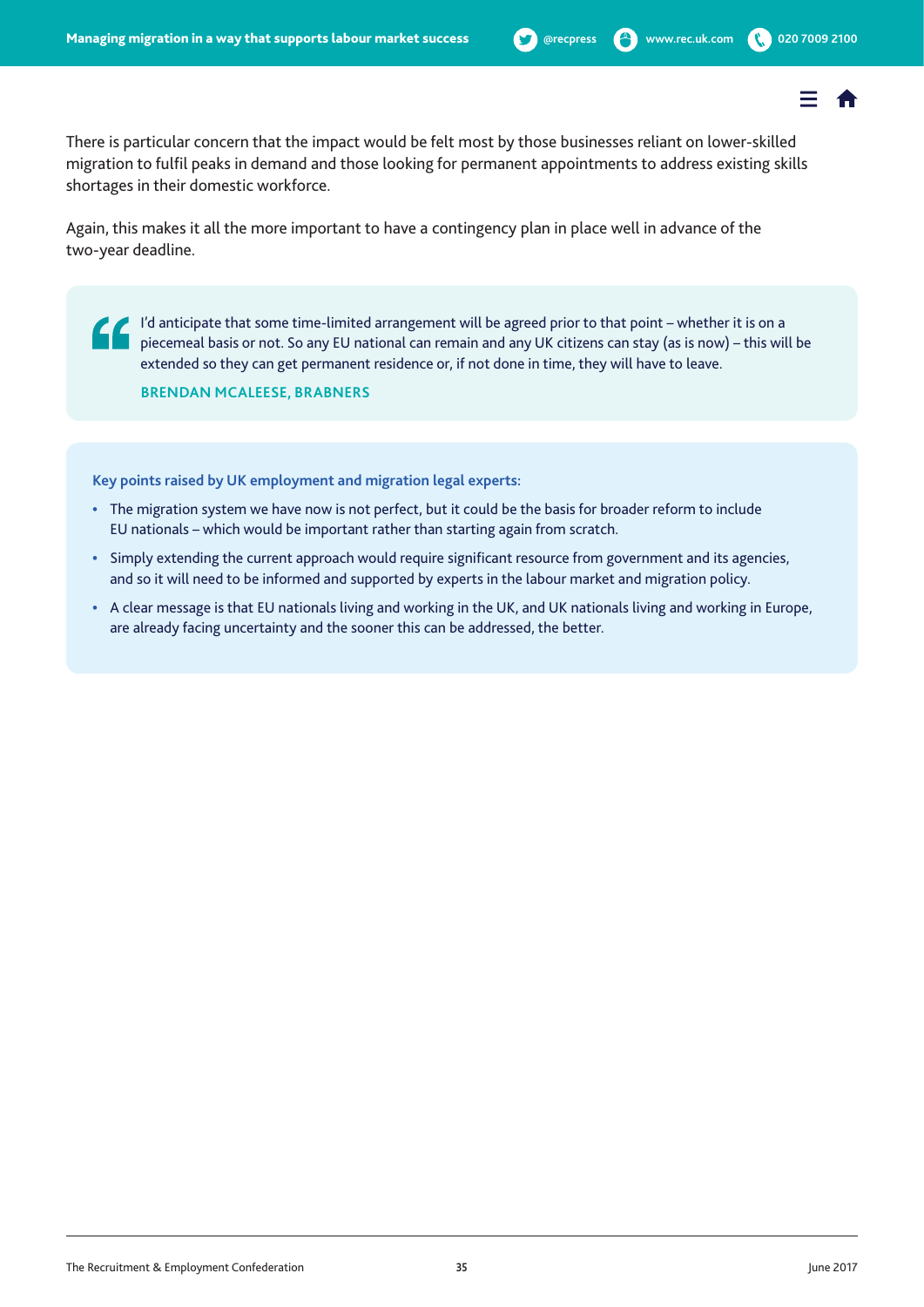

# <span id="page-35-0"></span>**7. CONCLUSION**

Policy decisions made over the coming months will shape the UK jobs market and business environment for a generation. As it prepares for negotiations on the terms by which the UK will leave the EU, the government must show it will support businesses and individuals in the labour market.

The UK has one of the most dynamic labour markets in the world. However, employers from across a wide range of sectors have reported that finding people to do the jobs currently available is getting harder.44 Skills shortages weren't caused by the referendum result; sectors across the economy have been struggling to find enough people with the skills and attributes they need for several years. Employers – from the NHS to agriculture, from engineering to construction – could be affected if access to workers is limited.

The opportunities for economic growth also lie in our ability to attract foreign investment. The priority must be to ensure that we are asking ourselves the right questions and have a strong evidence base for choosing the right way forward. Understanding how different immigration models work in practice must feed into these deliberations and will ensure that we create the best possible bespoke solution for the UK.

Our conversations with immigration experts and business bodies from other countries have revealed that no immigration system is perfect. But a number of overarching themes have also emerged, which should be considered when drafting new immigration policy. The list below is not a series of recommendations, but rather a summary of these themes:

- **Flexibility vs certainty** Migration rules have to be tightened or relaxed as global events, internal economic and social pressures change. Future-proofing the system to reflect medium- to long-term labour market needs, rather than just current and immediate concerns, is the goal. A new model will need to consider how it allows for a variance of the rules, based on UK regional needs.
- **Practicalities and costs** There will always be a trade-off between time, cost and complexity. Systems which require significant input from employers pass costs onto business, which are ultimately paid by consumers or workers via their paycheques. Employers' cycles for workforce planning are affected by the time it takes to process visas or source candidates from overseas.
- **Immigration models for different need**s The model must work for niche, highly skilled staff for vacancies in sectors such as IT, engineering and healthcare, as well as for high-volume, low-skilled or unskilled jobs in hospitality, farming and healthcare.
- **It's a global race** Shortages of skills in sectors such as IT is a challenge the UK shares with many developed and emerging economies. Therefore the relative burden in terms of ease and cost that an immigration system places on overseas candidates impacts on employers' ability to compete for global talent.
- **Making it work for the electorate and businesses** When it comes to immigration, employer needs and public perceptions do not always align, and yet a government must design a system for both. Introducing border controls that apply to domestic citizens when travelling to a close-neighbour country is controversial.
- **Timing is key** Businesses often call for clarity and certainty in the face of change and well ahead of the introduction of any new model so they can prepare effectively. If preparing for a new system takes longer than expected, an interim plan is required to ensure no 'cliff edge' (for instance after two years of negotiations).
- **Government's role in preparing business for change is essential** There needs to be enough resource and

See IHS Markit / REC. (2016) Report on Jobs (monthly, latest report published 8 September 2016); CBI / Accenture. (2015) The Path Ahead: CBI/Accenture Employment Trends Survey 2015. London: CBI; and UKCES. (2016) Employer Skills Survey 2015: UK results. Evidence Report 97. May. London: UKCES.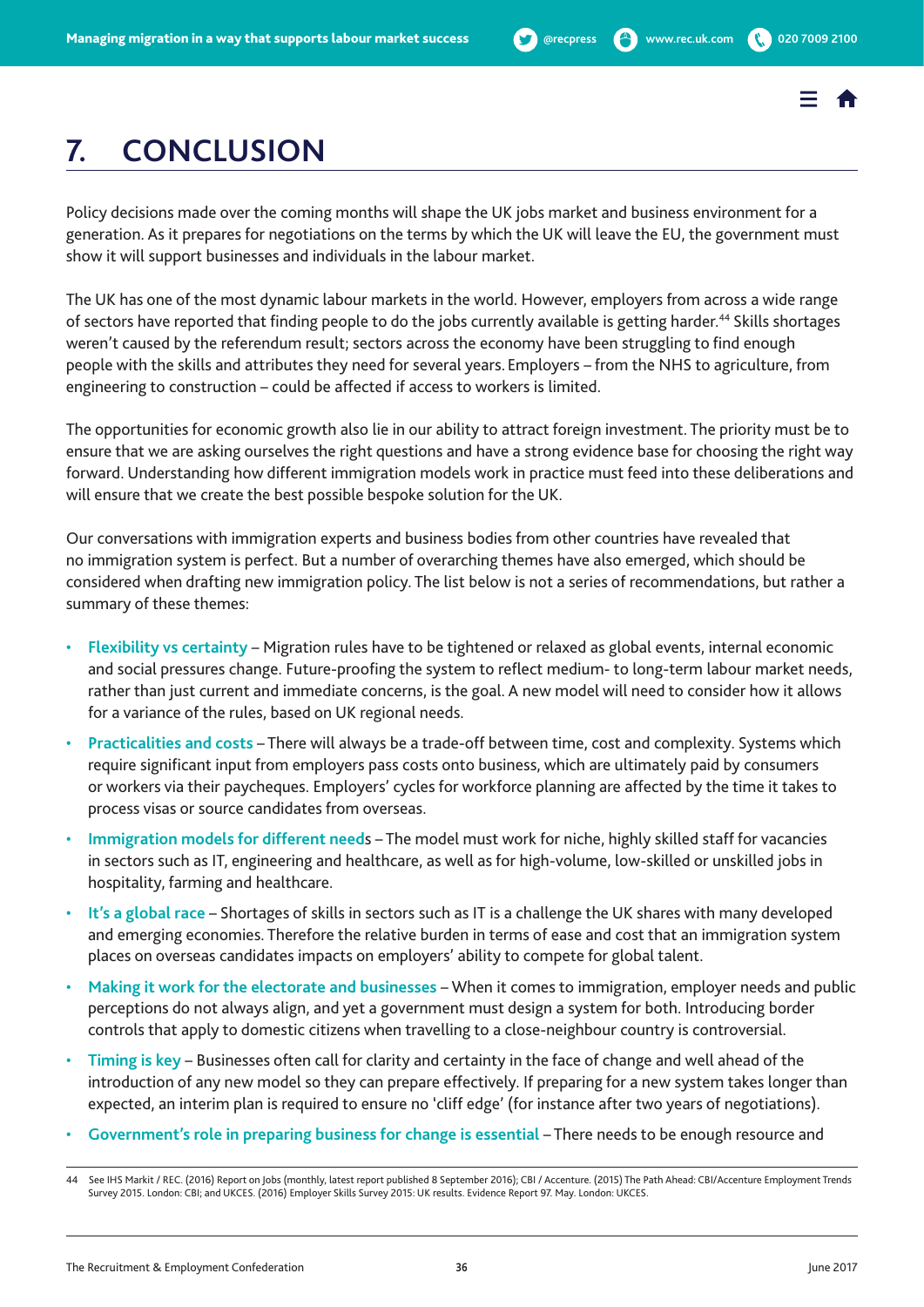

<span id="page-36-0"></span>interaction between government and users of the system. The process, once implemented, is better received if it is consistent and reliable, allowing everyone to plan so they have predictable start dates for job assignments.

### **Summary of key messages from other countries and immigration experts**

#### **Key points raised by business organisations in Norway**

- In Norway's strong economy, migrant workers are less of a political issue; in industries that are declining, workers will be more sensitive to the presence of migrant workers.
- Migrant workers are not perceived as a problem by native workers if (a) the native workers are confident their own wages will not be affected by migrant workers accepting lower-paid jobs, (b) migrant workers are doing jobs that native workers would not want to do themselves, and (c) funding for public services is perceived to be sufficient.
- National debates about immigration are politically easier when the different causes such as refugees and migrant workers – are discussed separately.
- Even in a country where sovereignty was a key determining factor in deciding whether or not to join the EU, it was deemed a step too far to require passport controls at the border with a neighbouring country with strong historical ties and no language barrier.
- Skills shortages mirror those in the UK and across Europe engineering, healthcare, IT meaning demand for these skills is not limited by a country's membership of any particular customs union or free trade area.

#### **Key points raised by business organisations in Switzerland**

- The number of permits issued has tightened in recent years, even before the referendum result, which has yet to be put into law.
- Following the referendum result, the number of permits issued will most likely tighten further as a clear response to public and political perceptions of migration.
- Businesses are now being advised to plan further ahead if they need to recruit from overseas or to use shortterm / temporary permits, which are not subject to the same quotas.
- Despite this, business groups are happy with the system. They feel it provides enough flexibility to bring in the skills that are not available in the domestic labour market.
- The sectors where this international need is felt to be particularly high are life sciences and manufacturing.
- But while businesses are comfortable with the system, individuals are not always as happy. It is acknowledged that international labour can be recruited more cheaply and this can cause friction.

#### **Key points raised by business organisations in Australia**

- The migration system and associated policy in Australia is felt to be unduly strict. This has come about as a direct result of the public and political perception of migration.
- The public / political perception of migration is not felt to necessarily align with the perceived needs of business and the labour market.
- The rigidity of the system leads to a sense of it being bureaucratic and costly.
- This, alongside the lower wage rates nationally in comparison with other English-speaking countries, means businesses believe Australia is not viewed as an attractive destination by migrants.
- Like many other countries, Australia looks to its nearest neighbours and international competitors to see if there is anything they can learn from other systems. In their case, the business groups view the grass as being much greener in New Zealand and, surprisingly perhaps, in the USA.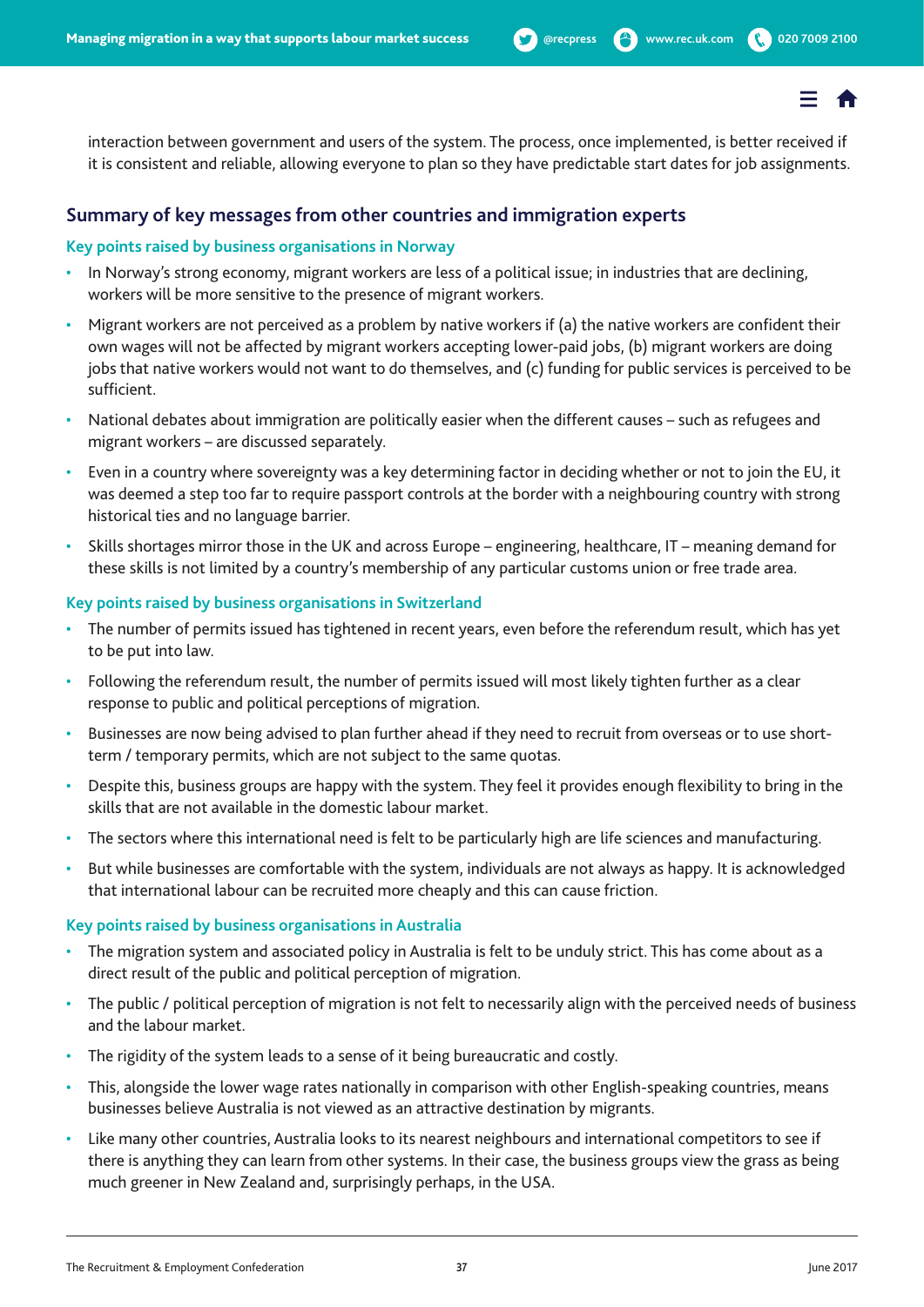

#### <span id="page-37-0"></span>**Key points raised by evaluations of the Canadian migration system**

- The migration system is still evolving and this makes it difficult to know what the longer-term impact of the system will be on the jobs market.
- The focus of the system has shifted onto permanent economic migrants, rather than temporary.
- By some reports, the recent changes have limited the sectors / regions for which migrants can be recruited.
- A key point is that the system has not been future-proofed and is not adequately looking ahead to the labour market needs in the longer term.

#### **Key points raised by UK employment and migration legal experts**

- The migration system we have now is not perfect, but it could be the basis for broader reform to include EU nationals – which would be important rather than starting again from scratch.
- Simply extending the current approach would require significant resource from government and its agencies, and so it will need to be informed and supported by experts in the labour market and migration policy.
- A clear message is that EU nationals living and working in the UK, and UK nationals living and working in Europe, are already facing uncertainty and the sooner this can be addressed, the better this will be.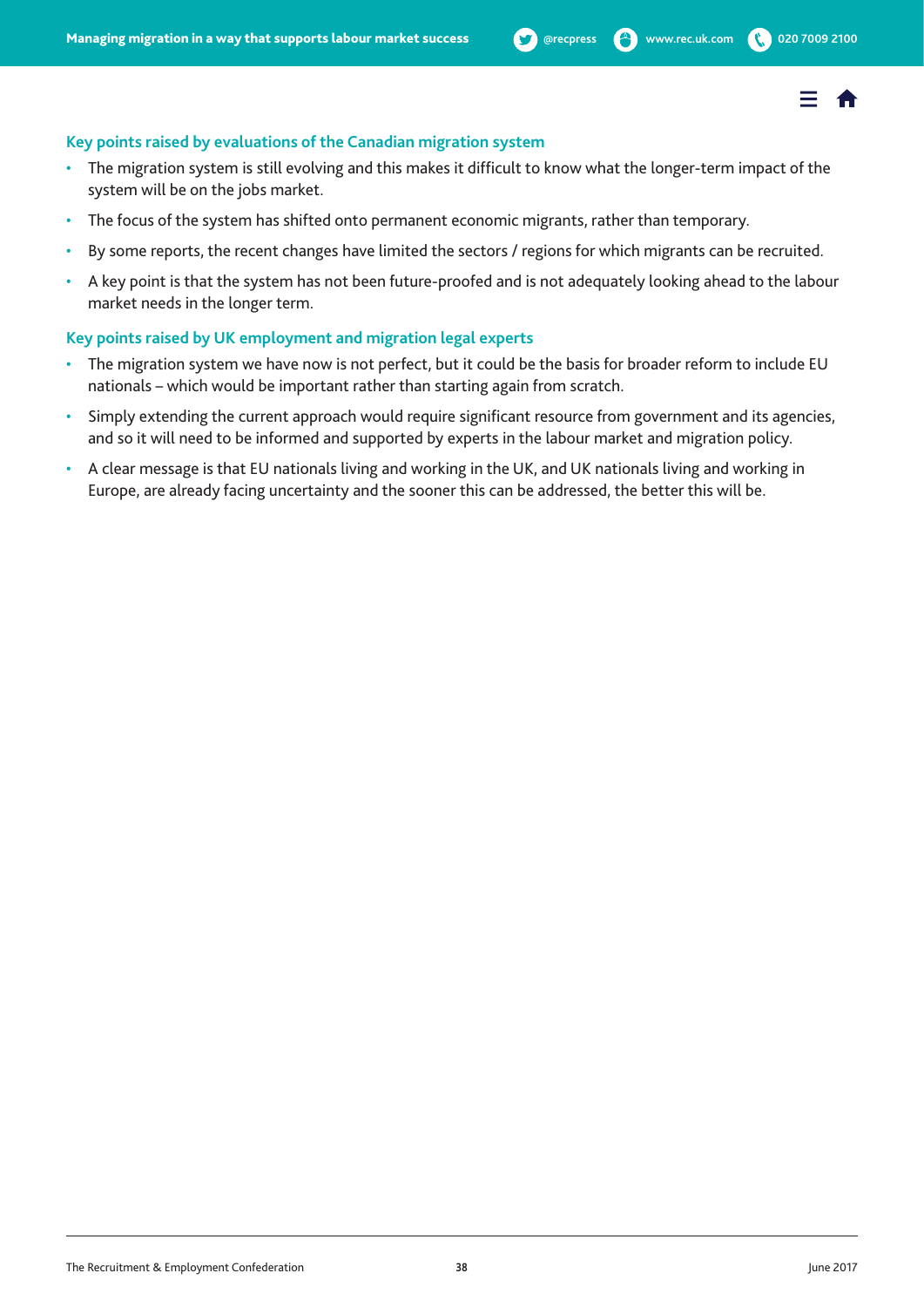# <span id="page-38-0"></span>**APPENDIX**

# **SWITZERLAND**

**Table A1: Steps required for a third-state national to access the Swiss labour market.45**

| <b>Step</b>                              | Responsible                         | What to do?                                                                                                                                                                                                                                                                 |
|------------------------------------------|-------------------------------------|-----------------------------------------------------------------------------------------------------------------------------------------------------------------------------------------------------------------------------------------------------------------------------|
| <b>Application submission</b>            | (future) employer                   | The employer must make sure that all requirements regarding<br>professional qualifications and salary and work conditions are<br>met and clearly show why you qualify. He/she submits the<br>relevant application documents to the cantonal employment<br>service.          |
| <b>Cantonal application</b><br>screening | Cantonal employment<br>service      | Screens applications according to the directives and makes a<br>preliminary decision. Applications approved by the canton need<br>to be submitted to the Federal Office for Migration for final<br>approval.                                                                |
| <b>Federal application</b><br>screening  | <b>Federal Office for Migration</b> | Processes applications according to criteria relevant to the<br>whole of Switzerland. The applicant, employer and both<br>cantonal offices receive a formal written decision from the<br>Migration Office. The decision is subject to a charge, payable by<br>the employer. |
| <b>Issuance of visa</b>                  | Cantonal migration authority        | Advises the appropriate Swiss diplomatic representation<br>abroad online to issue visa. Applicants are requested to collect<br>their visa at that specific Swiss representation.                                                                                            |
| Registration                             | The employee                        | Registers himself with the residents' registration office not<br>longer than 14 days after his entry into Switzerland. Only then<br>is he allowed to take up his employment.                                                                                                |

# **AUSTRALIA**

### **Permanent residence programme**

The composition of the places is made up of the following:

- 128,550 places for skilled migrants, including employer-sponsored, general skilled and business categories
- 57,400 places for family migrants sponsored by immediate family members
- 565 places for special eligibility migrants, who include former permanent residents who have maintained close business, cultural or personal ties with Australia.<sup>46</sup>

It should be noted that approximately 50% of permanent skilled migrants are selected onshore – made up of international graduates of Australian universities (for example in accounting and nursing), and previously temporary foreign workers.<sup>47</sup>

Permanent visas require the applicant to first submit an expression of interest before being invited to apply. The

<sup>45</sup> [https://www.myscience.ch/living/working/third\\_country\\_nationals](https://www.myscience.ch/living/working/third_country_nationals)

<sup>46</sup> <http://migrationblog.border.gov.au/2015/07/09/australias-2015-16-migration-programme/>

<sup>47</sup> [http://ec.europa.eu/dgs/home-affairs/what-we-do/policies/european-agenda-migration/proposal-implementation-package/docs/20160607/directive\\_conditions\\_entry\\_](http://ec.europa.eu/dgs/home-affairs/what-we-do/policies/european-agenda-migration/proposal-implementation-package/docs/20160607/directive_conditions_entry_residence_third-country_nationals_highly_skilled_employment_impact_assessment_part_6_en.pdf) [residence\\_third-country\\_nationals\\_highly\\_skilled\\_employment\\_impact\\_assessment\\_part\\_6\\_en.pdf](http://ec.europa.eu/dgs/home-affairs/what-we-do/policies/european-agenda-migration/proposal-implementation-package/docs/20160607/directive_conditions_entry_residence_third-country_nationals_highly_skilled_employment_impact_assessment_part_6_en.pdf)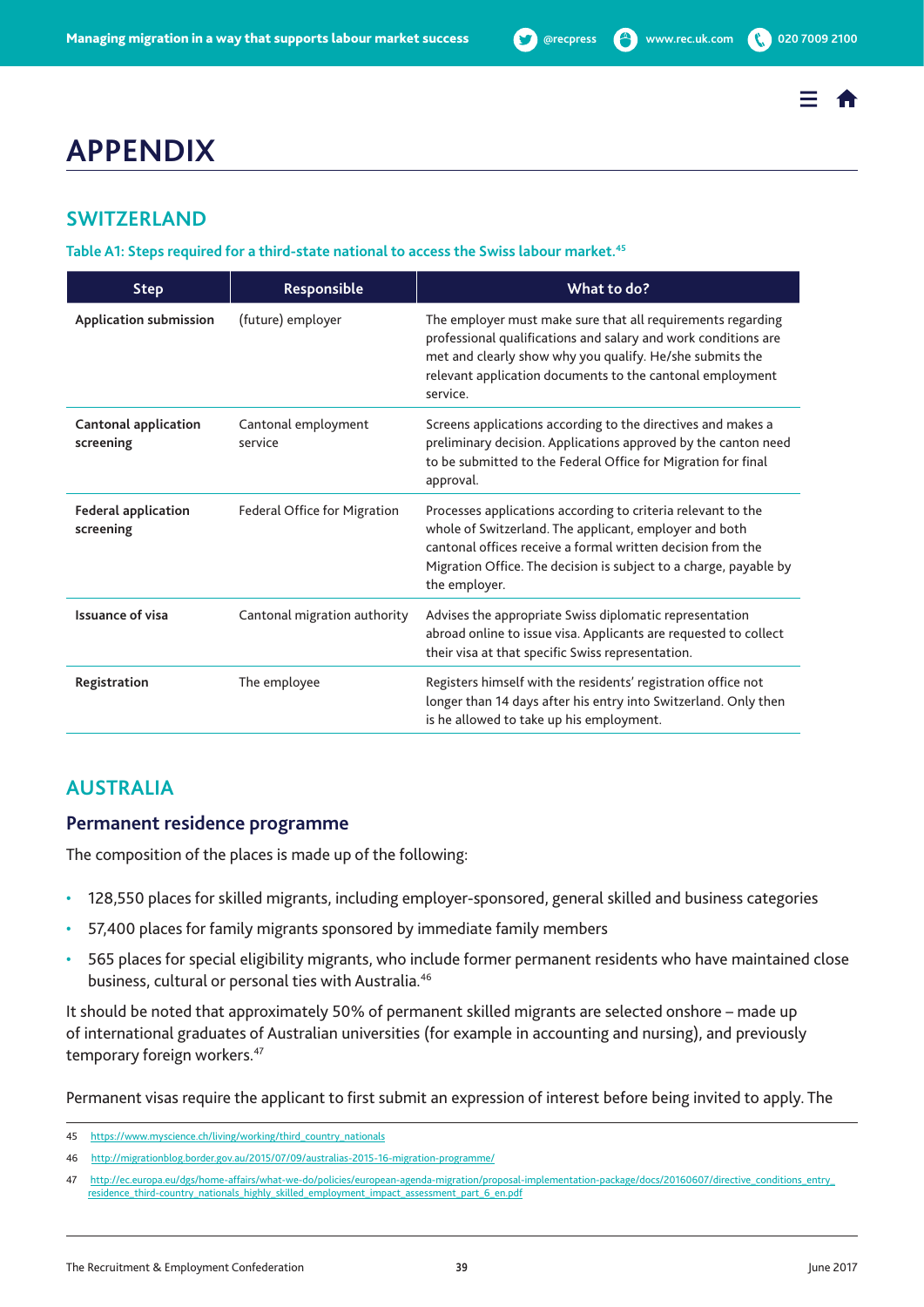

<span id="page-39-0"></span>two kinds of permanent visas are:

- **4.** The Skilled-Independent Visa (subclass 189), which does not require the applicant to have a sponsor. After submitting their expression of interest, the applicant can apply through SkillSelect and must select a relevant occupation from the Skills Occupation List (SOL). Their skills are then assessed by a relevant authority and they have to meet the criteria of the points-based system.
- **5.** The Skilled-Nominated Visa (subclass 190), which needs the applicant to have a sponsor and be nominated by a state/territory government. As well as having to fulfil the points-based entry qualifications, the applicant's skills are assessed against the chosen Consolidated Sponsored Occupation List (CSOL) occupation by the relevant authority.

Migrants looking for permanent residency can also go through the Employer Nomination Scheme (subclass 186) if sponsored by an employer. Applicants must have three years of work experience in a CSOL profession as well as a skill assessment by the relevant authority.

# **CANADA**

## **International Mobility Programme (IMP)**

Employers can take two routes when hiring temporary foreign workers, which are:

- **6.** The Temporary Foreign Worker Program (TFWP), which requires employers to apply for a Labour Market Impact Assessment (LMIA) and pay the associated fee. The LMIA confirms the need for the temporary worker and that no Canadians are able to fill the position. The TFWP is therefore used to fill temporary labour and skill shortages.
- **7.** The International Mobility Program (IMP), in which employers are exempt from the LMIA process, because the temporary worker would create competitive advantages, or economic or cultural benefits, for Canada and its residents. While employers do not need to pay for the LMIA, they have to pay an employer compliance fee. Additionally, the offer of employment form must go through Citizenship and Immigration Canada (CIC) to allow the foreign national to apply for a work permit.

Canada introduced the IMP system for applications that are LMIA exempt. According to Employment and Social Development Canada:

The TFWP will now refer to only those streams under which foreign workers enter Canada at the request of employers following approval through a new Labour Market Impact Assessment (LMIA). The new International Mobility Programs (IMP) will include those streams in which foreign nationals are not subject to an LMIA, and whose primary objective is to advance Canada's broad economic and cultural national interest, rather than filling particular jobs.<sup>48</sup>

<sup>48</sup> [http://www.edsc.gc.ca/eng/jobs/foreign\\_workers/reform/index.shtml](http://www.edsc.gc.ca/eng/jobs/foreign_workers/reform/index.shtml)